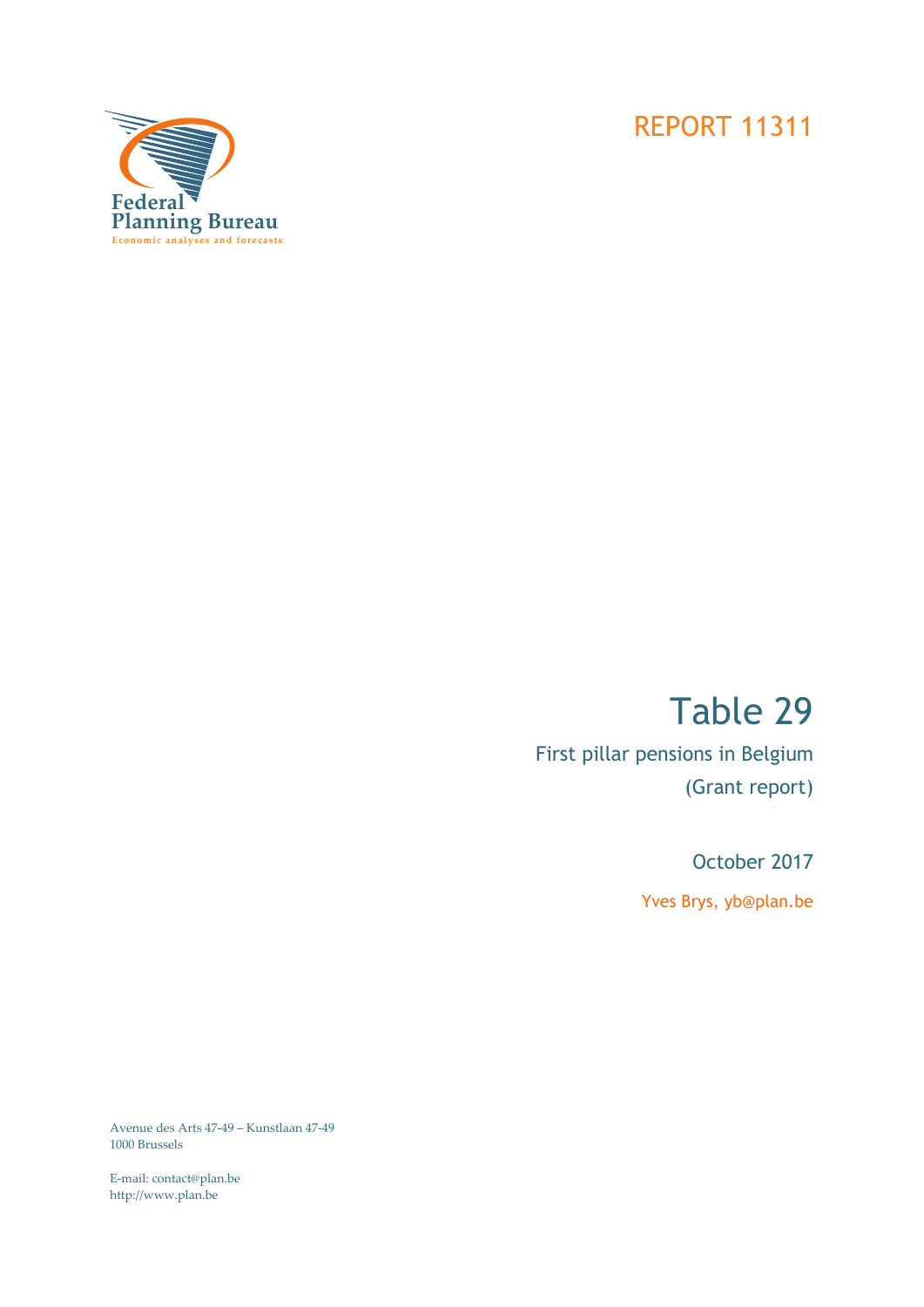# Federal Planning Bureau

The Federal Planning Bureau (FPB) is a public agency that carries out, in support of political decisionmaking, forecasts and studies on economic, social-economic and environmental policy issues and examines their integration into a context of sustainable development. It shares its expertise with the government, parliament, social partners, national and international institutions.

The FPB adopts an approach characterised by independence, transparency and the pursuit of the general interest. It uses high-quality data, scientific methods and empirical validation of analyses. The FPB publishes the results of its studies and, in this way, contributes to the democratic debate.

The Federal Planning Bureau is EMAS-certified and was awarded the Ecodynamic enterprise label (three stars) for its environmental policy.

url: http://www.plan.be e-mail: contact@plan.be

With acknowledgement of the source, reproduction of all or part of the publication is authorised, except for commercial purposes.

Responsible publisher: Philippe Donnay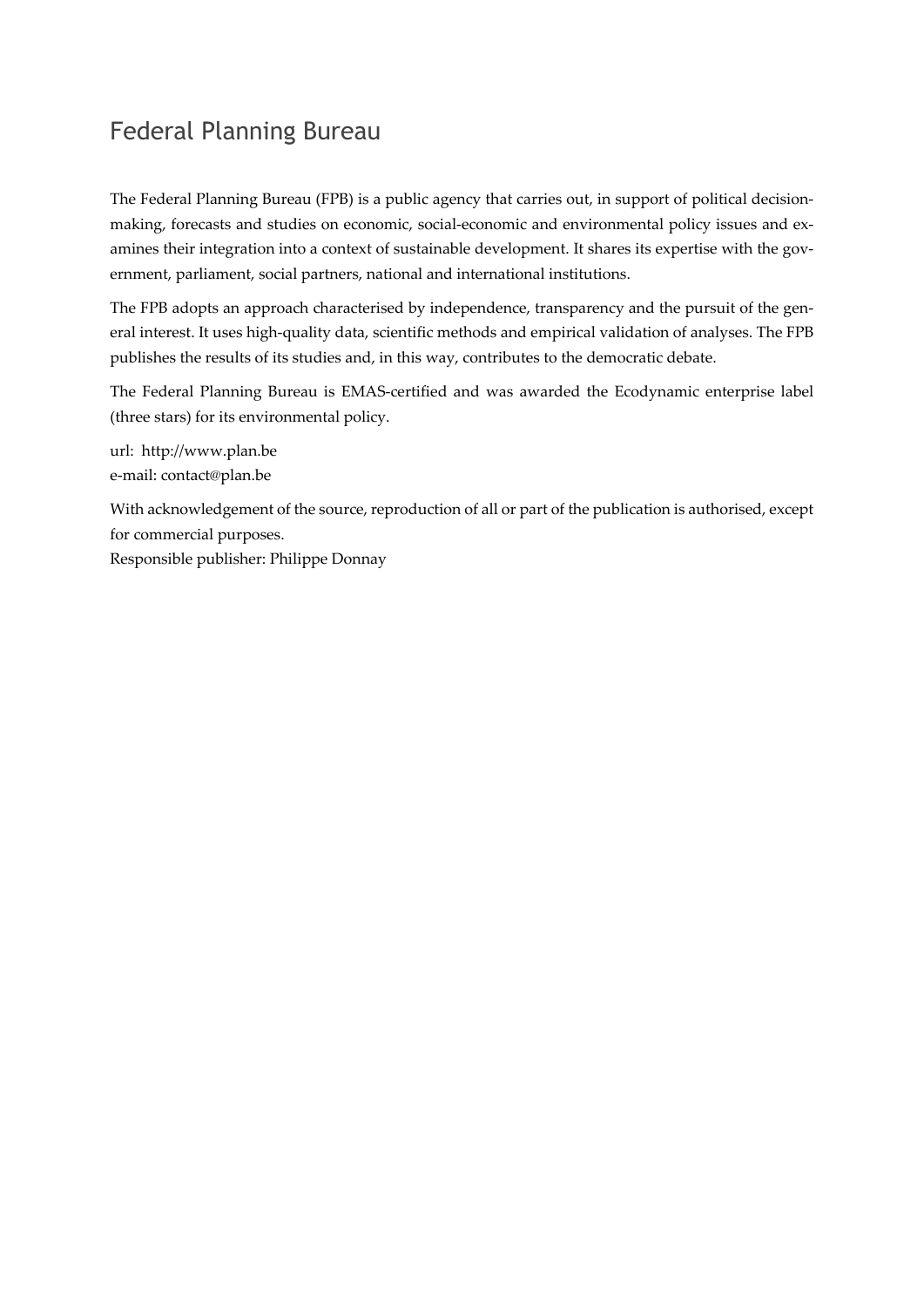**Federal Planning Bureau**  Avenue des Arts - Kunstlaan 47-49, 1000 Brussels phone: +32-2-5077311 fax: +32-2-5077373 e-mail: contact@plan.be http://www.plan.be

# Table 29

# First pillar pensions in Belgium

October 2017

Yves Brys, yb@plan.be

**Abstract** - The supplementary table 29, "Accrued-to-date pension entitlements in social insurance" of the Eurostat transmission program covers the statutory pensions and occupational pension schemes in social insurance in Belgium. In a working paper that was published May 2017, the Federal Planning Bureau presented a first methodology to complete the columns on the statutory pension schemes. Following this publication and the preliminary data transmission towards Eurostat mid-2017, the decision was taken to change the model and implement the PBO-methodology. Moreover, the first model contained an error in the programming part which lead to an overestimation of the accrued rights. This error has been corrected for. Consequently, the accrued-to-date pension entitlements are lower than the ones presented in the working paper.

**Jel Classification** - E01

**Keywords** - National accounts, Table 29, Supplementary table, Accrued-to-date liabilities, Pension entitlements, Eurostat

**Acknowledgment** - The author would like to express his gratitude to Gijs Dekkers and Raphaël Desmet for their help in the realization of this report.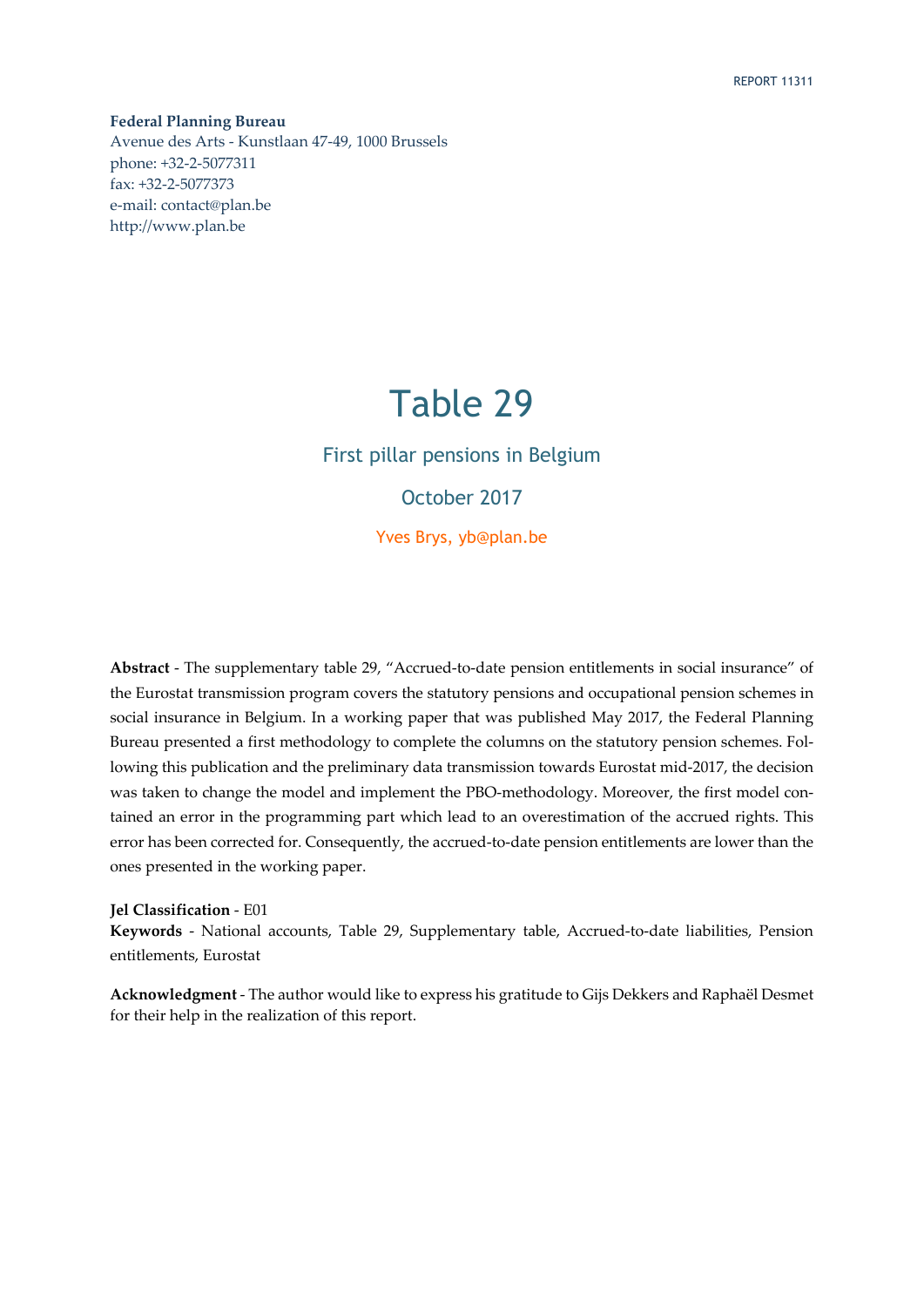# Table of contents

| 1. |                                                                                      |                |
|----|--------------------------------------------------------------------------------------|----------------|
| 2. |                                                                                      |                |
| 3. |                                                                                      |                |
| 4. |                                                                                      |                |
|    | 4.1. Base year                                                                       | $\overline{7}$ |
|    | 4.2. Number of projection years                                                      | 7              |
|    | 4.3. Reporting values                                                                | 7              |
|    | 4.4. Retirement age                                                                  | 7              |
|    | 4.5. Type of benefits covered by the supplementary table                             | 8              |
|    | 4.6. Mortality rates                                                                 | 8              |
|    | 4.7. Inflation                                                                       | 8              |
|    | 4.8. Assumptions on future wages                                                     | 8              |
|    | 4.9. Assumptions on pension parameters                                               | 9              |
|    | 4.10. Indexation of existing pension benefits                                        | 9              |
|    | 4.11. Discount rate                                                                  | 9              |
|    | 4.12. Guaranteed minimum pensions and minimum claim per working year                 | 9              |
| 5. |                                                                                      |                |
|    | 5.1. Columns G and H                                                                 | 11             |
|    | 5.2. Columns J and K                                                                 | 11             |
| 6. |                                                                                      |                |
|    | 6.1. Government schemes for own employees                                            | 12             |
|    | 6.1.1. Pension scheme description                                                    | 12             |
|    | 6.1.2. Rows in column G                                                              | 13             |
|    | 6.2. Social security pension schemes                                                 | 19             |
|    | 6.2.1. General remarks on the pension schemes for wage earners and the self-employed | 19             |
|    | 6.2.2. Rows in column H                                                              | 22             |
| 7. |                                                                                      |                |
| 8. |                                                                                      |                |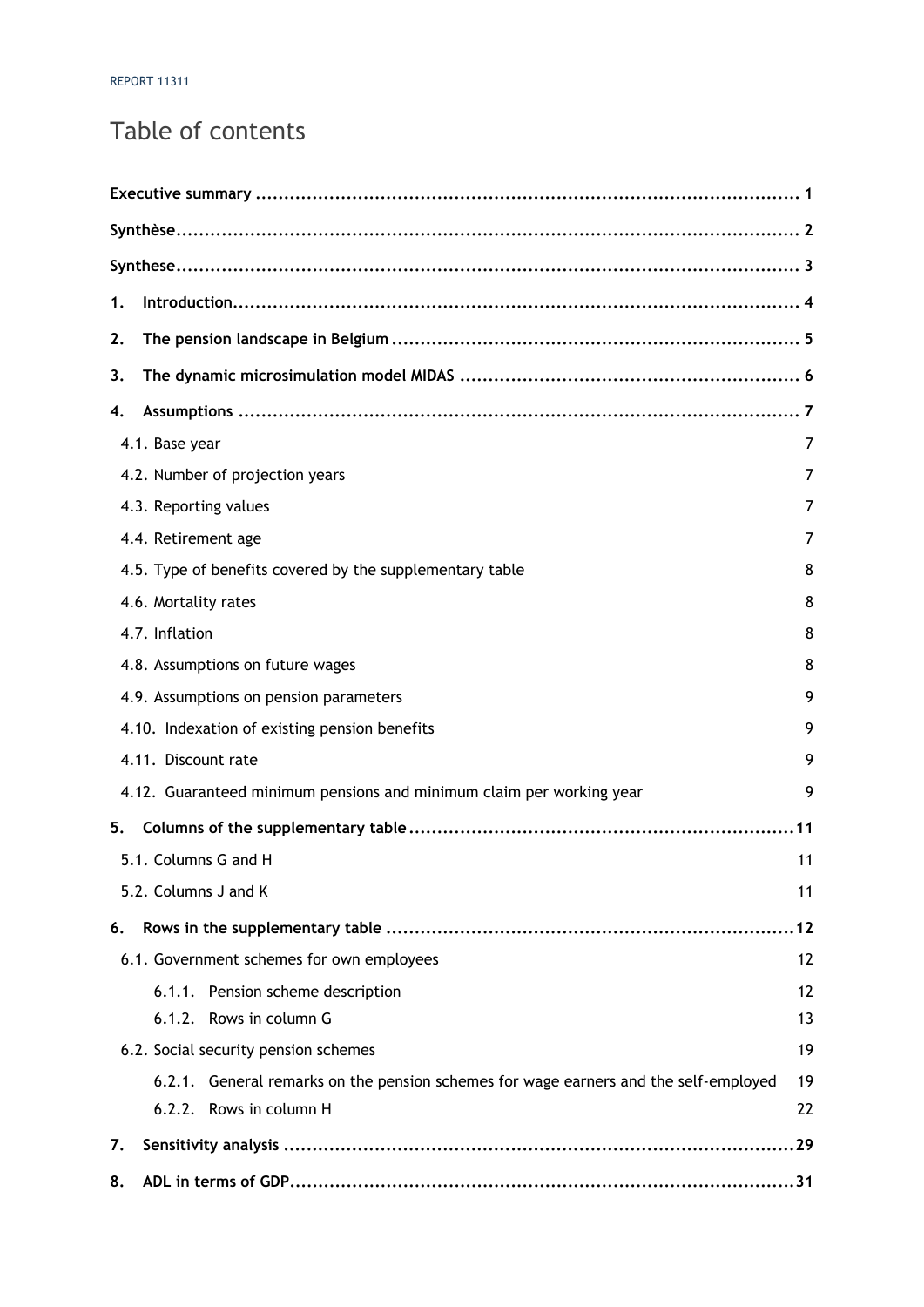| Annex 1: Columns G and H of supplementary table 29           | 37 |
|--------------------------------------------------------------|----|
| Annex 2: Sensitivity analysis (discount rate -1%)            | 38 |
| Annex 3: Sensitivity analysis (discount rate +1%)            | 39 |
| Annex 4: Pension fact sheet: public sector pensions          | 40 |
| Annex 5: Pension fact sheet: social security pension schemes | 43 |

# List of tables

| Table 1  |                                                                                        |
|----------|----------------------------------------------------------------------------------------|
| Table 2  | Pension contributions transferred from and into the civil servants' pension scheme 16  |
| Table 3  | Pension contributions transferred from and into the social security schemes 26         |
| Table 4  | Sensitivity analysis for defined benefit schemes of government employees (column G) 29 |
| Table 5  |                                                                                        |
| Table 6  |                                                                                        |
| Table 7  |                                                                                        |
| Table 8  |                                                                                        |
| Table 9  |                                                                                        |
| Table 10 |                                                                                        |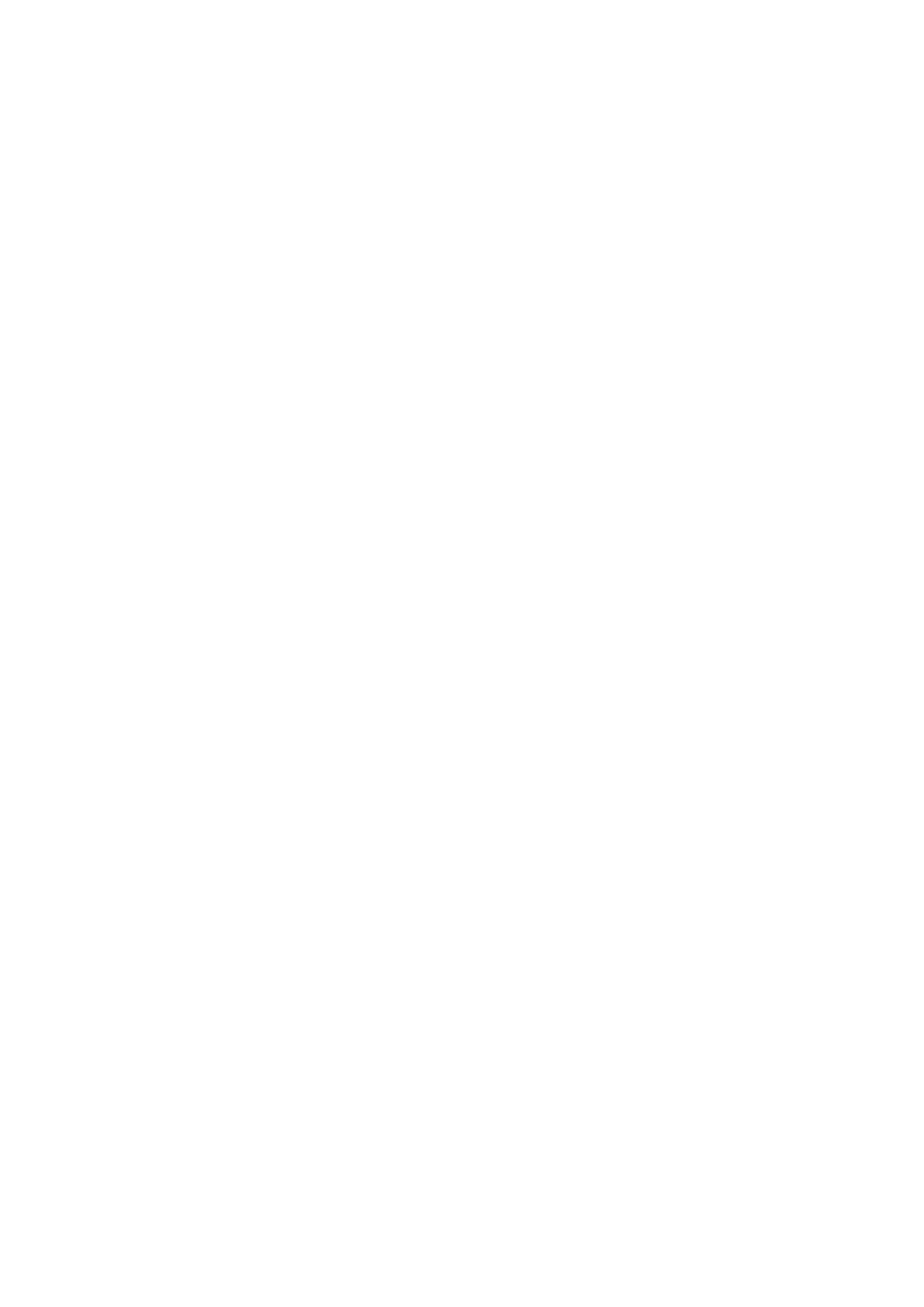# Executive summary

-

The supplementary table 29, "Accrued-to-date pension entitlements in social insurance" of the Eurostat transmission program covers the statutory pensions and occupational pension schemes in social insurance in Belgium. In a working paper<sup>1</sup> that was published May 2017, the Federal Planning Bureau presented a first methodology to complete the columns on the statutory pension schemes. Following this publication and the preliminary data transmission towards Eurostat mid-2017, the decision was taken to change the model and implement the PBO-methodology in the projection of the pensions. Moreover, the first model contained an error in the programming part which lead to an overestimation of the accrued rights. This error has been corrected for. Consequently, the accrued-to-date pension entitlements are lower than the ones presented in the working paper.

The table 29 is described by ESA 2010, the European System of Accounts 2010 and has as goal to establish a complete and consistent coverage of pension entitlements in a country and to promote comparability across countries. Therefore, the table brings together information already shown in the standard or 'core' national accounts (columns A to F of Table 29) with information on unfunded pension systems (the statutory pension schemes), which are not reported in the core accounts (columns G and H of Table 29). To allow consistent comparability across countries, the supplementary table covers only the pension part of social insurance. For Belgium, the statutory pension schemes will contain old-age pensions and survivors' pensions as they are an integral part of the pension scheme. The assistance scheme (guaranteed income for the elderly), disability benefits and unemployment benefits with company allowance non-job seeker are excluded. Individual personal pensions are also excluded as they are no part of social insurance.

The report comments on the assumptions of the modelling and the estimation methodology of the values. The values that are presented in this report are those that will be send in the final transmission to Eurostat. The transmitted information will comprise the table 29, two alternative tables with a different discount rate and the fact sheets on the pension schemes as requested by Eurostat.

When interpreting the values of table 29, one should keep in thought that the pensions entitlements are presented as accrued-to-date liabilities. They are in fact present values of the pension entitlements of the retired population and the part of pension entitlements that is currently accrued by future beneficiaries. Accrued-to-date liabilities do not represent public debt and are not an indicator of the fiscal or financial sustainability of the pension systems and are only appropriate for national accounts purposes. An assessment of the sustainability of the pension systems can be found in the reports of the Ageing Working Group or the Belgian Study Commission for Ageing.

<sup>1</sup> Brys, Y. (2017), Accrued-to-date pension entitlements in Belgium, Working paper 06-17, Federal Planning Bureau, 75p.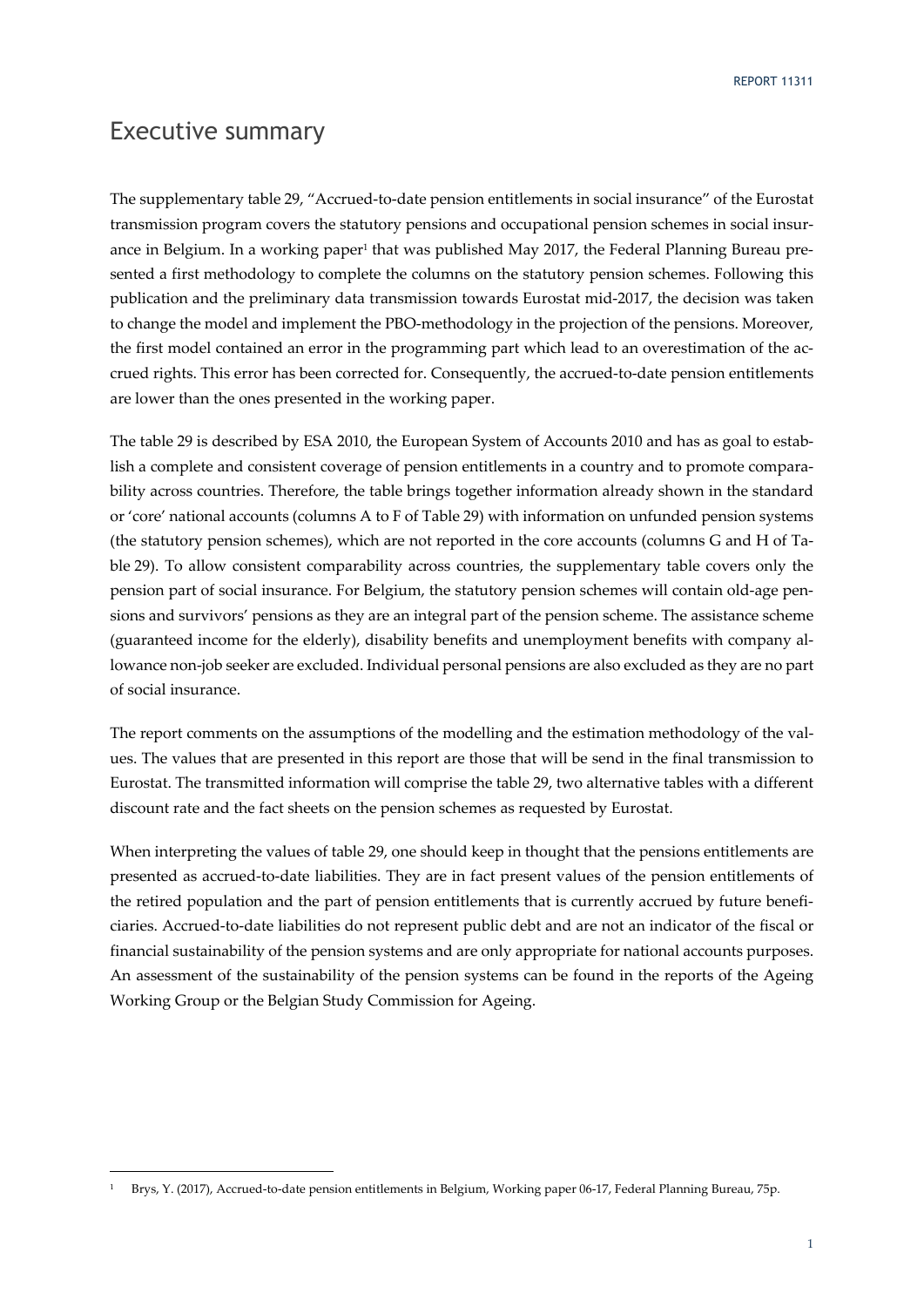# Synthèse

Le tableau supplémentaire 29 « Droits à pension acquis à une date donnée dans le cadre de l'assurance sociale » du programme de transmission des données à Eurostat couvre les régimes des pensions légales et des pensions complémentaires de l'assurance sociale en Belgique. Le Bureau fédéral du Plan a présenté, dans un working paper<sup>2</sup> publié en mai 2017, une première méthodologie définie pour compléter les colonnes sur régimes légaux de pension. À la suite de cette publication et de la transmission préliminaire de données à Eurostat à la mi 2017, il a été décidé de modifier le modèle et de mettre en œuvre la méthodologie sur les obligations en matière de pension (PBO). En outre, le premier modèle contenait une erreur de programmation qui a entraîné une surestimation des droits acquis. Cette erreur a été corrigée. Par conséquent, les droits à pension acquis à une date donnée sont moins élevés ici que ceux présentés dans le working paper.

Le tableau 29, défini dans le Système européen des comptes (SEC 2010), est destiné à donner un aperçu complet et cohérent des droits à pension constitués dans un pays et à permettre la comparabilité entre les pays. Il rassemble dès lors des informations déjà enregistrées dans les comptes nationaux standard ou principaux (soit les colonnes A à F du tableau 29) et des informations sur les régimes de pension non assortis de réserves, qui ne sont pas repris dans les comptes principaux (colonnes G et H du tableau 29). Afin de permettre des comparaisons cohérentes entre pays, le tableau supplémentaire se limite au volet « pensions » de l'assurance sociale. Pour ce qui concerne la Belgique, les régimes légaux de pension englobent les pensions de retraite et les pensions de survie puisqu'elles font partie intégrante des régimes de pension. Le régime d'assistance (soit la garantie de revenu aux personnes âgées), les allocations d'invalidité et les allocations de chômage avec complément d'entreprise sont exclus. Les pensions individuelles constituées à titre privé sont également exclues dès lors qu'elles ne font pas partie de l'assurance sociale.

Ce rapport commente les hypothèses sous-jacentes à la modélisation et la méthodologie d'estimation détaillée des droits à pension acquis. Les valeurs présentées dans ce rapport seront envoyées à Eurostat dans le cadre de la transmission finale des tableaux. Les informations transmises comprendront le tableau 29, deux tableaux alternatifs calculés sur la base d'un taux d'actualisation différent et les fact sheets sur les régimes de pension comme requis par Eurostat.

Pour interpréter les valeurs du tableau 29, il convient de garder en mémoire que les droits à pension sont présentés comme un passif existant à une date donnée. Ils représentent les valeurs actuelles des droits à pension des bénéficiaires actuels et des droits à pension déjà acquis par les futurs bénéficiaires. Les droits à pension acquis à une date donnée ne représentent pas la dette publique et ne constituent pas, en tant que tels, un indicateur de la soutenabilité budgétaire ou financière des systèmes de pension. Ils ne sont dès lors pertinents que pour la comptabilité nationale. L'Ageing Working Group ou le Comité belge d'étude sur le vieillissement évaluent la soutenabilité des systèmes de pension dans leurs rapports respectifs.

<sup>2</sup> Brys, Y. (2017), Accrued-to-date pension entitlements in Belgium, Working paper 06-17, Federal Planning Bureau, 75p.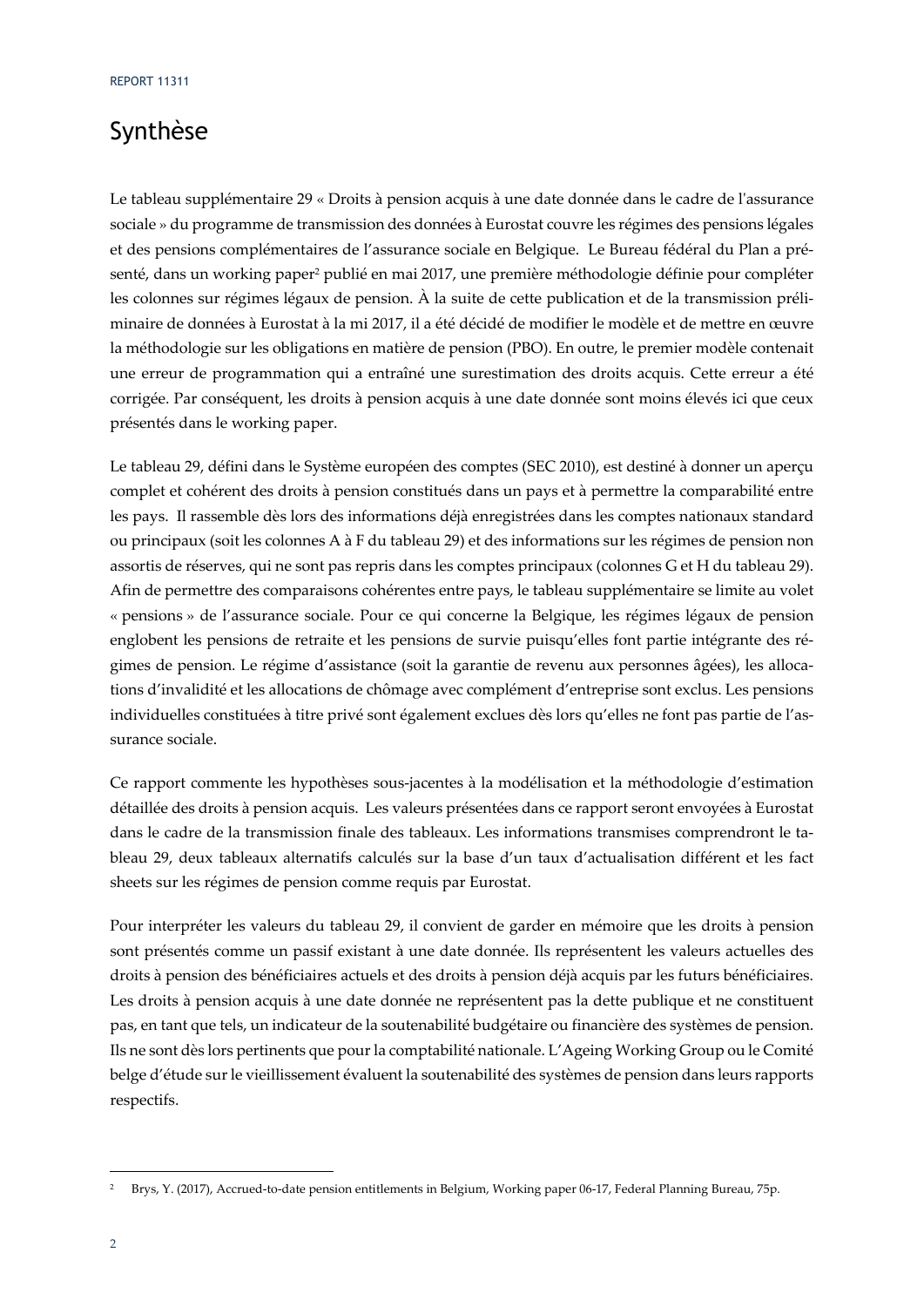# Synthese

-

De aanvullende tabel 29 'Verworven pensioenrechten in de sociale verzekering' van het Eurostat transmissie programma heeft betrekking op de wettelijke en de aanvullende pensioenstelsels van de sociale verzekering in België. In een working paper<sup>3</sup> die gepubliceerd werd in mei 2017 presenteerde het Federaal Planbureau een eerste methode om te kolommen van de tabel in te vullen die betrekking hebben op de wettelijke pensioenstelsels. Volgend op deze publicatie en de datatransmissie naar Eurostat midden 2017 werd beslist het model aan te passen en de PBO-methode in te voeren in de projectie van de pensioenen. Bovendien bevatte het eerste model een fout in de programmering wat tot een overschatting van de verworven rechten leidde. Deze fout werd gecorrigeerd en bijgevolg zijn de verworven pensioenrechten nu lager dan wat in de working paper werd gepresenteerd.

Tabel 29 wordt beschreven in ESA 2010, het European System of Accounts 2010 en heeft als doel een compleet en consistent beeld te geven van de pensioenverplichtingen in een bepaald land en de vergelijking tussen landen te bevorderen. Hiertoe verzamelt de tabel informatie die reeds in de standaard nationale rekeningen is opgenomen (kolommen A tot en met F van de tabel 29) en informatie over nietgefinancierde pensioenstelsels (wettelijke pensioenstelsels) die niet in deze standaard nationale rekeningen staat (kolommen G en H van de tabel). Om een samenhangende vergelijking tussen landen mogelijk te maken omvat de aanvullende tabel enkel het pensioengedeelte van de sociale verzekeringen. Voor België bevatten de wettelijke pensioensystemen dus ouderdoms- en overlevingspensioenen aangezien ze een integraal deel van het pensioenstelsel vormen. Het bijstandsstelsel (inkomensgarantie voor ouderen), uitkeringen voor arbeidsongeschiktheid en werkloosheidsuitkeringen met bedrijfstoeslag zijn uitgesloten. Individuele pensioenverzekeringen zijn eveneens uitgesloten aangezien ze geen deel uitmaken van de sociale verzekeringen.

Het rapport beschrijft de onderliggende assumpties van het model en de methodologie die gevolgd wordt bij het schatten van de verworven pensioenrechten. De bedragen die in dit rapport worden gepresenteerd zijn de waarden die in de definitieve transmissie naar Eurostat worden verstuurd. De overgemaakte informatie zal bestaan uit de tabel 29, twee alternatieve tabellen met een verschillende verdisconteringsvoet en de fact sheets over de pensioenstelsels zoals gevraagd door Eurostat.

Bij het interpreteren van de bedragen in tabel 29 moet men steeds in gedachten houden dat de pensioenverplichtingen gepresenteerd worden als verworven rechten. Dit zijn de actuele waarden van de pensioenen van de gepensioneerden en het deel van de pensioenrechten dat de toekomstige begunstigden al hebben opgebouwd. Daardoor drukken verworven pensioenverplichtingen geen schuld van de overheid uit en zijn ze geen indicator van de budgettaire of financiële houdbaarheid van de pensioenstelsels en zijn ze alleen geschikt om gebruikt te worden in de nationale rekeningen. De Ageing Working Group of de Belgische Studiecommissie voor de vergrijzing evalueren de houdbaarheid van de pensioenstelsels in hun respectievelijke rapporten.

<sup>3</sup> Brys, Y. (2017), Accrued-to-date pension entitlements in Belgium, Working paper 06-17, Federal Planning Bureau, 75p.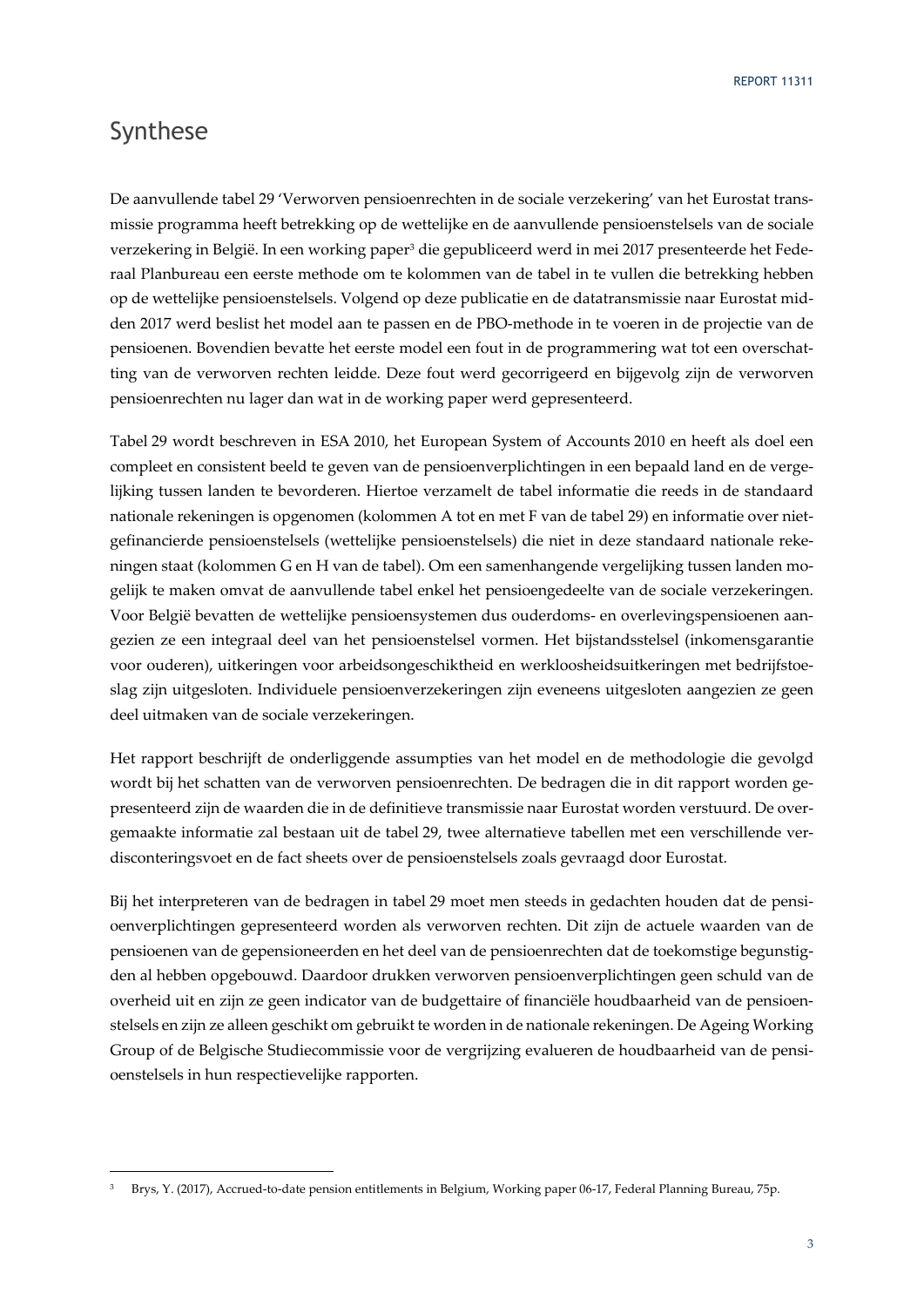# 1. Introduction

The supplementary table 29 "Accrued-to-date pension entitlements in social insurance" is part of the data transmission programme towards Eurostat, described by ESA 2010, the European System of Accounts 2010 (2008 System of National Accounts for non-European countries). The idea behind the table is to establish complete and consistent coverage of pension entitlements in a country and to promote comparability across countries. Therefore, it brings together information already shown in the standard national accounts (columns A to F of Table 29) with information on unfunded pension systems (the statutory pension schemes), which are not reported in the standard national accounts (columns G and H of Table 29).

For Belgium, the National Accounts Institute is responsible for delivering this table to Eurostat. It has entrusted the National Bank of Belgium (NBB) and the Federal Planning Bureau (FPB) with the completion of the supplementary table. The contribution of the FPB to Table 29 concerns columns G and H. In its May 2017 working paper<sup>4</sup>, the FPB described the methodology used to complete both columns. Preliminary data and the working paper were sent to Eurostat during the test transmission of mid-2017. Following this publication and the preliminary data transmission towards Eurostat mid-2017, the decision was taken to change the model and implement the PBO-methodology. Moreover, the first model contained an error in the programming part which lead to an overestimation of the accrued rights. This error has been corrected for. Consequently, the accrued-to-date pension entitlements are lower than the ones presented in the working paper.

After the introduction, the report sketches the Belgian pension system, followed by a presentation of the MIDAS microsimulation model. Chapter four discusses on the assumptions concerning the number of projection years, the retirement age, the pension schemes for which the benefits are included in the table, the mortality rates used, the growth rate of future wages, as well as the way how the minimum pension provisions are taken into account under the ADL approach (accrued-to-date liabilities).

Chapter five and six describe briefly the columns and rows of the table. A full coverage of the methodology used to calculate each of the rows can be found in the beforementioned working paper. The table is accompanied in chapter seven by the sensitivity analysis on the discount rate as required by Eurostat. In chapter eight, the ADLs are expressed in terms of GDP which allows a benchmarking of these values to support the results obtained. This benchmarking is presented in chapter nine.

Annexed to this report is the information that will be provided to Eurostat: the columns G and H of the supplementary table on pension schemes in social insurance, the two tables with alternative discount rates and the fact sheets covering the pensions schemes in columns G and H.

<sup>4</sup> Brys, Y. (2017), Accrued-to-date pension entitlements in Belgium, Working paper 06-17, Federal Planning Bureau, 75p.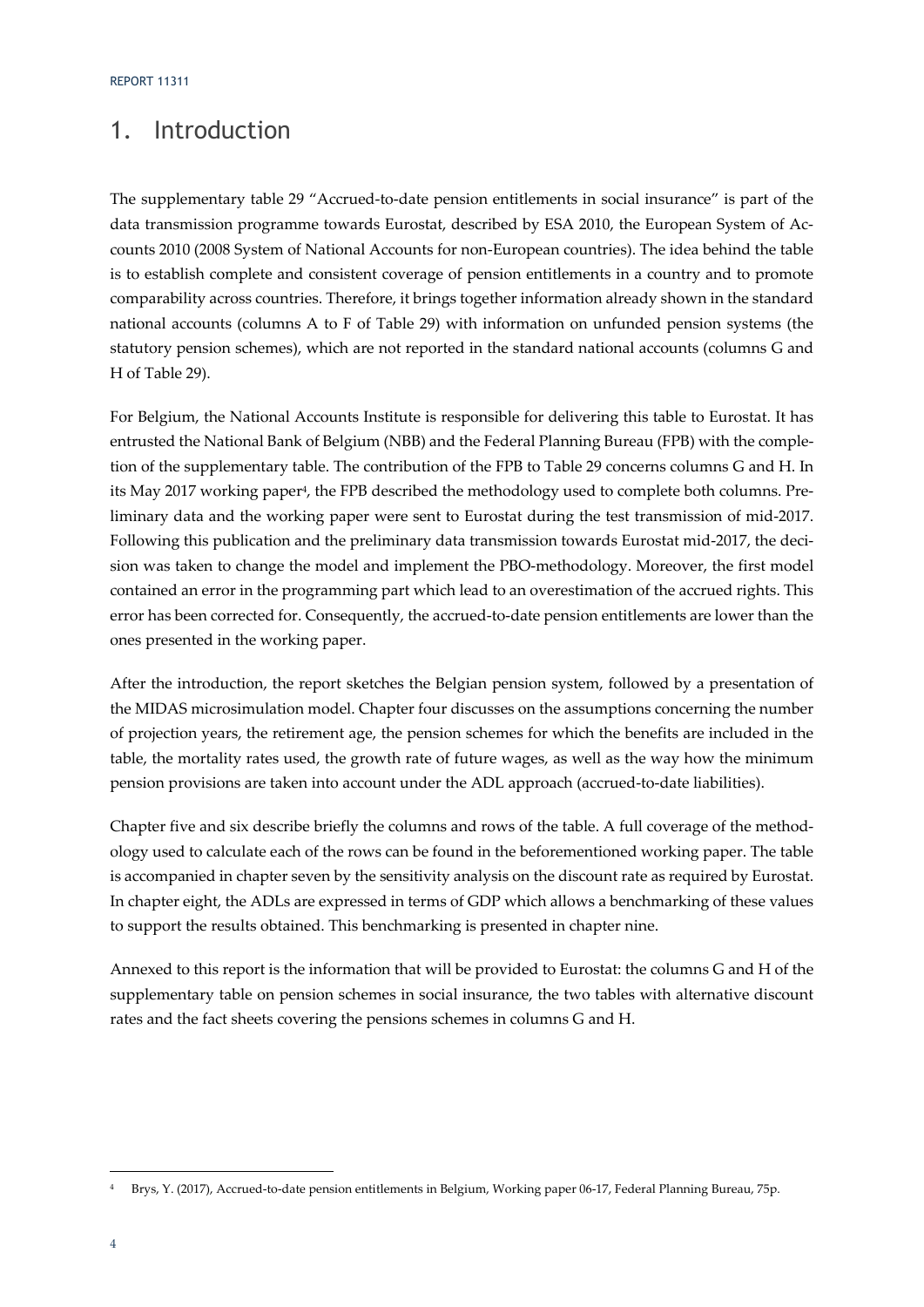# 2. The pension landscape in Belgium

The Belgian pension system is divided into three pillars:

– The first pillar is a statutory public pension scheme with defined benefits (DB) for 99% of its expenses (only the assistance scheme is means-tested) and based on the pay-as-you-go financing (PAYG) principle. This pillar is the most important, with total expenditure reaching 12.2% of GDP in 2013.

This 12.2% should be interpreted with caution as the Ageing Working Group's definition of pension expenditure was followed. This means that, besides the three pension schemes, this total expenditure also comprises the 'guaranteed income for the elderly' assistance scheme (1% of total pension expenditure in 2013 – AWG definition), the unemployment benefit with company allowance non-job seeker under the wage earners' scheme (4%) and the disability benefits under the wage earners' and self-employed schemes (9%).

The three main pension schemes in the first pillar are the scheme for wage earners (47% of total pension expenditure in 2013 – AWG definition), the scheme for the self-employed (7%) and the scheme for civil servants (32%). For a more detailed description of these three schemes, see section 6.1 and 0.

Since 1 January 1995, the financing of all social expenses for the general schemes for wage earners and the self-employed has been carried out via the so-called 'overall financial management' (contributions and some tax revenues), which implies that there is a global contribution rate for all social security schemes and no longer a contribution rate by scheme. Most social benefits for civil servants, including pensions, are financed through the general budget of the federal government.

– Private occupational pension schemes (the second pillar) are of minor importance: pension spending only amounts to 1.2% of GDP in 2012 for retired wage earners dependent on collective contracts entered into with insurance companies or institutions for occupational retirement provision (no data available for total spending).

Concerning these pensions, an act was passed in 2003, the Act on supplementary pensions of 28 April 2003, which focused on sectoral pension schemes. This act aimed at stepping up their development by improving access to them and by giving more guarantees to workers.

– Private voluntary individual pension schemes constitute the third pillar.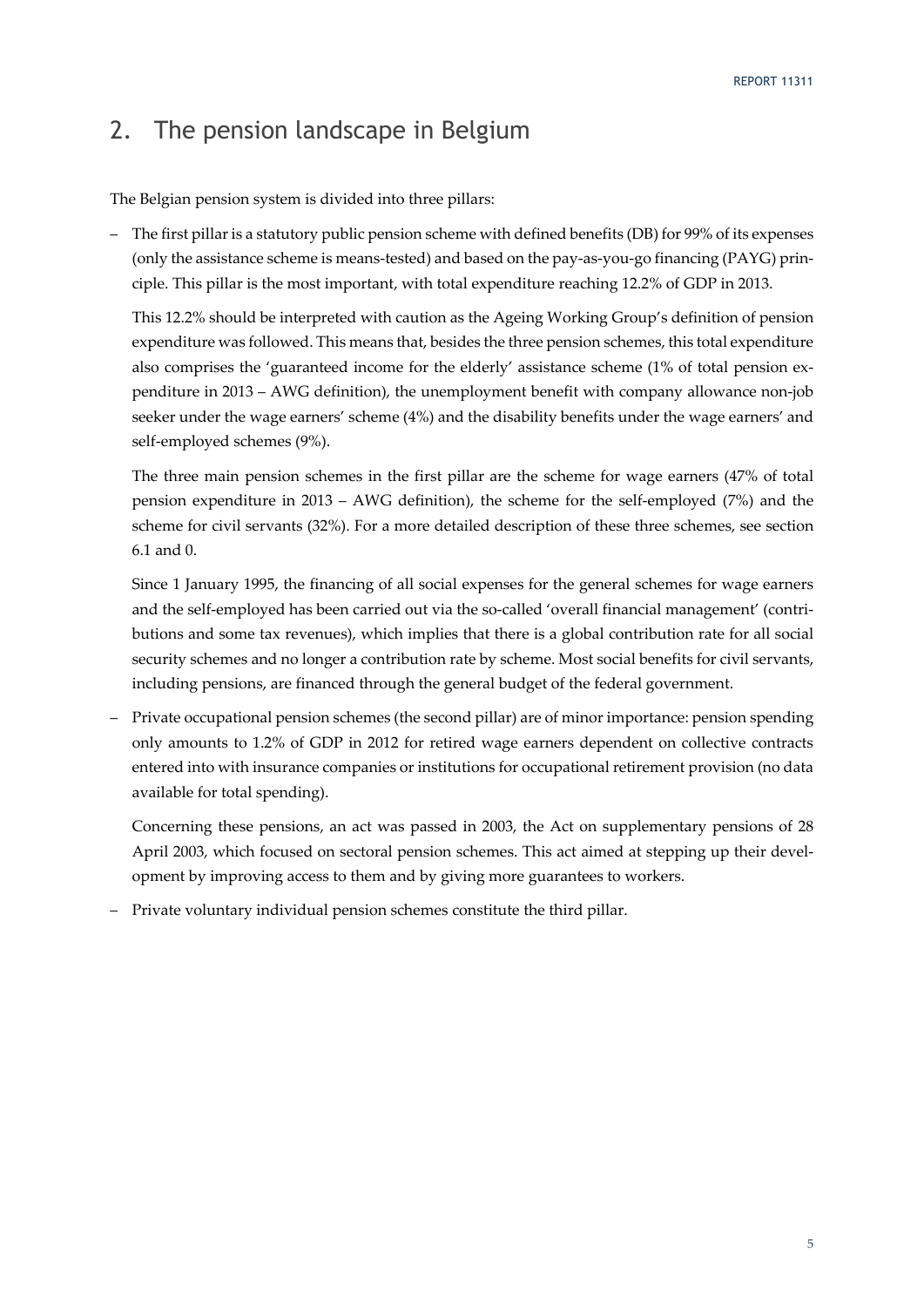# 3. The dynamic microsimulation model MIDAS<sup>5</sup>

The computation of the entries for rows 1 and 10 of columns G and H is done by means of the MIDAS model. MIDAS (an acronym standing for 'Microsimulation for the Development of Adequacy and Sustainability') is a dynamic population model with dynamic cross-sectional ageing. It is used by the Federal Planning Bureau in its adequacy assessment of pensions in Belgium.

MIDAS is a microsimulation model, meaning that it models on the level of individuals grouped in households rather than on aggregate data. It is also a dynamic population model with dynamic crosssectional ageing. This means that it starts from a cross-sectional dataset representing a population of all ages at a certain point in time. The model then simulates the life spans of the individuals in the dataset, including their interactions, over a specified number of future years. So, new individuals are born, go through school, marry or cohabit, enter the labour market, retire and, finally, die. All these events are simulated by the model. During their active years, the individuals build up pension rights, which result in a pension benefit when they retire.

The Federal Planning Bureau assesses the budgetary consequences of ageing using its semi-aggregate MALTESE model. These are produced in the European context of the AWG and in Belgium for the Study Committee on Ageing<sup>6</sup>. To sketch an outlook on the prospective adequacy of pensions that is consistent with these budgetary scenarios, the microsimulation MIDAS model is designed to be as consistent as possible with information from MALTESE. This can be AWG projections and assumptions<sup>7</sup> but, in the Belgian context, MIDAS is often aligned with the projections of the Study Committee on Ageing through the extensive use of alignment procedures. MIDAS also makes sure it follows the same assumptions as MALTESE.

MIDAS uses individuals and households from a representative sample of administrative data on Belgian population in 2011. The sample is extracted from the *Datawarehouse marché du travail et protection sociale* of the Crossroads Bank for Social Security. It contains a little more than 600 000 representative individuals, with retrospective data that is complete for wage earners and only partial for civil servants and self-employed workers. The dataset is enriched with information from the 2011 population census and a dataset containing fiscal information.

<sup>5</sup> For a more detailed description of the MIDAS model, see Dekkers G. *et al.* (2015)

<sup>6</sup> High Council of Finances (2016)

<sup>7</sup> Dekkers, G. *et al.* (2015)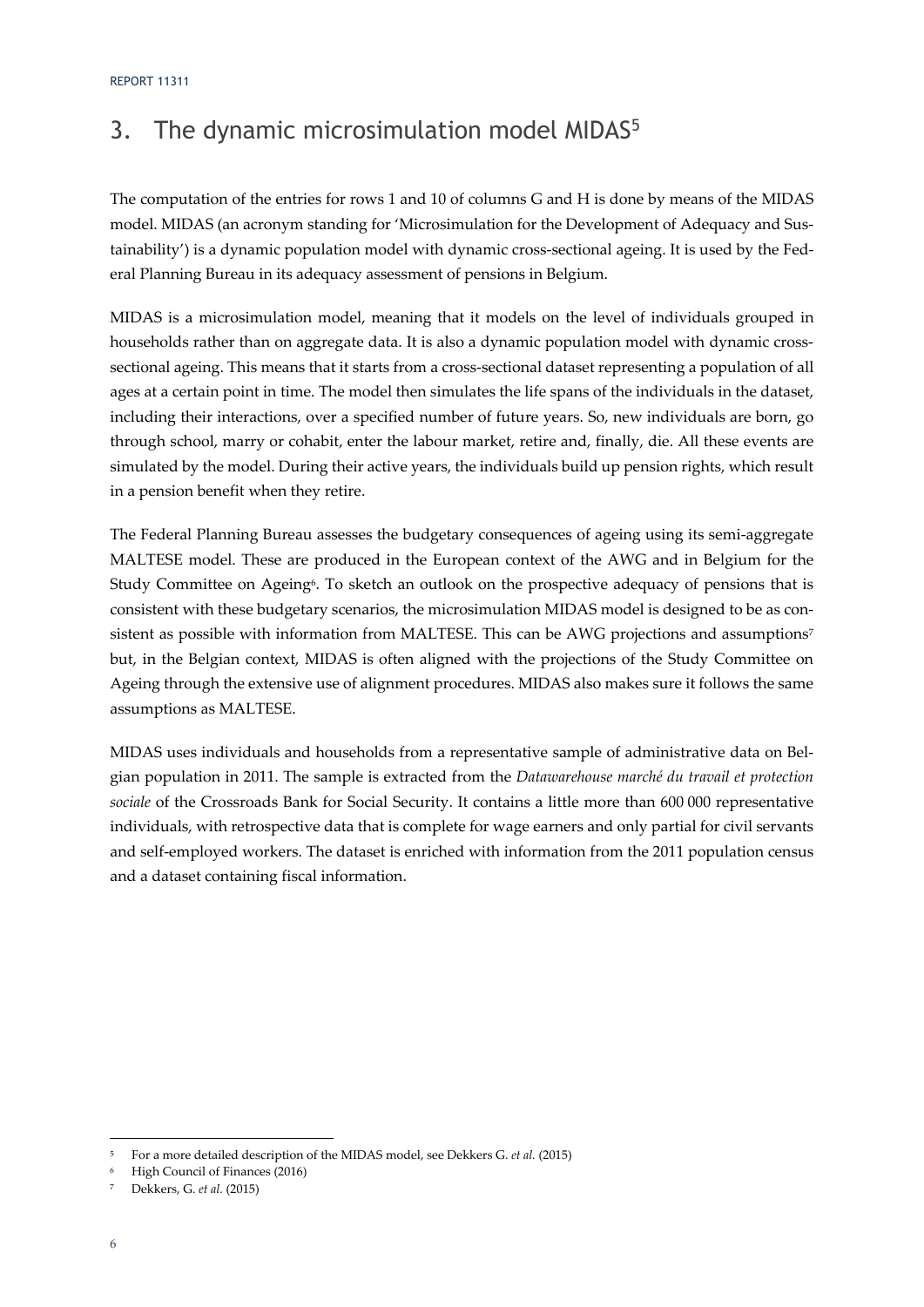# 4. Assumptions

# **4.1. Base year**

The supplementary table on pension schemes in social insurance is a mandatory table for all EU member states. It must be published on a three-yearly basis, and for the first time by the end of 2017; the base year of this first Table 29 is 2015. Contributions, payments of benefits and transfers are those realised during the year 2015. Changes in entitlements due to negotiated changes in scheme structures are included if they result from pension reforms voted before or during 2015. The measures pertaining to years after 2015 are included.

# **4.2. Number of projection years**

The question of the appropriate time horizon of the population and pension liabilities projections is not easy to answer. To achieve the best view on accrued-to-date liabilities of future pensions, one should project until the last pension beneficiary dies, which is perfectly possible as the Table 29 methodology requires a closed group approach. Table 29 and the sensitivity analysis will be based on 85 years of projection, simulating the accrued-to-date liabilities up to 2100. This allows to capture the largest part of future benefit payments.

# **4.3. Reporting values**

The elements of Table 29 are recorded in gross amounts (i.e. without deductions for taxes, service charges associated with the pension scheme, other expected revenues of government or further social security contributions).

# **4.4. Retirement age**

-

The statutory retirement age in Belgium is currently 65 years for both men and women and in all pension schemes. However, during the base year 2015, a pension reform act was voted in parliament. The Act of 10 August 2015 *"aimed at raising the legal retirement age, conditions for the early retirement pension and the minimum age for the survivor's pension"* was published in the Belgian Official Journal of 21 August 2015. The statutory retirement age will increase from 65 to 66 years by 2025 and again to 67 years by 2030. The minimum age to be granted a survivor's pension will be gradually raised from 45 to 55 by 2030.8

<sup>8</sup> For a more comprehensive description of these reforms, see Federal Planning Bureau (2015).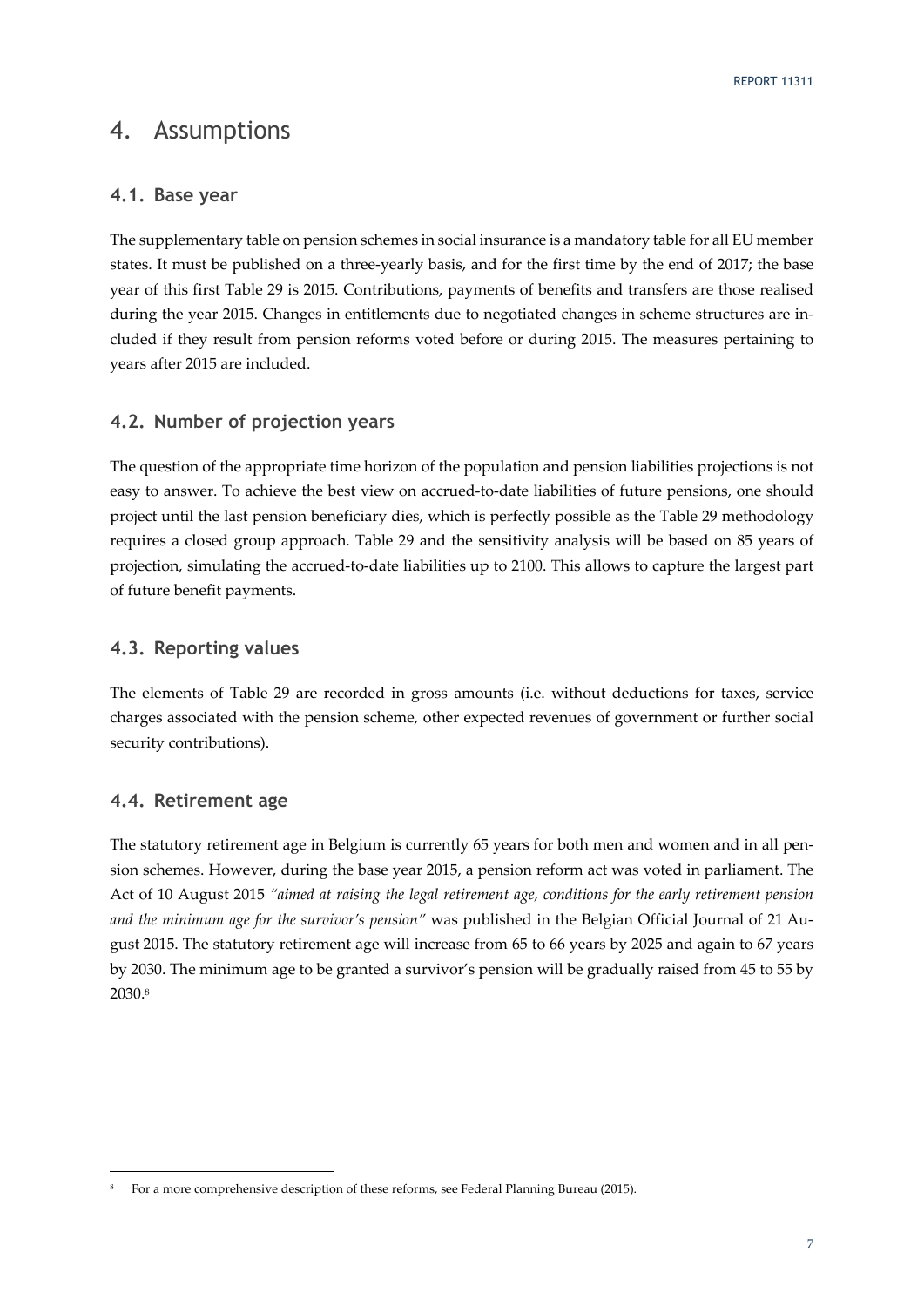# **4.5. Type of benefits covered by the supplementary table**

The focus of the supplementary table is on pension benefits. This means that the assistance scheme (guaranteed income for the elderly), disability benefits and unemployment benefits with company allowance non-job seeker, as well as benefits from individual insurance policies are excluded.

Eurostat allows survivors' benefits to be included in the supplementary table if these are part of the pension scheme, as is the case in Belgium. Survivors' benefits include not only widows' benefits but also orphans' benefits. The latter are not yet modelled in the MIDAS model and are hence not included in this supplementary table.

# **4.6. Mortality rates**

To ensure comparability of results between EU countries, Eurostat recommends using the EUROPOP data.9 Currently, the projections are made using EUROPOP2015 data issued in March 2017. Pension liabilities must be projected up to 2080 (see section 4.2) to meet the goals of Table 29. This corresponds to the projection horizon of the EUROPOP2015 mortality rates. If mortality rates were needed for years after 2080, they would have been maintained at 2080 levels.

# **4.7. Inflation**

The projections are made at constant prices (2011), i.e. they are expressed in real terms. Therefore, inflation expectations are not taken into account.

# **4.8. Assumptions on future wages**

To estimate the present value of future pension liabilities, a decision must be taken on how future wages are treated. This decision also translates as choosing between the PBO approach (projected benefit obligations) or the ABO approach (accumulated benefit obligations) to compute the pension benefits. The PBO approach takes into account future wage increases (general wage increase and/ or promotions) while an ABO approach involves applying no wage increase and using current wages to compute the pension benefit.

The PBO approach is followed. For the active population, the career is projected until the pensionable age. For the computation of the ADLs, the pension amount is later corrected pro rata the career that the person already had worked up to 2015.

Eurostat and ECB (2011)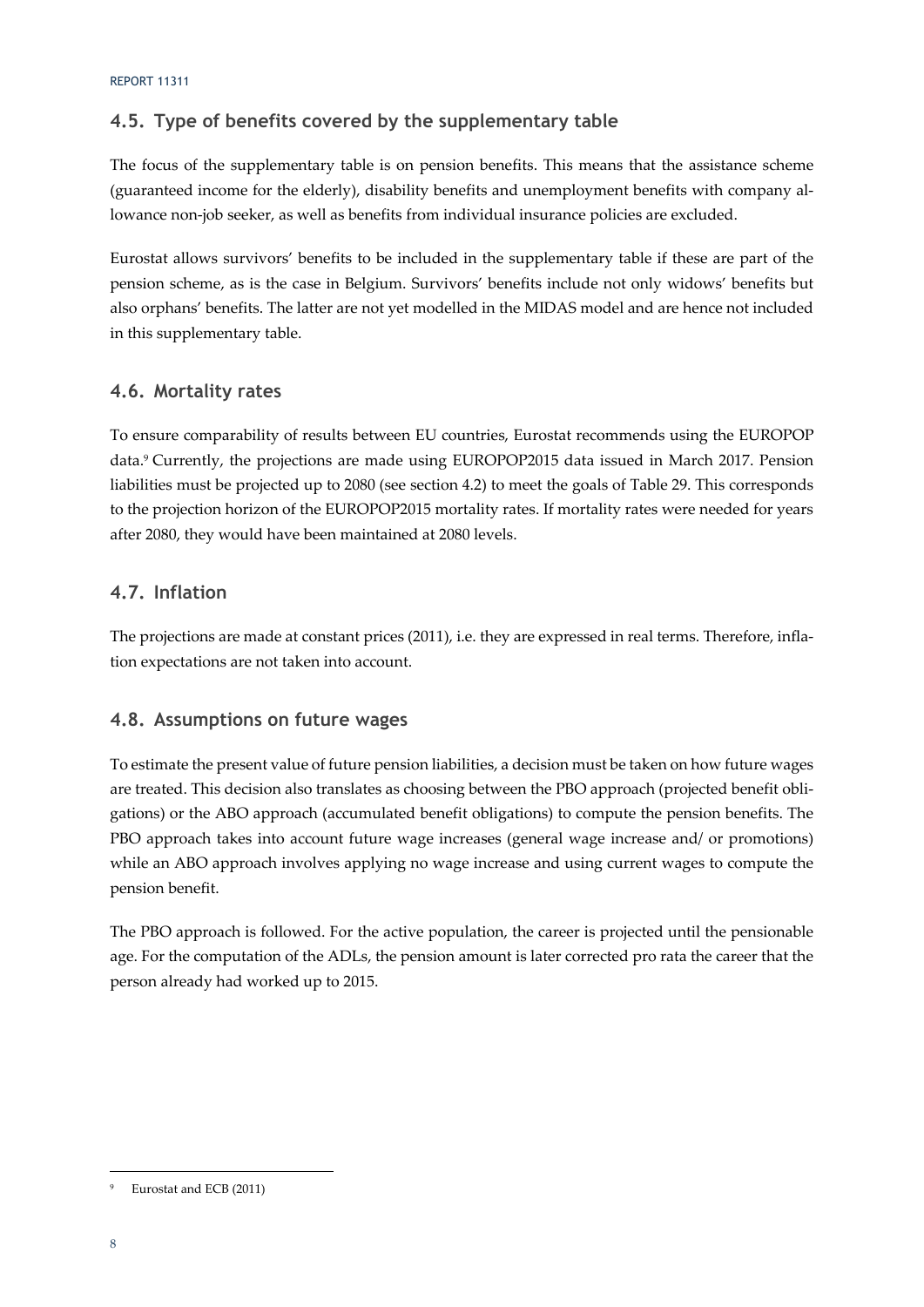# **4.9. Assumptions on pension parameters**

Table 1 gives an overview of other variables used in the pension computations. They are adjusted according to the parameters used for computing the budget for the adjustment to living standards as stated in the Generation Pact of 2005. As these parameters in reality only serve to compute a total budget and the actual adjustments to living standards are decided on according to this budget constraint, these variables will not necessarily evolve as presented here. Projection according to these variables is consistent with the Federal Planning Bureau's projection method when future government measures remain unknown.

| Percentages                                                   |                   |
|---------------------------------------------------------------|-------------------|
| Parameter                                                     | Annual indexation |
| Pension cap for the minimum right per career year computation | $+1.25%$          |
| Minimum pension for wage earners                              | $+1.00%$          |
| Maximum pension benefit for civil servants                    | $+1.00%$          |
| Minimum pension benefit for civil servants                    | $+1.00%$          |
| Minimum pension for the self-employed                         | $+1.00%$          |

**Table 1 Pension projection parameters in MIDAS** 

# **4.10. Indexation of existing pension benefits**

In accordance with Eurostat/ECB requirements, the indexation practices of the benefit payments in the different pension schemes are included in the model.10 Pensions in the wage earners' and self-employed schemes are adjusted annually to living standards by a so-called 'welfare adjustment'. This equals a 0.5% annual increase, as defined by the 'Generation Pact' of 2005. The public sector pensions are adjusted to living standards proportionally to the real wage increase of working civil servants (the '*péréquation'*) less 0.5%. This corresponds to the historical trend of the difference between real wage increases and the effective welfare adjustment for civil servants' pensions. This results in the long term in an annual adjustment of  $1.5\%$  -  $0.5\%$  =  $1\%$ .

# **4.11. Discount rate**

As recommended in the Technical Compilation Guide issued by Eurostat and the European Central Bank, a discount rate of 3% in real terms is used.

### **4.12. Guaranteed minimum pensions and minimum claim per working year**

In all pension schemes (wage earners, self-employed and civil servants), a minimum pension is guaranteed. Additionally, the wage earners' scheme has a system of minimum claims per working year. The guaranteed minimum pensions and the minimum claim per working year are only granted when certain criteria on the career duration are met:

<sup>10</sup> Eurostat and ECB (2011)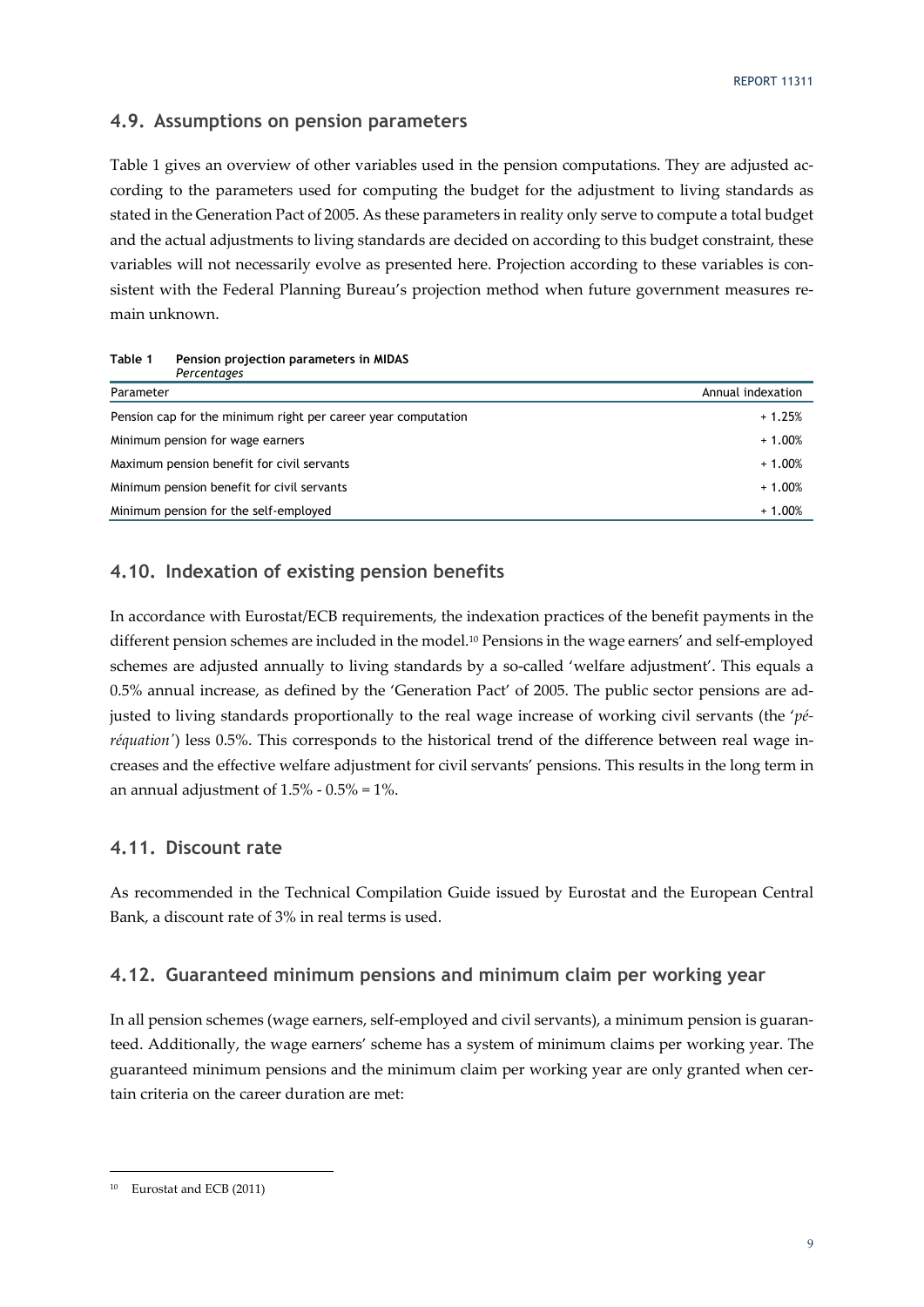#### REPORT 11311

- A wage earner must fulfil a career of at least 2/3 of a full career (so-called severe and flexible criterion) for a guaranteed minimum pension and 15 years of which she/he worked for at least 1/3 of a fulltime job in each year for the application of a minimum claim per working year (see section 0).
- The pension scheme of self-employed workers provides for a guaranteed minimum pension in case the self-employed has a career of at least two thirds of a full career (see section 0).
- A guaranteed minimum pension is also provided for when the future beneficiary has had a career in both the wage earners' scheme and the self-employed workers' scheme. Specific criteria based on career duration apply in this case.
- Civil servants are entitled to a guaranteed minimum pension if they have been working for at least 20 years as a civil servant. If the civil servant fulfils this criterion and the earnings-related pension is lower than the guaranteed minimum, a pension supplement is added to the retirement pension to reach this minimum amount (see section 6.1).

A common concept of these guaranteed minimum pensions is that they can only be accessed when a certain career duration can be proved. Following the PBO approach the career of each person is projected up to the pensionable age. The persons will hence be able to build up enough future career years to eventually access the minimum pension. While computing the accrued rights pro rata the career up to 2015, the minimum rights will also be accounted for pro rata the career up to 2015.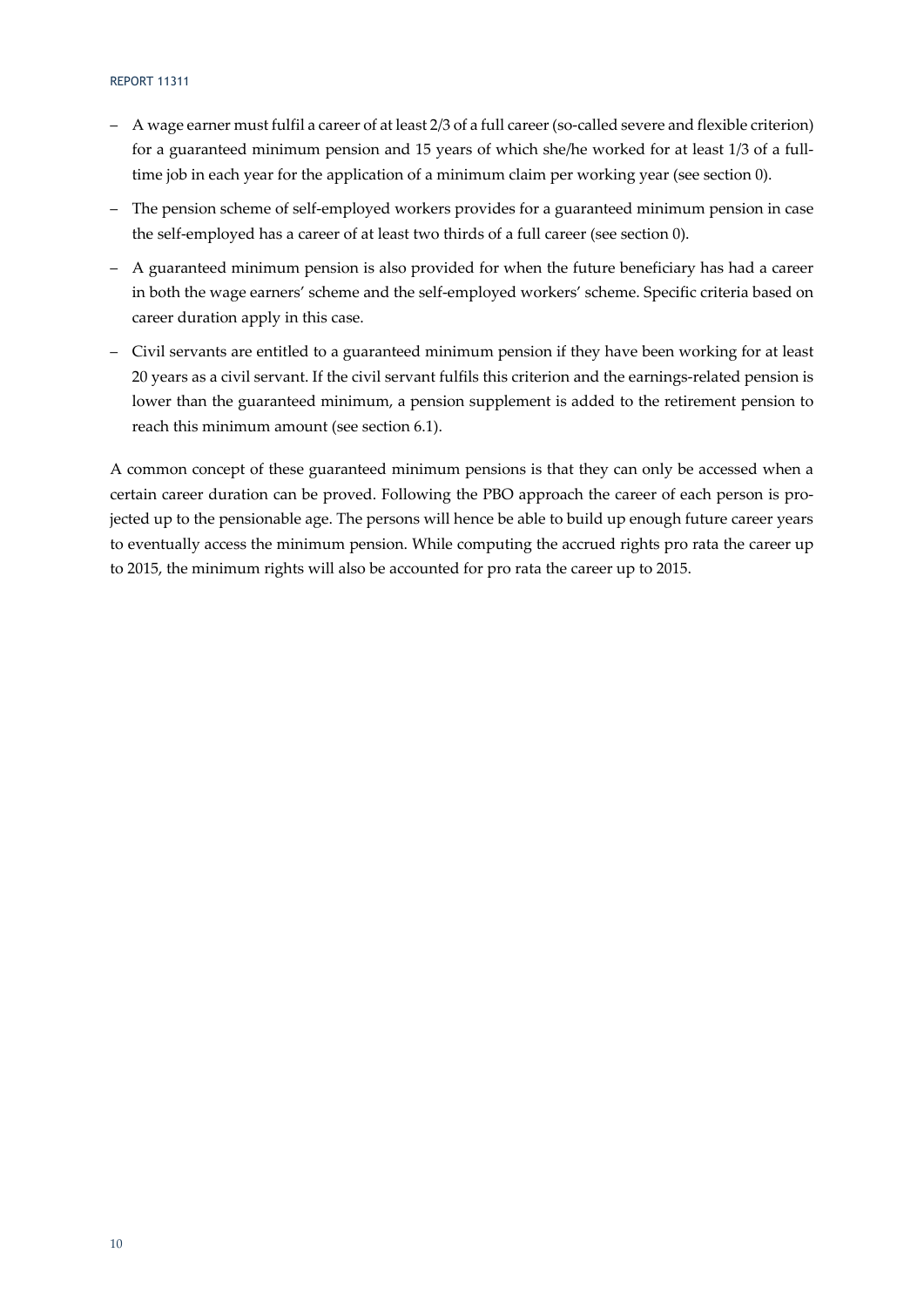# 5. Columns of the supplementary table

# **5.1. Columns G and H**

The pension schemes recorded in column G and H are those schemes whose stock of pension entitlements are not recorded in the core national accounts, although a part of their transactions are. Column G covers government schemes for its own employees. This means that this column will hold information on the first pillar pension benefits of civil servants. Column H covers the social security pension schemes and will contain all the information on the first pillar pension benefits of wage earners and the selfemployed. As mentioned before, the pension benefits in the supplementary table will refer to old-age pension benefits and survivors' pension benefits.

# **5.2. Columns J and K**

The pension entitlements acquired or held by resident households are reported in column J. The pension entitlements acquired or held by non-resident households are to be reported separately in column K if they are significant.11 Information on pension benefits paid out to non-residents is only available in the social security pension system for wage earners and the self-employed (column H). In January 2015, 9.8% of all pension benefits were paid out to non-residents (in numbers), or 3.9% of the amount of pension benefits paid out in that month.12 There is no information on the level of contributions into these systems. Furthermore, information is lacking on the social security benefits for non-resident public service pensioners (column G) and columns A to F.

The limited information that is available does not allow to make a sound estimation of the values that must be entered in columns J and K. As such, these columns will remain empty.

<sup>&</sup>lt;sup>11</sup> The Technical Compilation Guide only mentions column J. However, the official SDMX templates by Eurostat also contain column K.

<sup>12</sup> Office National des Pensions (2016)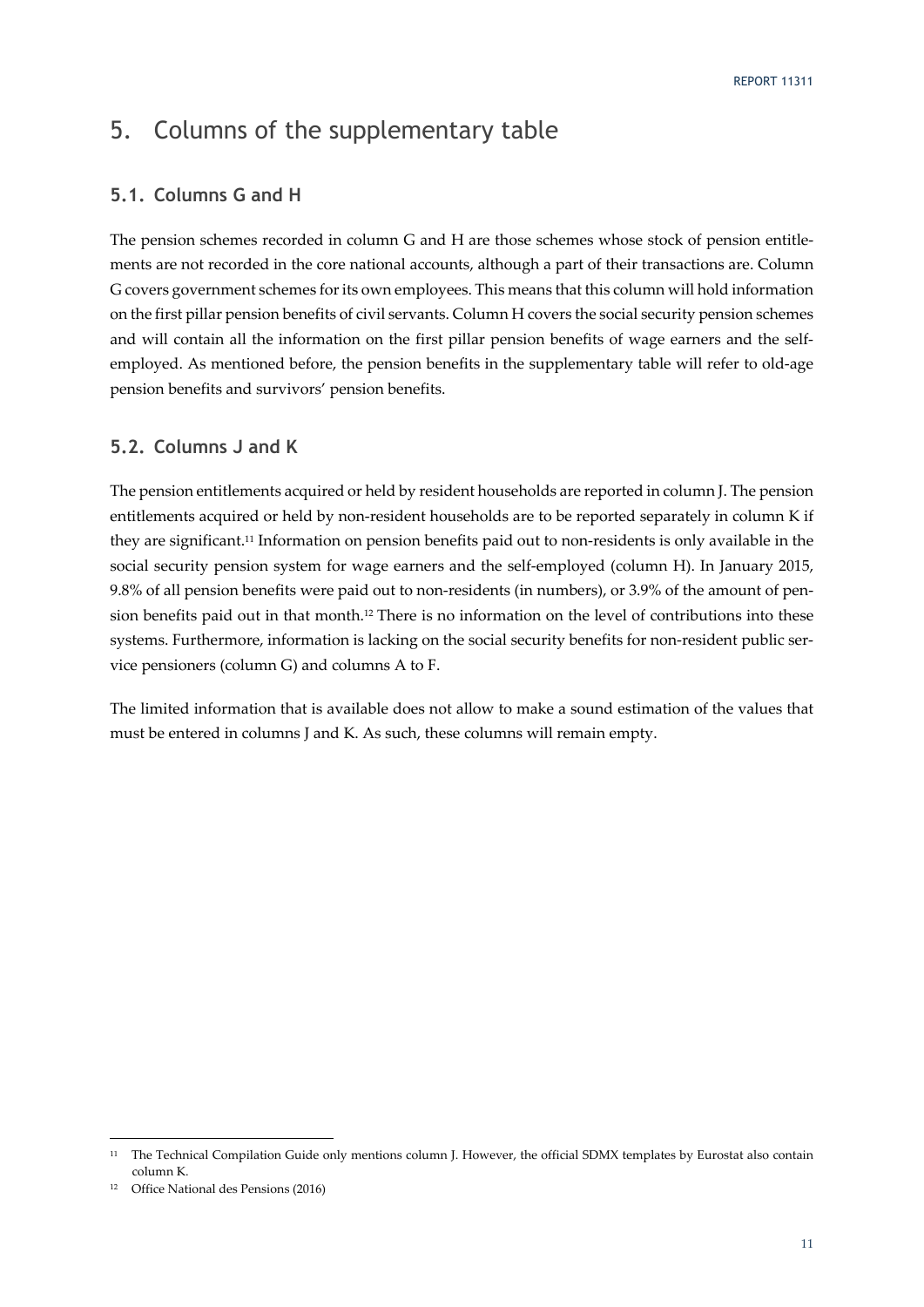# 6. Rows in the supplementary table

In this section, the different rows of the supplementary table are discussed. Columns G and H will be addressed separately.

# **6.1. Government schemes for own employees**

# **6.1.1. Pension scheme description**

The public pension scheme provides benefits for civil servants working in the general government. It consists of the old-age pension, the survivors' pension, and the disability pension (when civil servants are declared permanently unfit to continue their career, regardless of their age or seniority). The disability pension is not included in the Table 29.

The statutory retirement age for civil servants is 65 (there are some exceptions, in particular for the armed forces). This age will be raised to 66 in 2025 and to 67 from 2030 onwards. Early retirement is allowed at the age of 62 for a minimum career length of 40 years. As from 2019 onwards, this will be allowed at 63 for a minimum career length of 42 years.

The pension is calculated as follows:

$$
Pension = reference wage.
$$
\n(1)\n(2)

= max 75% reference wage

The retirement pension is calculated in proportion to the reference wage, i.e. the average wage of the last ten years of work (five years for people born before 1962), based on wage brackets. The basic denominator is 60 (the *tantième*) but some have a preferential denominator (55 in teaching and 48 years for magistrates and academic services). With a maximum career length of 45 years, a *tantième* of 60 leads to a maximum replacement rate of 75% of the reference wage.

Civil servants can benefit from a minimum pension, which is a fixed amount, provided they have 20 years of service. If applicable, a pension supplement is added to the retirement pension to reach this minimum amount. Besides the relative maximum of 75% of the reference wage, pensions are also capped at an absolute maximal pension, which is also a fixed amount.

The rules on survivors' pensions were changed in 2015. If an (ex-)civil servant dies, the surviving partner becomes eligible for a survivor's pension. If case the surviving partner has reached a certain minimum age, she/he will receive the survivor's pension. If the surviving partner is younger than this minimum age, she/he will not receive a survivor's pension but a transitional allocation benefit. The minimum age was 45 for the year 2015 and will be gradually raised to 55 by 2030.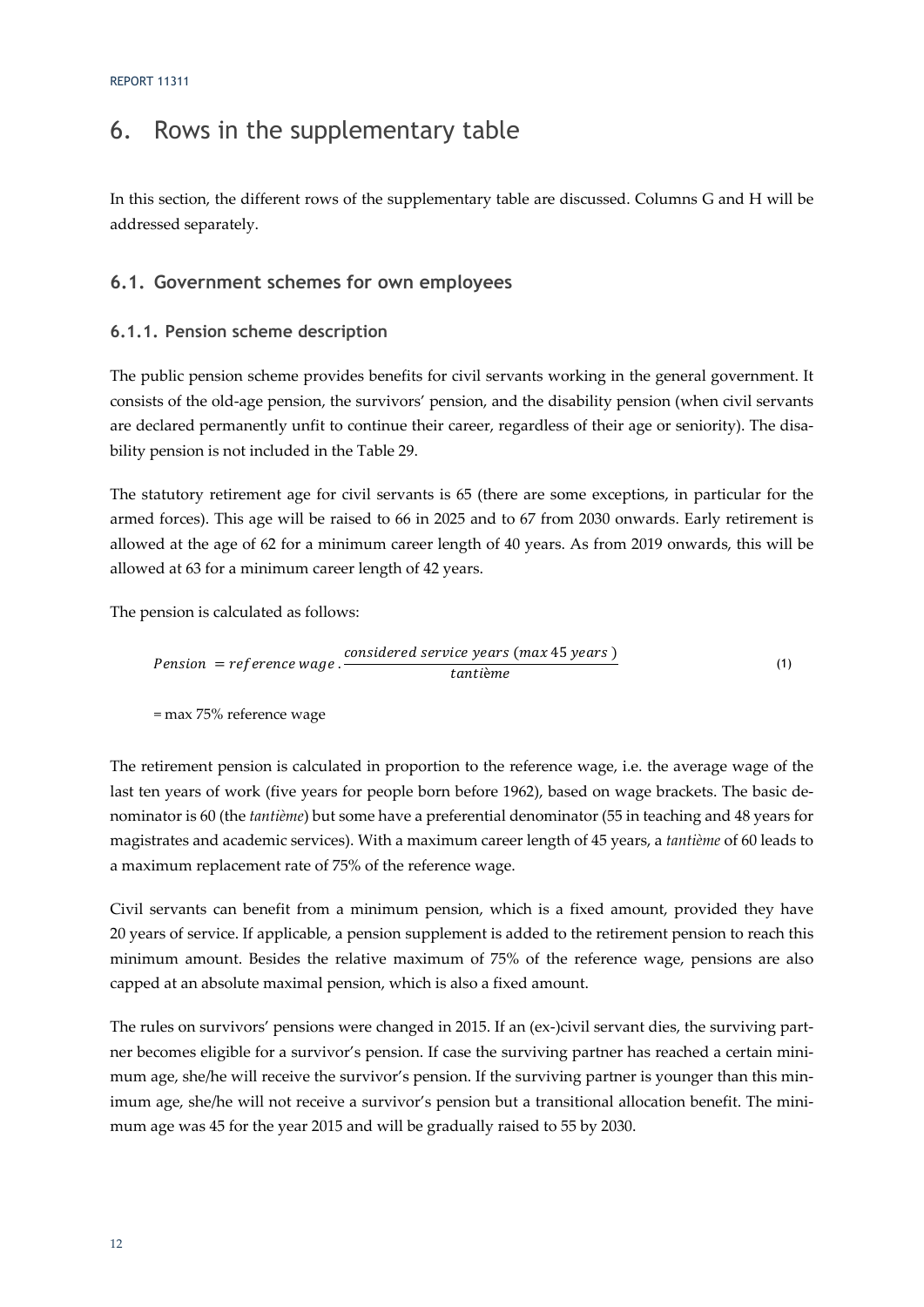A divorced spouse can also be entitled to a survivor's pension under certain conditions. These conditions will not be discussed here. The minimum age condition plays a similar role in these situations. This minimum age was also 45 for the year 2015 and will be gradually raised to 55 by 2030.

Survivors can cumulate (up to a ceiling) a survivor's pension with their own old-age pension. Moreover, the pension is compatible with a professional activity, provided that the income from that activity does not exceed a certain limit. The survivor's pension is calculated as follows:

$$
Pension = 60\% . Reference wage .\frac{considered service years}{reference period}
$$
\n(2)

The reference wage and the equivalent service years are determined in the same way as the retirement pension. The reference period consists of the number of months between the first day of the month after the 20th birthday of the deceased spouse and the last day of the month of his/her death, with a maximum of 480 months (40 years). A guaranteed minimum pension also applies here, which is only granted to the surviving spouse (not to orphans or divorced spouses).

Civil servants' pensions are automatically adjusted to the evolution of prices by the health index (unless otherwise decided – see index jump in 2015) and to the real wage increases of active civil servants (the so-called *péréquation*). Retired civil servants therefore share in the benefits of productivity increases. Additional discretionary increases can also be decided on.

Pension schemes for civil servants exist that were once set up by general government or regional authorities, but as today do not longer depend on general budget for their financing (public agencies with a semi-autonomous character, the police force and pension fund structures for local authorities, …). Coherent with current practices in the national accounts, these pension schemes will be reported under the social security schemes.

MIDAS replicates the rules of the civil servants' pension benefits and survivors' benefits, including minimum and maximum pension regulations. However, the dataset used by MIDAS does not contain information on the past revenues of civil servants. These are therefore simulated by means of the observed wage evolution in the public sector. Furthermore, each civil servant is modelled at a *tantième* of 60.

# **6.1.2. Rows in column G**

### **Row 1 Pension entitlements**

To compute the accrued-to-date liability of a retired civil servant, the rights the person is holding at the beginning of the base year (2015) must be taken into account. The ADL for a currently retired person i is obtained by summing up the actual value of all his future pension benefits l:

$$
ADL_{i,t} = \sum_{l=1}^{t} pension_{i,l}.v^{l}
$$
\n(3)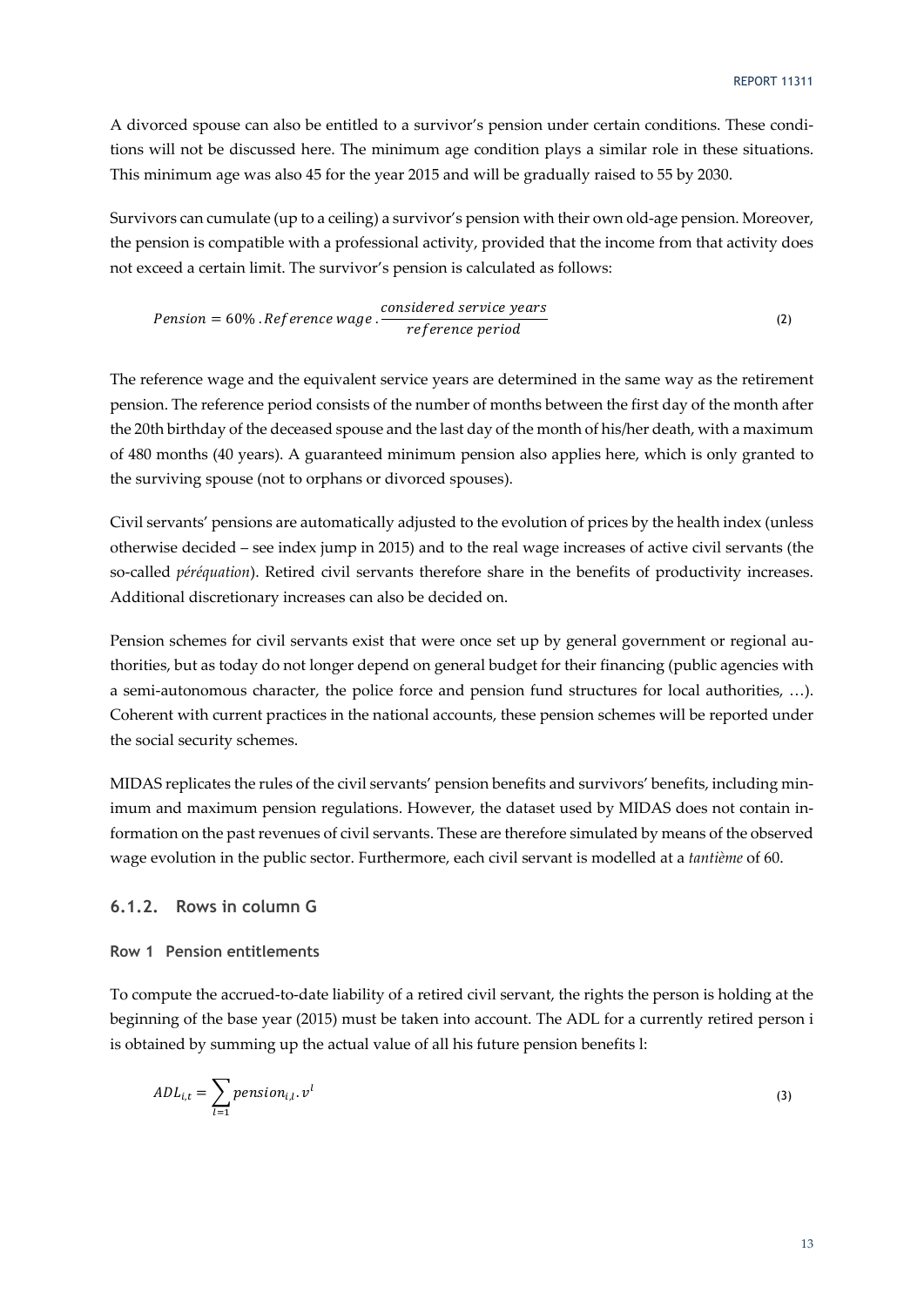#### REPORT 11311

A civil servant is entitled to a pension computed on the basis of an average wage at the end of his career, proportional to the years worked until the beginning of the base year (= real number of years already worked). The average wage is based on the wages earned during the last ten or five years before retirement. As this pension is a future benefit, it must be discounted to the beginning of the base year by means of the discount rate to obtain the accrued-to-date liability. For a civil servant i, the formula for the ADL computation of his future pension benefits is as follows:

$$
ADL_{i,t} = \frac{x_i}{n_i} \cdot \sum_{l=1}^{\infty} \left( \frac{n_i}{60} \cdot \sum_{j=1}^{10 \text{ or } 5} \frac{Wage_{i,t-j}}{10 \text{ or } 5} \right) \cdot v^{t+P_i-t}
$$
\n
$$
\tag{4}
$$

where 't' is the base year, 'P<sub>i</sub>' the year of retirement for a person i, 'v' the discount factor, 'n<sub>i</sub>' the number of eligible years spent in the public service up to his retirement and 'xi' the career up to the base year. The number of years 'j' for which the wages are taken into account depends on the date the person was born (giving 10 or 5 years). By summing over 'l', all future pension payments are taken into account.

As described earlier, a part of the ADLs represents the actual value of the pension entitlements of civil servants whose pension schemes were once set up by general government or regional authorities, but as today do not longer depend on general budget for their financing (public agencies with a semi-autonomous character, the pension fund structures for local authorities, …). The part of ADLs that belongs to these categories is estimated pro rata by means of the benefit payments that are reported in the national accounts. Based on this information, 40.36% of the computed ADLS for civil servants will be reported under column H as social security schemes. The ADLs of the pension system for general government employees in column G represent a total amount of 185 101.61 million euro.

### **Row 2 Increase in pension entitlements due to social contributions**

Row 2 collects all the increases in pension entitlements, less the pension scheme service charges if these are deducted from the pension entitlements.

### **Row 2.1 Employer actual social contributions**

This row records the employer actual social contributions. In principle, there are no actual social contributions made by the government for its own employees. Public agencies and public enterprises that must pay a contribution to the general government to finance the pensions of their statutory personnel are reported under the social security schemes of column H. Row 2.1 of column G is put to 0.

### **Row 2.2 Employer imputed social contributions**

Row 2.2 records the imputed contributions made by the government as an employer for its own employees. As column G is classified under the defined benefits pension schemes, this row will be measured as a balancing item. Row 2.2 will capture any changes in pension entitlements not included in the other rows of the table and any 'experience effects' where the observed outcome of pension modelling assumptions (real wage growth rate, discount rate, etc.) differs from the levels assumed.13

<sup>13</sup> Eurostat and ECB (2011)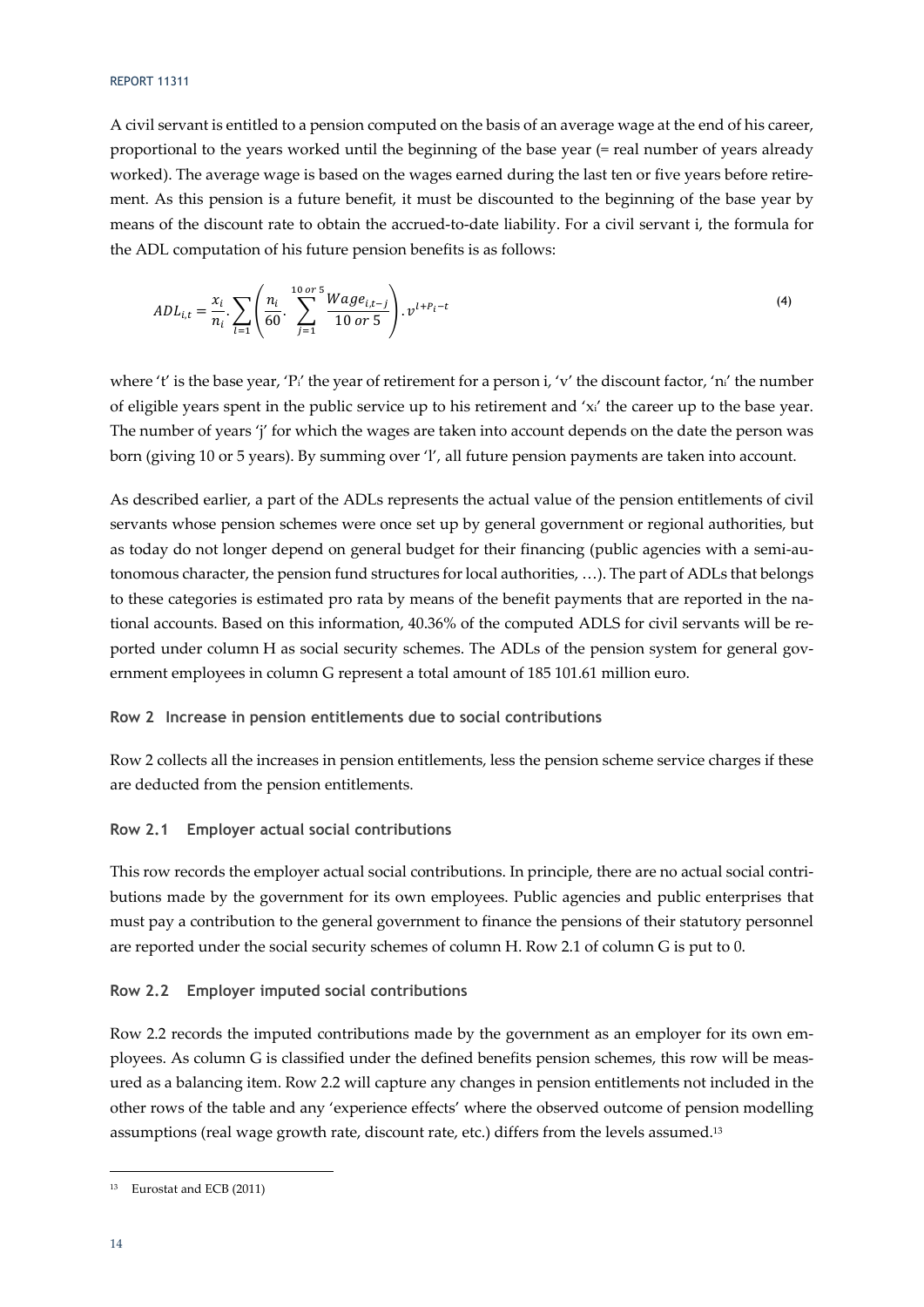$$
Row\ 2.2 = R\ 10 - R\ 1 - R\ 2.1 - R\ 2.3 - R\ 2.4 + R\ 2.5 + R\ 4 - R\ 6 - R\ 7 - R\ 8 - R\ 9\tag{5}
$$

Row 2.2 is estimated at 3 036.48 million euro. However, as this row serves as a balancing item, it is less straightforward to interpret the outcomes. This small positive value would imply that actual pension contributions are not totally sufficient to cover the increase in pension entitlements and the pension benefit payments. As for row 3 of column H (see section 6.2.2), it is wiser not to comment on this row yet and to interpret it only when a sufficiently long series of values has been established in future years.

### **Row 2.3 Household actual social contributions**

This row records the household actual social contributions. In principle, there are no actual social contributions made by the households to the public sector pension scheme. The contributions paid by households in the pension scheme, the most important being the mandatory contributions for survivors' pensions, are reported under the social security schemes (see section 6.2.2). Row 2.3 of column G is put to  $0$ .

### **Row 2.4 Household social contribution supplements**

Row 2.4 captures the property income earned or imputed in the scheme. This property income is equivalent to the unwinding of the discount rate, meaning that the value is equal to the discount rate (3% in the base scenario) times the pension entitlements at the beginning of 2015. The property income is estimated at 5 553.05 million euro

#### **Row 2.5 Pension scheme service charges**

Row 2.5 covers the cost of running the pension scheme. These costs consist of wages and social contributions, but also of normal operating costs such as overheads, rents for buildings and investment in furniture and ICT equipment. As the institution, responsible for the pension scheme (the Public Sector Pensions Service, PSPS) is a public service, no costs are charged to the pension scheme members (public servants). They are not deducted from the social contributions, nor are they a charge on the pension entitlements. The pension scheme service charges are financed via the overall budget of the federal state. For this reason, row 2.5 will be left blank. For information, in 2015 the service charges for running the public sector pension scheme amounted to 44.1 million euro.

### **Row 3 Other (actuarial) increase of pension entitlements in social security pension schemes**

This row is not applicable to defined benefits schemes for general government employees. Any 'experience effects', where the observed outcome of pension modelling assumptions (real wage growth rate, discount rate, etc.) differs from the levels assumed, are covered by row 2.2.

#### **Row 4 Reduction in pension entitlements due to payment of pension benefits**

Row 4 contains information on the amount of pension benefits paid out during the accounting period. The payment of pension benefits has the effect of 'settling' a part of the pension entitlements at the balance sheet opening (row 1). This information is found in the national accounts. A total amount of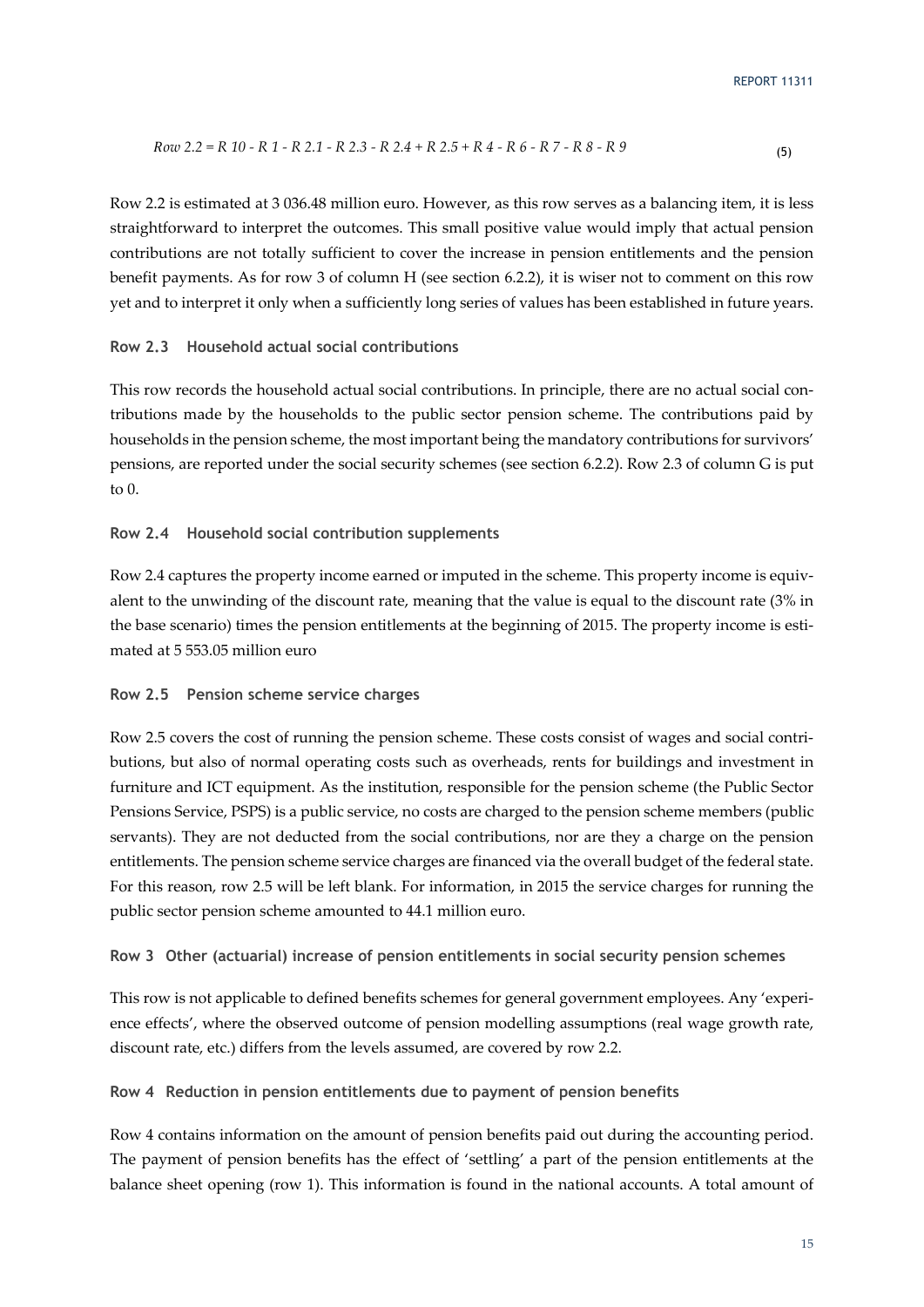#### REPORT 11311

9 040.44 million euro was paid out in 2015 on old-age and survivors' pensions from the public sector scheme. Also here, it is important to stress that this amount does not contain the benefit payments to the civil servants whose pension scheme does not longer rely on the budget of the general government for its financing. Those benefit payments are reported in column H.

**Row 5 Changes in pension entitlements due to social contributions and pension benefits** 

Row 5 summarises the changes in pension entitlements due to contributions and benefits. Row 5 is obtained by adding rows 2 and 3 and subtracting row 4.

### **Row 6 Transfers of pension entitlements between schemes**

To obtain the right to a civil servant's pension, a career of at least 5 years as a civil servant is required. Careers falling short of this condition give no right to a civil servant's pension. In that case, the career years will be recognised in the social security scheme and constitute rights for a wage earners' pension. A second case in which a civil servant's career does not give right to a civil servants' pension is when the person is dismissed as a disciplinary sanction. This dismissal results in the loss of the right to a civil servant's pension. The career years will be recognised as career years in the social security pension scheme. In both cases, the creation of pension rights in the social security scheme is accompanied by the transfer of social contributions from the Public Sector Pension Service to the National Pensions Office.14 In 2015, 4.89 million euro was transferred for these reasons.

Another situation in which pension rights can be transferred from the civil servants' pension scheme is when the person starts working for the European Community and his pension rights are recognised. In 2015, 906 000 euro was transferred for this reason.15 See section 6.2.2 (row 6) for further information on the pension contributions coming from the social security scheme for wage earners. For the year 2015, the contributions transferred from and into the civil servants' pension scheme can be summarised as follows:

| Lui v                                                              |                    |
|--------------------------------------------------------------------|--------------------|
| Transfers from the civil servants' scheme towards                  | Transferred amount |
| The social security schemes                                        | $-4892000$         |
| European pension schemes                                           | $-906000$          |
| Transfers from the social security scheme for wage earners towards |                    |
| The civil servants' pension scheme                                 | 360 304 000        |
| Total                                                              | 354 506 000        |

**Table 2 Pension contributions transferred from and into the civil servants' pension scheme**  *Euro* 

Row 6 of column G will show the result of these contribution flows: +354.51 million euro in 2015.

<sup>14</sup> Janvier, R., Janssens, J. (2014)

<sup>15</sup> Ibid.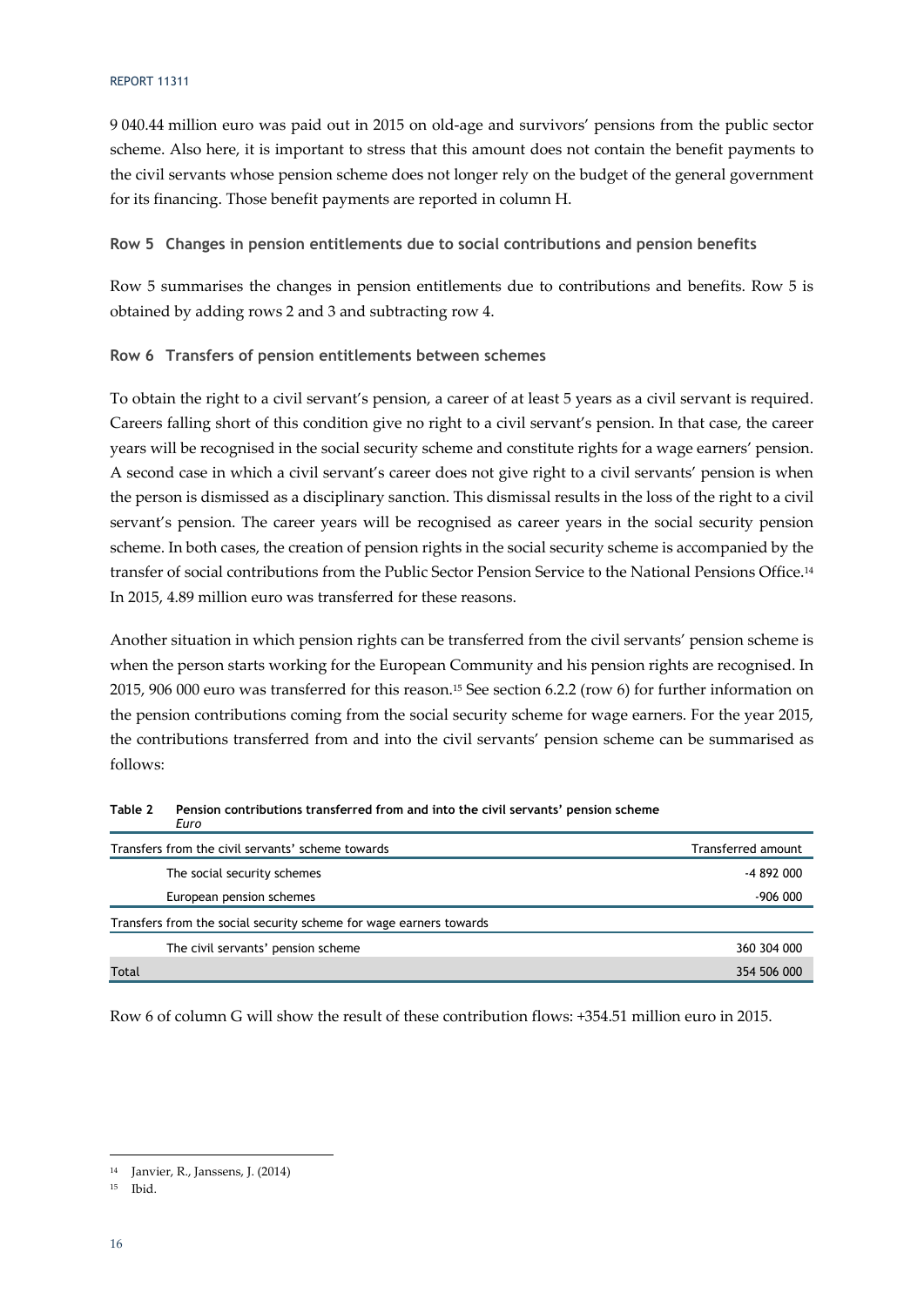### **Row 7 Change in entitlements due to negotiated16 changes in scheme structure**

Row 7 shows the impact of negotiated reforms of pension scheme structures on entitlements related to past service (= benefits accrued in past years). To be reported in this row, the reform should lead to a change in pension entitlements in the supplementary table. The reform should be formally enacted during the base year (2015) and must be voted by parliament. If a formally enacted reform has no impact on current pension entitlements, no measurement should be recorded. Only reforms affecting existing pension scheme members for their accrued-to-date rights are to be reported.17 During the base year 2015, a pension reform act was voted in parliament. The Act of 10 August 2015 *"aimed at raising the legal retirement age, conditions for the early retirement pension and the minimum age for the survivor's pension"* was published in the Belgian Official Journal of 21 August 2015. See section 4.4 for further details on this reform.

To assess the impact of pension reforms, two scenarios will be run. The present value will first be computed under the old pension rules, i.e. the set of rules by which the present value of entitlements at the beginning of the base year was computed (row 1). The present value will then be computed a second time, but now following the new pension rules introduced by the reform. The difference between these two values at the end of the base year is the impact of the pension reforms. It is important that the computation according the new pension rules must be executed on a *ceteris paribus* basis by implementing only the pension reform. The impact of changes to other assumptions must be estimated separately (see other rows). The pension reform is estimated to have an impact on the accrued-to-date liabilities of the civil servants' pension scheme of -3 074.52 euro corresponding to -1.66%.

### **Row 8 Changes in entitlements due to revaluations**

Revaluations take place due to changes in key model assumptions in the actuarial computations. These assumptions are the discount rate, the wage rate and the inflation rate. The impact of those revaluations is computed as the difference in the present value of the pension entitlements at the end of the base year. The present value of the pension entitlements at the end of the base year is computed a first time under the original assumptions, i.e. the assumptions by which the present value of entitlements at the beginning of the base year was computed (row 1). The present value at the end of the base year is computed a second time, but now under the new assumptions. The supplementary table on pension schemes in social insurance, base year 2015, is the first table to be composed for Belgium. Therefore, changes in key model assumptions are not possible as it is the first time these assumptions will be defined.

### **Row 9 Changes in entitlements due to other changes in volume**

-

Other changes in volume due to changes of non-key assumptions in the actuarial computations, such as changes in the demographic assumptions, are reported here. The impact of those changes is computed as the difference in present value of pension entitlements at the end of the base year. The present

<sup>&</sup>lt;sup>16</sup> Changes in pension entitlements under social security schemes approved by Parliament are recorded as if the changes had been negotiated (Eurostat and ECB (2011)). The pension scheme for civil servants is in fact not a social security scheme. Even so, the impact of the pension reform is represented in row 7, as will be the case for the social security schemes in column H.

<sup>&</sup>lt;sup>17</sup> The way study periods are recognised in the pension calculation is still discussed at the moment of writing this report. Even if there would be a reform enacted on this topic, the impact would not be included in the Table 29 with base year 29 as the enactment would not have taken place in 2015.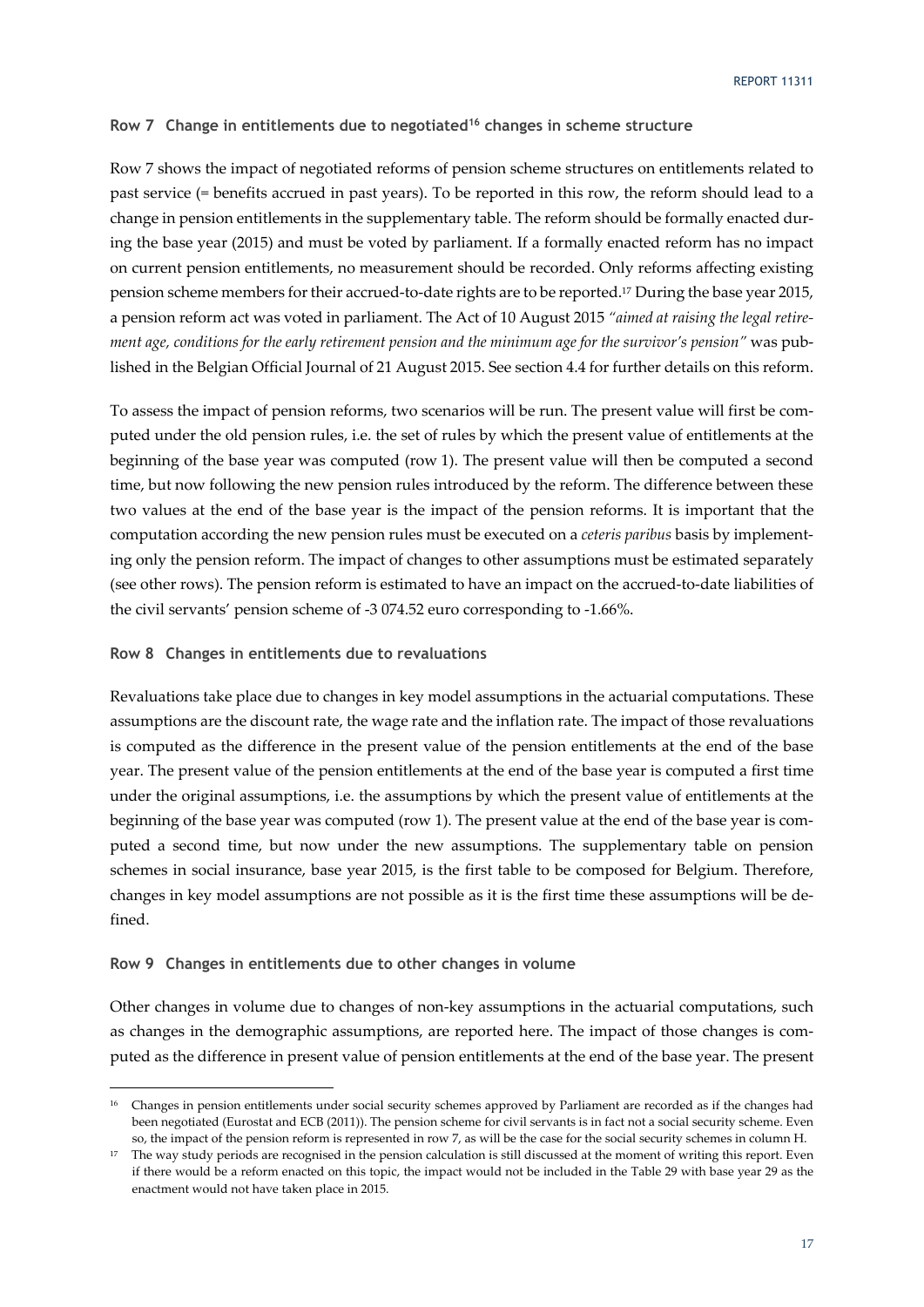### REPORT 11311

value of the pension entitlements at the end of the base year is computed a first time under the original assumptions, i.e. the assumptions by which the present value of entitlements at the beginning of the base year was computed (row 1). The present value at the end of the base year is computed a second time, but now under the new assumptions. The supplementary table on pension schemes in social insurance, base year 2015, is the first table to be composed for Belgium. Therefore, other changes in volume are not possible as it is the first time these assumptions will be defined.

### **Row 10 Pension entitlements**

Row 10 captures the accrued-to-date liabilities at the end of the reporting period. The row is computed in the same way as row 1, but one year later, on 31 December 2015. This also means that the ADLs are computed after implementation of the measures of the pension reform. This reform has no impact on the ADLs of retired civil servants but only on the ADLs of currently active civil servants.

This row should be interpreted as the result of the rows of the column: the present value of pension entitlements at the beginning of the reporting period, increased by social contributions and financial return on the assets, decreased by pension settlements and eventually corrected for model corrections or changes in assumptions.

$$
Row\ 10 = Row\ 1 + Row\ 5 + Row\ 5 + Row\ 7 + Row\ 8 + Row\ 9\tag{6}
$$

As described earlier, the part of the ADLs representing the actual value of the pension entitlements of civil servants whose pension schemes were once set up by general government or regional authorities, but as today do not longer depend on general budget for the financing, is reported in column H as social security scheme. The ADLs for the public sector pension system in column G are estimated at 181 930.69 million euro.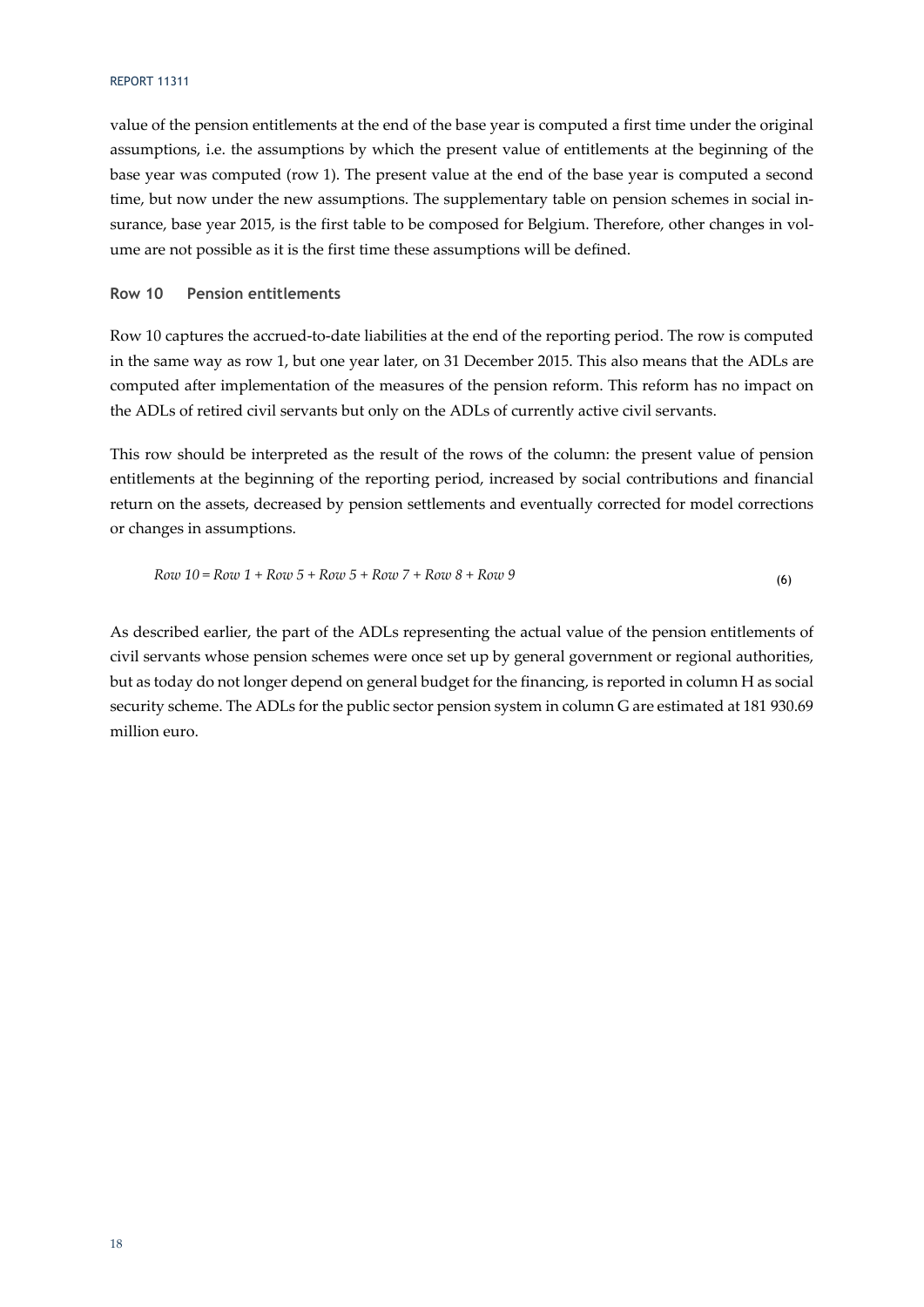### **6.2. Social security pension schemes**

The social security pension schemes consist of the scheme for wage earners, the pension scheme for the self-employed and the pension scheme for civil servants for which the financing is no longer depending on the budget of the federal government.

# **6.2.1. General remarks on the pension schemes for wage earners and the selfemployed**

#### *Wage earners*

For this Table 29, the first pillar pension scheme for wage earners consists of old-age pensions and survivors' pensions. The old-age pension is linked to occupation and is essentially function of the past career. The pension benefit is based on past wages corrected for the development in prices and wealth increase, but lies within a range comprised between minimum provisions and ceilings.

The statutory retirement age is 65 for men and women until 2024, 66 from 2025 to 2029 and 67 from 2030 onwards. Early retirement is allowed at the age of 62 for a minimum career length of 40 years. As from 2019 onwards, this will only be allowed at the age of 63 for a minimum career length of 42 years.

The pension is calculated as follows:

$$
Pension = 75\% \ or \ 60\% \cdot \frac{1}{45} \sum_{j=1}^{n} Wage_j^{ceil} \cdot \frac{PI_n}{PI_j}
$$
\n<sup>(7)</sup>

The pension is computed at 75% of the reference wage for the head of household with a dependent spouse and 60% in all other cases. The reference wage is calculated on the wages effectively earned during the career up to a wage ceiling. These wages are adjusted to current prices and wealth increase. The sum of those adjusted wages over the career is multiplied by 1/45th (a full career is 45 years). Some periods of unemployment, disability, etc. are valued at the last corresponding earned wage and others at the minimum claim per working year.

This minimum claim per working year is used in an alternative pension computation in case the beneficiary can prove a career of at least 15 years in the wage earners' scheme of which she/he worked for at least one third of a full-time job in each year. For each past career year, the actual wage is replaced by the minimum claim in case this latter is higher (compared on the same price value). The beneficiary will receive this alternatively computed pension if this is more favourable to him.

Additionally, a guaranteed minimum pension can be granted on either of two criteria:

– The 'severe' career duration criterion: the wage earner must prove a career as a wage earner lasting at least two thirds of a full career, with at least 208 'fulltime day equivalents' per year. If this criterion is met, the guaranteed minimum pension is calculated as the guaranteed minimum pension of a full career multiplied by a career fraction. This career fraction is calculated as the number of career years with at least 52 'fulltime day equivalents' per year divided by the number of years of a full career.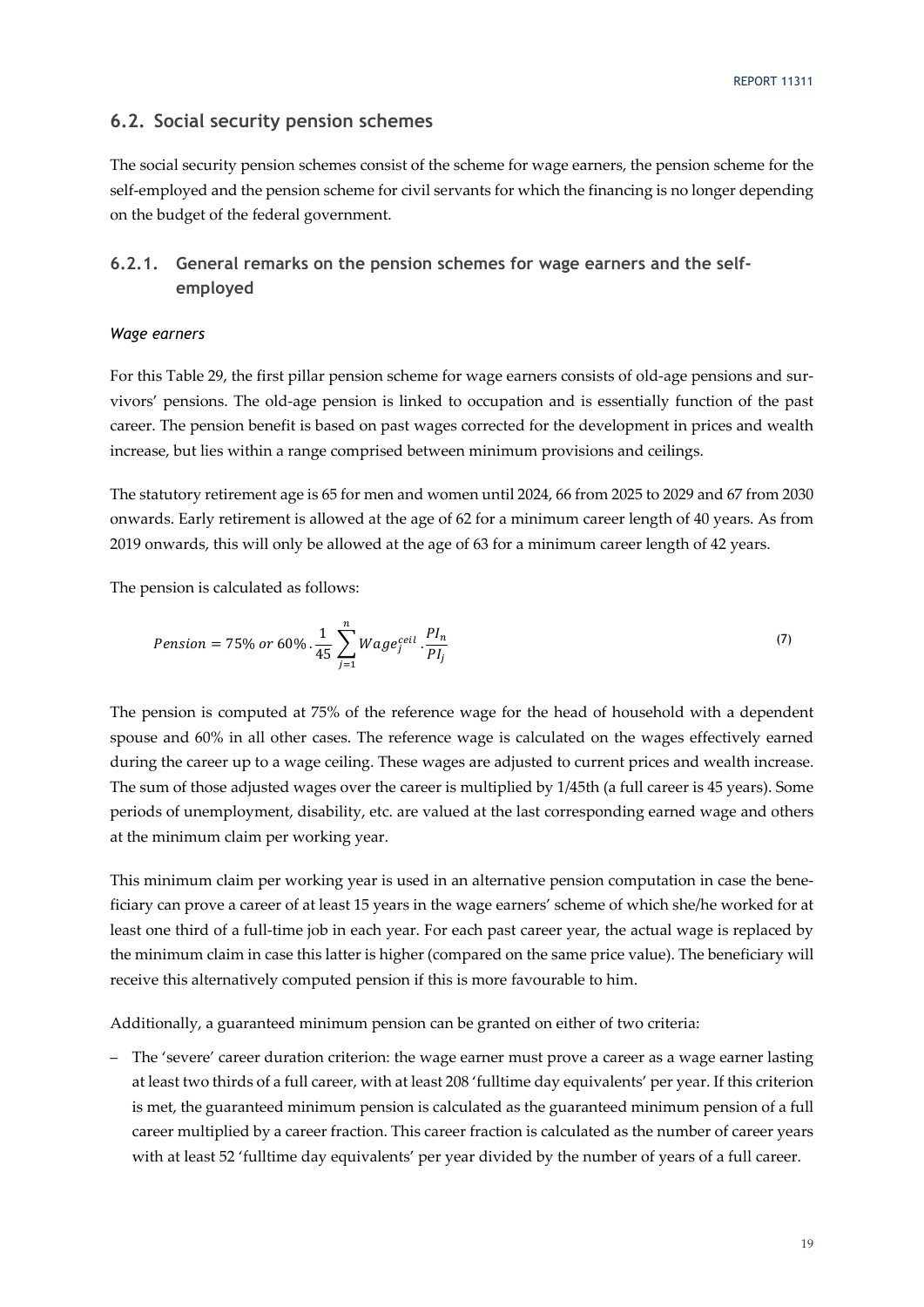– A more 'flexible' career duration criterion which allows years with part-time employment to be taken into account: the wage earner has to prove a career as a wage earner lasting at least two thirds of a full career with at least 156 'fulltime day equivalents' per year. If this criterion is met, the guaranteed minimum pension is calculated as the guaranteed minimum pension of a full career multiplied by a fraction equal to ((total days of employment and assimilated days/312)/number of years of a full career).

Besides these two minimum pension rights, maximum amounts are also defined.

The rules on survivors' pensions were changed in 2015. After the death of the spouse who was either a wage earner or received a replacement income (pension included) in the wage earners' scheme, the surviving spouse is entitled to a survivor's pension. However, conditions must be met for this, the most important one the minimum age. If the surviving partner has reached a certain minimum age, she/he will receive a survivor's pension. If she/he is younger than this minimum age, she/he will not receive a survivor pension but a transitional allocation benefit. The minimum age was 45 in 2015 and will be gradually raised to 55 by 2030.

A survivor's pension is calculated as 80% of the deceased person's retirement pension, computed at the tariff for a household (which means 80% of 75%, or 60% of the reference wage), or, if she/he was still working, at 80% of the retirement pension she/he would be entitled to, should she/he have worked until the age of 65. Survivors can cumulate (up to a ceiling) a survivor's pension with their own old-age pension. Moreover, the pension is compatible with a professional activity, provided that the income from that activity does not exceed a certain limit. Up to the age of 65, the limit for someone receiving only a survivor's pension is higher. Pension benefits are automatically adjusted to the evolution of prices by the health index (unless otherwise decided – see index jump in 2015) and partially adjusted to living standards according to the 'Generation Pact'.

### *Self-employed individuals*

For this Table 29, the pension scheme for self-employed workers consists of old-age pensions and survivor's pensions. The legal retirement age for the self-employed is currently 65, but will be raised to 66 as of 2025 and to 67 as of 2030. Early retirement is allowed at the age of 62 for a minimum career length of 40 years. As from 2019 onwards, this will be allowed at 63 for a minimum career length of 42 years.

$$
Pension = 75\% \text{ or } 60\% \cdot \frac{1}{45} \sum_{j=1}^{n} Income_j^{ceil} \cdot \frac{PI_n}{PI_j} \cdot correction \text{ coefficient}
$$
\n
$$
\tag{8}
$$

The pension is computed at 75% of the reference wage for the head of household with a dependent spouse and 60% in all other cases, just as in the wage earners' scheme. The working years before 1984 are valued at a fixed income. For the working years (during which a self-employed professional activity was exercised) as from 1984, the pension right is calculated on the basis of the business income used to compute social security contributions and income tax, up to an income ceiling. The income is adjusted to current prices.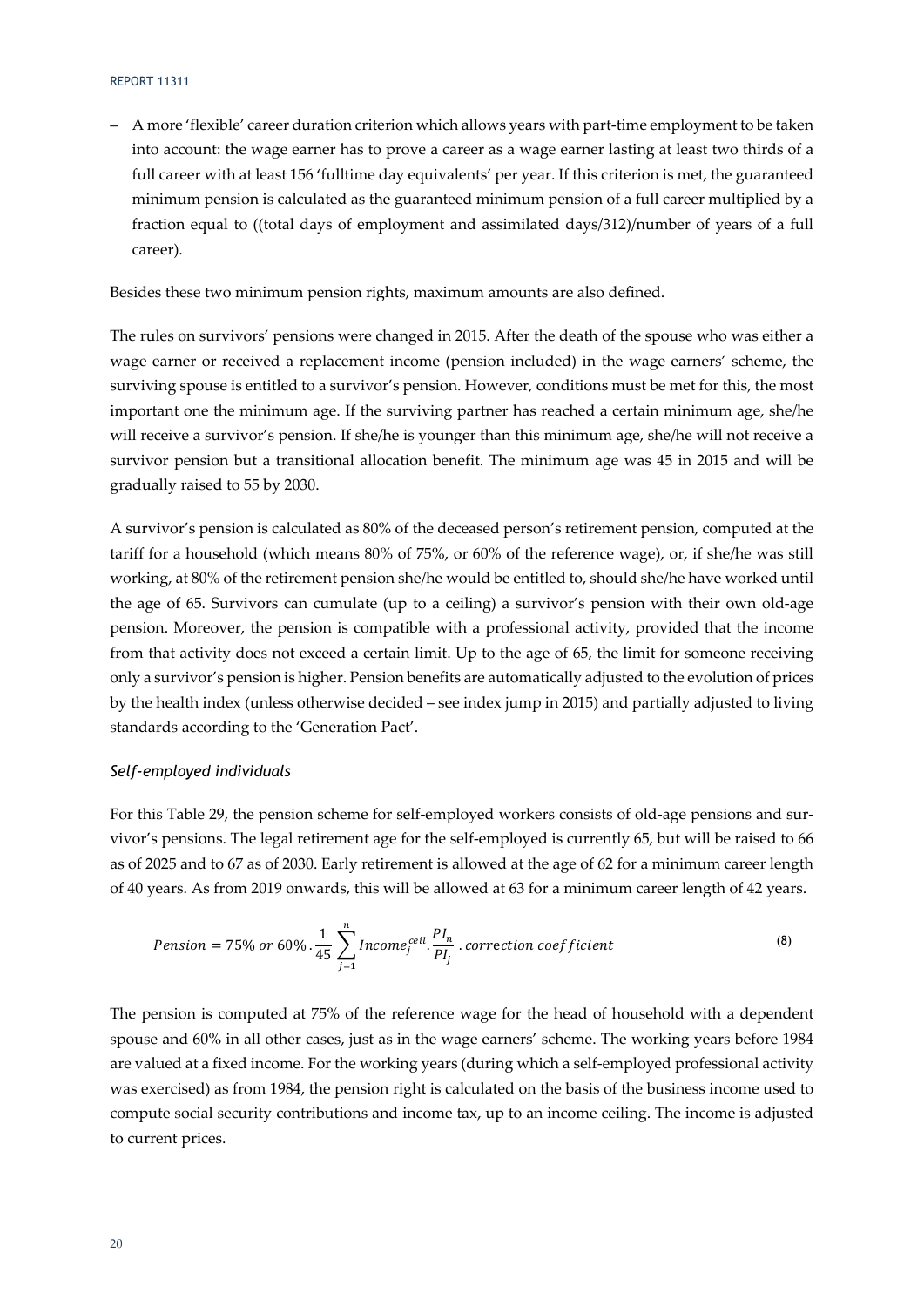As in the wage earners' scheme, minimum and maximum pensions are provided for. The guaranteed minimum pension is granted in proportion to the career if the self-employed person has a career of at least two thirds of a full career as self-employed and/or wage earner. There is no minimum claim per career year. In 2009, 70% of 'pure' self-employed pensioners18 received the minimum pension.19 This high number of self-employed individuals benefiting from the minimum pension is caused by the scheme's computation formula, which is less generous than that for wage earners. Other than a so-called 'correction coefficient' (reduction coefficient), the employee and self-employed pension schemes are quite similar.

The 'correction coefficient' is equal to the ratio between the old (lower) contribution rate for the selfemployed for their pension scheme and the old contribution rate (employer + employee) for the pension scheme for wage earners. It reflects the discrepancy between the contributions paid by wage earners and by the self-employed. As a consequence, this gives a self-employed pension of almost half of the pension that would have been computed under the wage earners' regime. Finally, and unlike wage earners, the self-employed were subjected to a malus system up to and including 2013. The system consisted of a progressive actuarial discount factor which reduced pension benefits in the case of early retirement between 60 and 65 years, except in the case of a career of 43 years or more.

When pensions (from the wage earners' scheme and the self-employed scheme) are cumulated, the total amount of the pension cannot exceed a given ceiling.

The rules on survivors' pensions were changed in 2015. After the death of a spouse who was self-employed, the surviving spouse is entitled to a survivor's pension if certain conditions are met. The most important condition is the minimum age. If the surviving partner has reached a certain minimum age, she/he will receive a survivor's pension. If she/he is younger than this minimum age, she/he will not receive a survivor's pension but a transitional allocation benefit. The minimum age was 45 in 2015 and will be gradually raised to 55 by 2030. The minimum amount of the survivors' pension is the same as the amount of the minimum retirement pension.

The adjustments of pension benefits to prices by the health index and to living standards are similar to those in the wage earners' scheme: they are automatically adjusted to the development in prices (unless otherwise decided – see index jump in 2015) and partially adjusted to living standards according to the 'Generation Pact'.

The modelling in MIDAS follows closely the current regulations of the pension benefits for wage earners, including the minimum provision and ceilings. MIDAS does not replicate yet the exact rules of the self-employed pension benefits and surviving benefits due to a lack of data concerning the past revenues. The model therefore assigns to retirees the minimum pension for the self-employed (proportional to their actual career) in the year of retirement. The minimum pension is projected as described in section 4.8. As stated further on in section 6.2.2 (Self-employed individuals), the consequences of this simplification might be limited because 70% of 'pure' self-employed pensioners received the minimum pension in 2009.20 Nevertheless, it is a point for attention in the future development of MIDAS.

<sup>&</sup>lt;sup>18</sup> A pure self-employed pensioner is a pensioner only receiving benefits from the pension scheme for the self-employed.

<sup>19</sup> Commission de la réforme des pensions 2020-2040 (2014)

<sup>20</sup> Ibid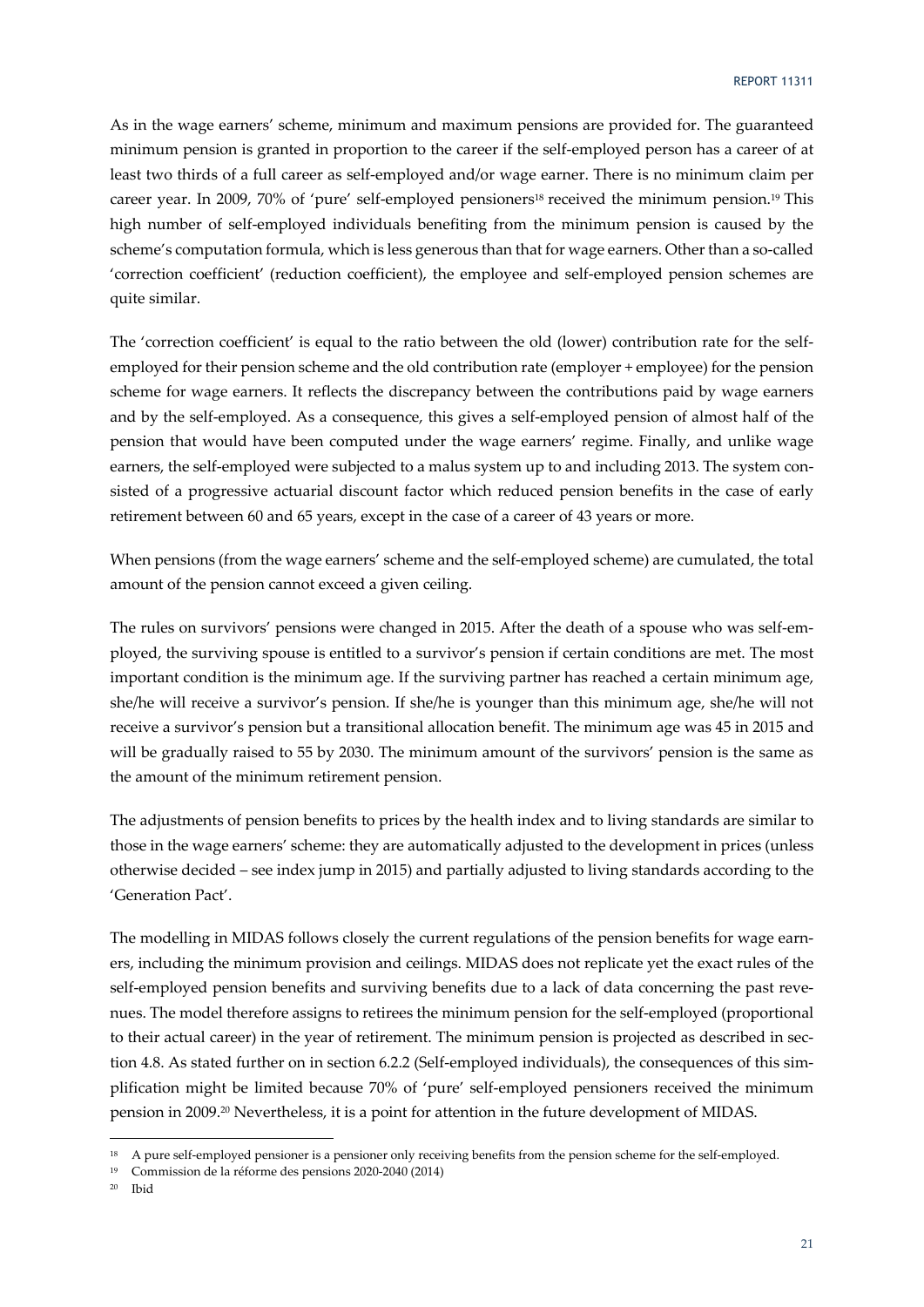# **6.2.2. Rows in column H**

### **Row 1 Pension entitlements**

#### *Wage earners*

To compute the accrued-to-date liability for a retired wage earner, the rights the person is entitled to at the beginning of the base year (2015) must be taken into account. As row 1 gives the situation at the beginning of the year, no pension reform is considered (see section 4.4). The ADL for a currently retired person i is obtained by summing up the actual value of all his future pension benefits l:

$$
ADL_{i,t} = \sum_{l=1} pension_{i,l}.v^l
$$
\n(9)

Where the pension benefit for a full career is computed based on wages from the whole career, the ADL will compute the pension benefit for a currently active person only on the fraction of the career up to the base year. A future pension benefit is obtained which will be discounted to the beginning of the base year by means of the discount rate. This results in the accrued-to-date liability. For one wage earner i, the formula for the ADL computation of his future pension benefits is as follows:

$$
ADL_{i,t} = \frac{x_i}{n_i} \cdot \sum_{l=1}^{\infty} \left( (75\% \text{ or } 60\%). \frac{1}{45} \sum_{j=1}^{n_i} \max(\min(wage_{i,j},\,ceil, \,ceil), \,minright_{P_i}) \right) \cdot v^{l+P_i-t} \tag{10}
$$

Where 't' is the base year, 'ni' the number of years of career up to the pensionable age, 'xi' the career years up to 2015, 'wagei,' is the person's annual wage in year 'j' re-evaluated at year 't', 'ceil,' the wage ceiling applicable in year 'j', 'minrightri' the minimum right per career year a person is entitled to if the wage was too low, 'P<sub>i</sub>' the year of retirement of person i and 'v' the discount factor. If the resulting pension benefit falls below a certain amount and the beneficiary fulfills certain career duration conditions, a guaranteed minimum pension will be applied. See section 4.12 for these conditions. By summing over 'l', all future pension payments are taken into account.

### *Self-employed individuals*

To compute the accrued-to-date liability for a self-employed person, the rights the person holds at the beginning of the base year (2015) must be taken into account. As row 1 gives the situation at the beginning of the year, no pension reform is considered (see section 4.4). The ADL for a currently retired person i is obtained by summing up the actual value of all his future pension benefits l. For an active selfemployed person, this means in the MIDAS model the minimum pension of a self-employed person in the year of retirement, proportional to the fraction of career worked until the end of the base year.

$$
ADL_{i,t} = \sum_{l=1} pension_{i,l}.v^l
$$
\n(11)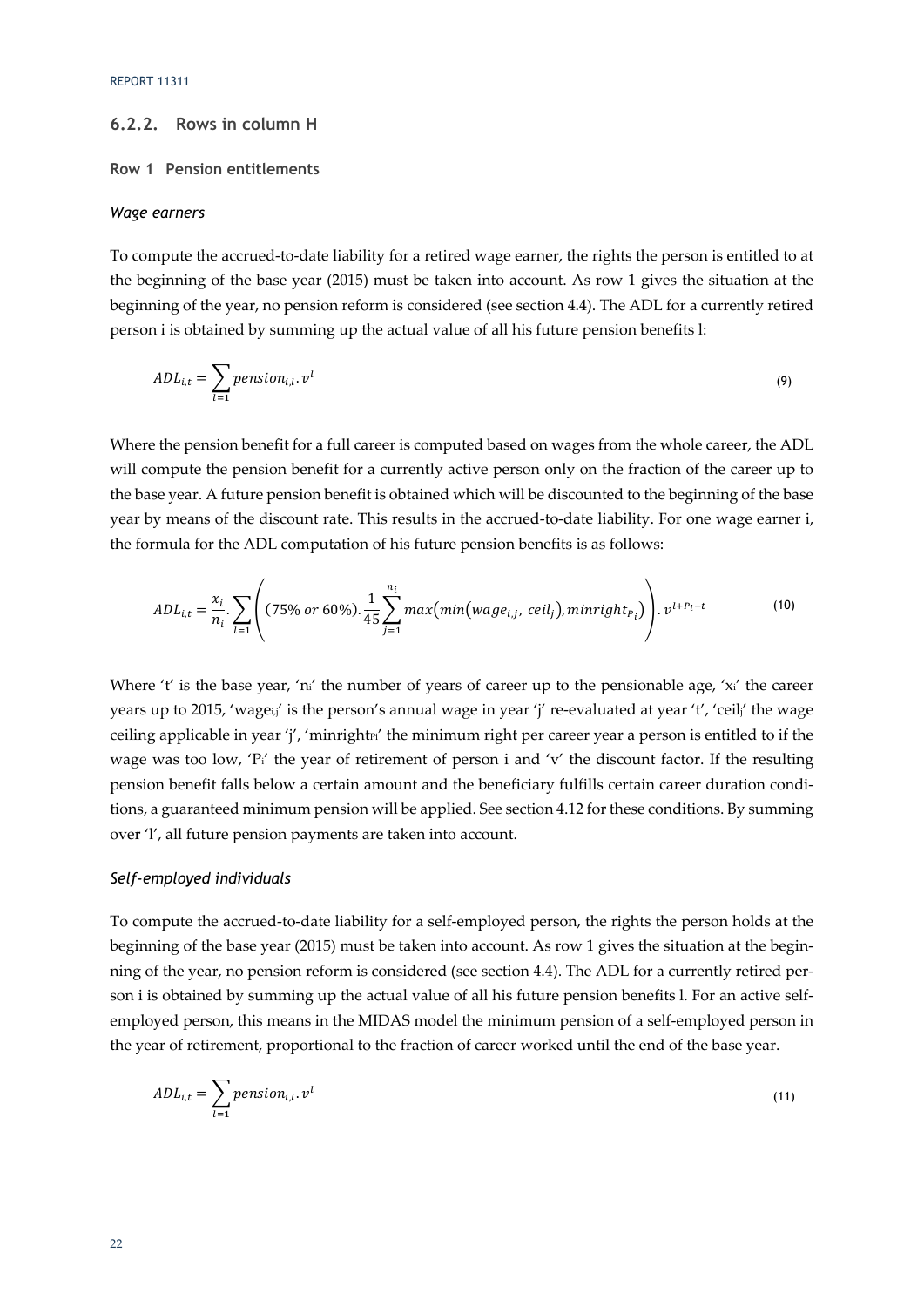This pension is a future benefit; hence, it will be discounted to the beginning of the base year by means of the discount rate to obtain the accrued-to-date liability. For one self-employed person i, the formula for the ADL computation of his future pension benefits is as follows:

$$
ADL_{i,t} = \frac{x_i}{n_i} \cdot \sum_{l=1}^{\infty} \left( \frac{n_i}{45} \cdot \text{Minimum pension}_{P_l} \right) \cdot v^{l+P_l-t}
$$
\n<sup>(12)</sup>

Where 't' is the base year, 'ni' the number of years of career up to the pensionable age, 'xi' the career years up to 2015, 'Minimum pension<sup>pi'</sup> is the minimum pension in the year of retirement of person i, 'P<sub>i</sub>' is the year of retirement of person i and 'v' the discount factor. If the resulting pension benefit falls below a certain amount and the beneficiary fulfills certain career duration conditions, a guaranteed minimum pension will be applied. See section 4.12 for these conditions. By summing over 'l', all future pension payments are considered.

### *Civil servants*

As described earlier in section 6.1, column H also contains the values for civil servants whose pension schemes were once set up by general government or regional authorities, but as today do not longer depend on general budget for their financing.

The final step is done by summing the ADLs of the pension schemes that are reported under the social security systems: wage earners, the self-employed and a part of the civil servants, leading to a total amount of 949 182.66 million euro.

### **Row 2 Increase in pension entitlements due to social contributions**

Row 2 collects all the increases in pension entitlements, less the pension scheme service charges if these are deducted from the pension entitlements.

#### **Row 2.1 Employer actual social contributions**

Employer actual social contributions are recorded in row 2.1. As stated in Eurostat's Technical Compilation Guide, the actual social contributions paid by the employers can be found in the national accounts. 36 206.4 million euro were paid during 2015 as social contributions to general government. Not all of the 36 206.4 million euro paid to the general government was paid on behalf of wage earners into the social security pension system. General government paid 2 401.5 million euro on behalf of civil servants whose pension system does not longer depend on the budget of the federal authorities. The remainder of 33 804.9 million euro social contributions were paid on behalf of wage earners. This amount includes not only pension contributions, but also contributions for a series of other social risks such as sickness and invalidity, unemployment, occupational illnesses and workplace accidents. Since the overall financial management of the social security system was introduced in 1994, separate contribution rates do no longer exist for each social risk. The part of the pension contributions in the total social contributions must be estimated.21

<sup>21</sup> The estimation procedure was detailed in Brys, Y. (2017).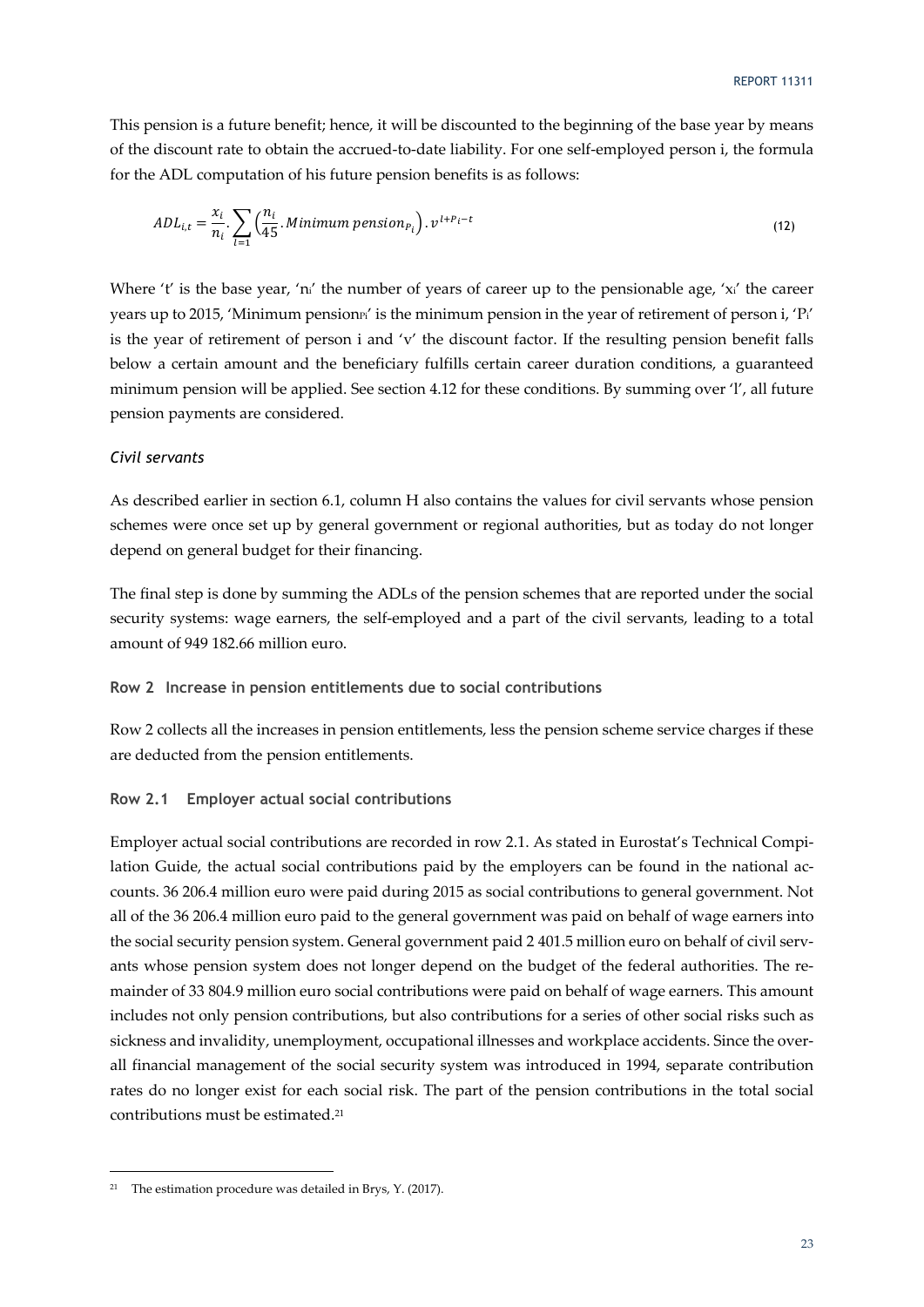#### REPORT 11311

In column H, row 2.1 (Employer actual social contributions for pensions) is estimated at 14 420.4 million euro: 12 018.9 million euro on behalf of wage earners and 2 401.5 million euros on behalf of civil servants whose pension system does not longer depend on the budget of the federal authority (see section 6.2.1).

### **Row 2.2 Employer imputed social contributions**

For social security pension schemes, the 'experience effects', where the observed outcome of pension modelling assumptions (real wage growth rate, discount rate, etc.) differs from the levels assumed, are not recorded in row 2.2 but in row 3. Therefore, this row does not have to be completed.

### **Row 2.3 Household actual social contributions**

In row 2.3, household actual social contributions are recorded. As stated in Eurostat's Technical Compilation Guide, these contributions are published in the national accounts. Since the introduction of the overall financial management in the Belgian social security system in 1994, separate contributions no longer exist for each of the social risks. Therefore, what is found in the national accounts is the total amount of social contributions. In 2015, households paid 22 492.9 million euro of social contributions to the general government. Only part of the total social contributions is aimed at financing first pillar pensions. The other part covers sickness and invalidity, professional illnesses, profession-linked accidents, etc.

The 'households sector' of the national accounts is subdivided in three socio-economic categories: 'wage earners, 'self-employed' and 'no professional activity'. An important remark to make here is that the category 'wage earners' covers in fact real wage earners and the civil servants whose pension system does not longer depend on federal or regional budgets. There is no publicly available split between these two categories. The category of 'no professional activity' is composed of retired people, unemployed people and a variety of other small categories. Again, no subdivision is publicly available. For each of the three socio-economic categories in the national accounts, the pension contributions must be estimated based on the reported total social contributions. The estimates and assumptions made are explained below. The estimates will be done separately as the contribution rates in Belgium depend on the worker's socio-economic category.22

The aggregate amount of the pension contributions for the households in the national accounts ('wage earners', 'self-employed' and 'no professional activity') adds up to a total pension contribution of 13 013.15 million euro.

### **Row 2.4 Household social contribution supplements**

Row 2.4 captures property income either earned or imputed in the scheme. This property income is equivalent to the unwinding of the discount rate, meaning that the value is equal to the discount rate (3% in the base scenario) times the pension entitlements at the beginning of 2015. The property income is estimated at 28 475.48 million euro

<sup>22</sup> The estimation procedure was detailed in Brys, Y. (2017).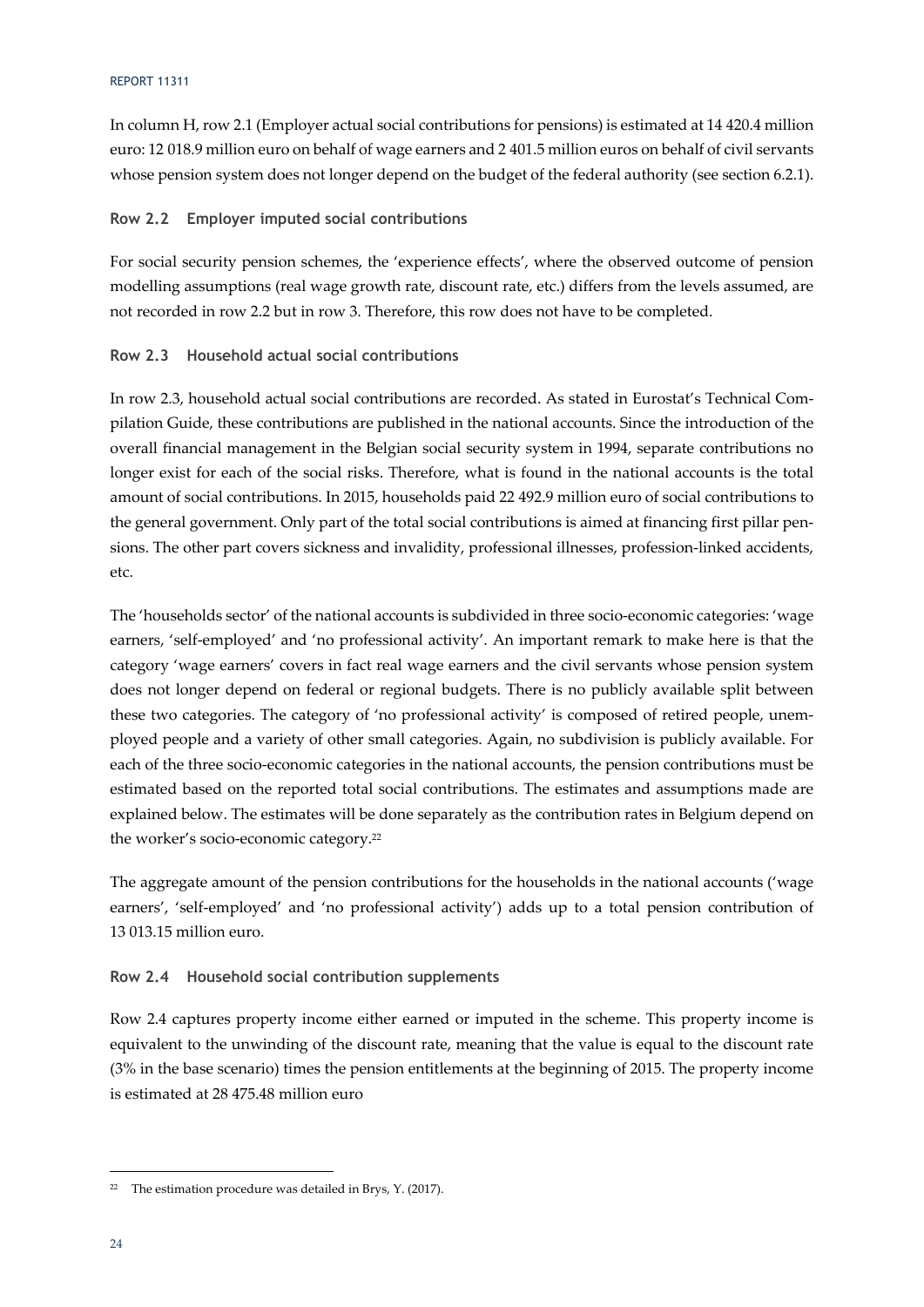### **Row 2.5 Pension scheme service charges**

Row 2.5 covers the cost of running the pension schemes. As the institutions managing the pension schemes (the National Pensions Office and the National Institution for the Social Security of the Self-Employed<sup>23</sup>) are federal organisms, no costs are charged to the pension scheme members (wage earners and the self-employed). The costs are mainly financed via the global budget of the federal state. For this reason, row 2.5 will be left blank. For information, the service charges for running the social security pension schemes amounted in 2015 to 145.4 million euro.

### **Row 3 Other (actuarial) increase of pension entitlements in social security pension schemes**

This row is used when actual contributions to the social security pension scheme are not actuarially based, and, therefore, there is an imputed contribution which is not the responsibility of any employer.24 A positive value arises for example when the social contributions do not cover the financing needs of the social security pension scheme. Row 3 also collects the 'experience effects' observed for social security pension schemes, where the observed outcome of pension modelling assumptions (wage growth rate, inflation rate and discount rate) in any one year differs from the levels assumed.<sup>25</sup> As such, this row can be seen as the equivalent of row 2.2 for the public sector pension scheme.

$$
Row\ 3 = R\ 10 - R\ 1 - R\ 2.1 - R\ 2.3 - R\ 2.4 + R\ 2.5 + R\ 4 - R\ 6 - R\ 7 - R\ 8 - R\ 9\tag{13}
$$

The row is defined as a balancing item and is estimated for 2015 at -3 161.64 million euro. Caution must be used when interpreting this result. This negative value would imply that the actual contributions are sufficient to cover the increase in pension entitlements and pension benefit payments. Considering an ageing population, a growing part of the government budget earmarked for pension benefits and already implemented pension reforms, this would be a dangerous message to give. It is therefore wiser not to comment on this row yet and to interpret it only when a sufficiently long series of values has been established in future years.

#### **Row 4 Reduction in pension entitlements due to payment of pension benefits**

Row 4 contains information on the amount of pension benefits paid out during the accounting period. The payment of pension benefits has the effect of 'settling' a part of the pension entitlements at the balance sheet opening (row 1). It is important to remember that this row also contains the benefit payments to the civil servants whose pension scheme does not longer rely on the budget of the general government for its financing. Those benefit payments were excluded from column G. A total amount of 32 864.90 million euro was paid out in 2015 on old-age and survivor's pensions from the social security schemes.26

25 Ibid.

<sup>&</sup>lt;sup>23</sup> Since the 1 April 2016, the Public Sector Pensions Service and the National Pensions Office have been merged into the Federal Pensions Service (FPS).

<sup>24</sup> Eurostat and ECB (2011)

<sup>26</sup> The estimation procedure was detailed in Brys, Y. (2017).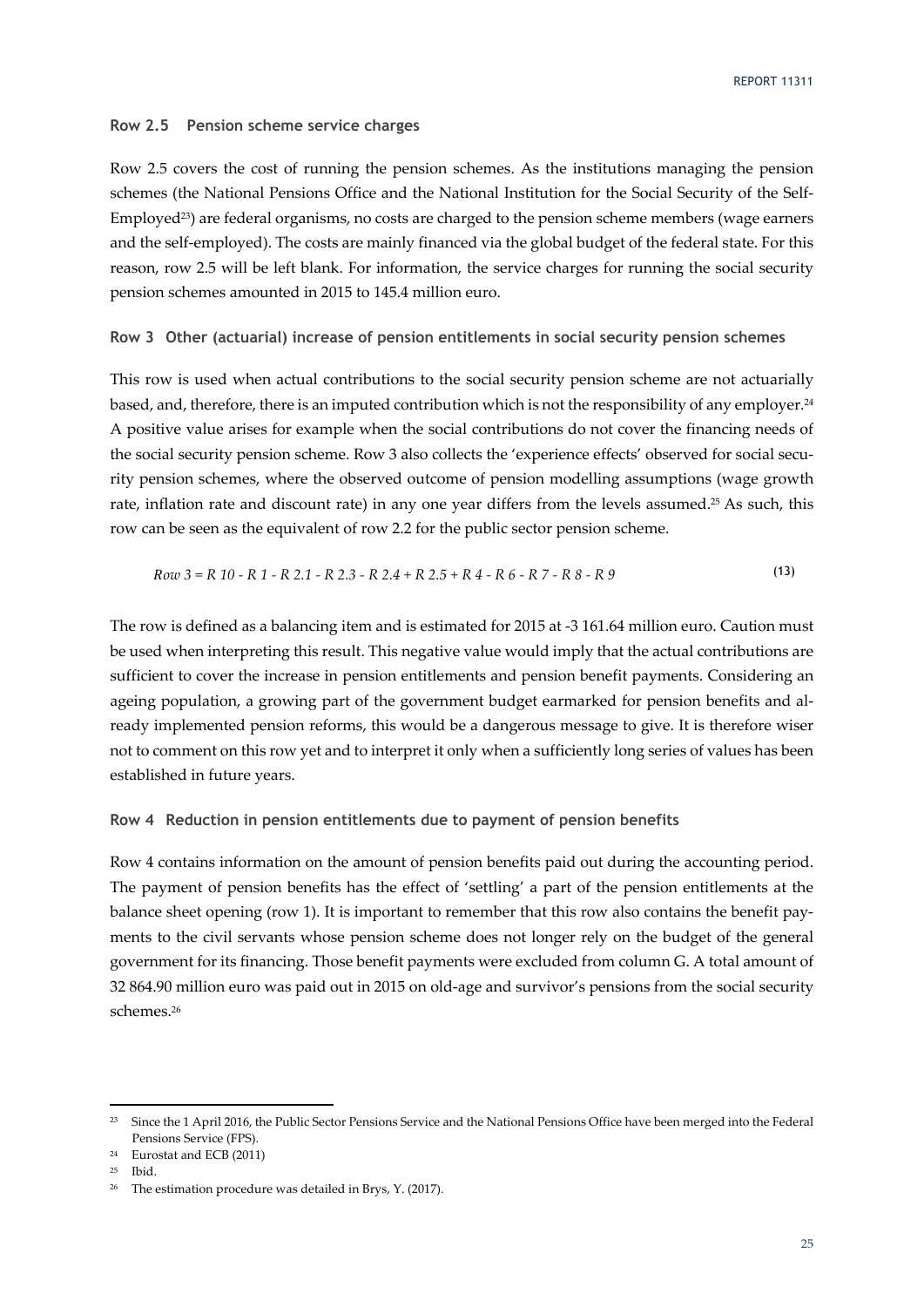### **Row 5 Changes in pension entitlements due to social contributions and pension benefits**

Row 5 summarises the changes in pension entitlements due to contributions and benefits. Row 5 is obtained by summing rows 2 and 3 and subtracting row 4.

### **Row 6 Transfers of pension entitlements between schemes**

It is possible for a non-statutorily appointed (= contractual) employee or a temporarily appointed civil servant to become a statutorily appointed civil servant. Under certain conditions, their past career can be taken into account for the computation of the civil servants' pension.<sup>27</sup> In this case, the pension rights are transferred from the social security scheme towards the pension scheme of the civil servants. In accordance to this transfer of rights, the National Pensions Office will transfer the corresponding amount of contributions to the Public Sector Pensions Service. A similar transferring mechanism does not exist for the self-employed. Another situation in which pension rights can be transferred from the social security schemes (both wage earners and self-employed) is when a person starts working for the European Community and their pension rights are recognised.

As referred in section 6.1.2 (row 6), a similar flow of contributions exists in the opposite direction, from the Public Sector Pensions Service towards the National Pensions Office. For the year 2015, the contributions transferred from and into the social security pension schemes can be summarised as follows:

| Euro                                              |              |
|---------------------------------------------------|--------------|
| Transfers from the social security scheme of      |              |
| Wage earners towards                              |              |
| The civil servants' pension scheme                | -360 304 000 |
| European pension schemes                          | $-24841000$  |
| Self-employed individuals towards                 |              |
| European pension schemes                          | -566 000     |
| Transfers from the civil servants' scheme towards |              |
| The social security schemes                       | 4 892 000    |
| Total                                             | -380 819 000 |

**Table 3 Pension contributions transferred from and into the social security schemes** 

Row 6 of column H will show -380.82 million euro (out-flow).

<sup>-</sup>27 Janvier, R., Janssens, J. (2014)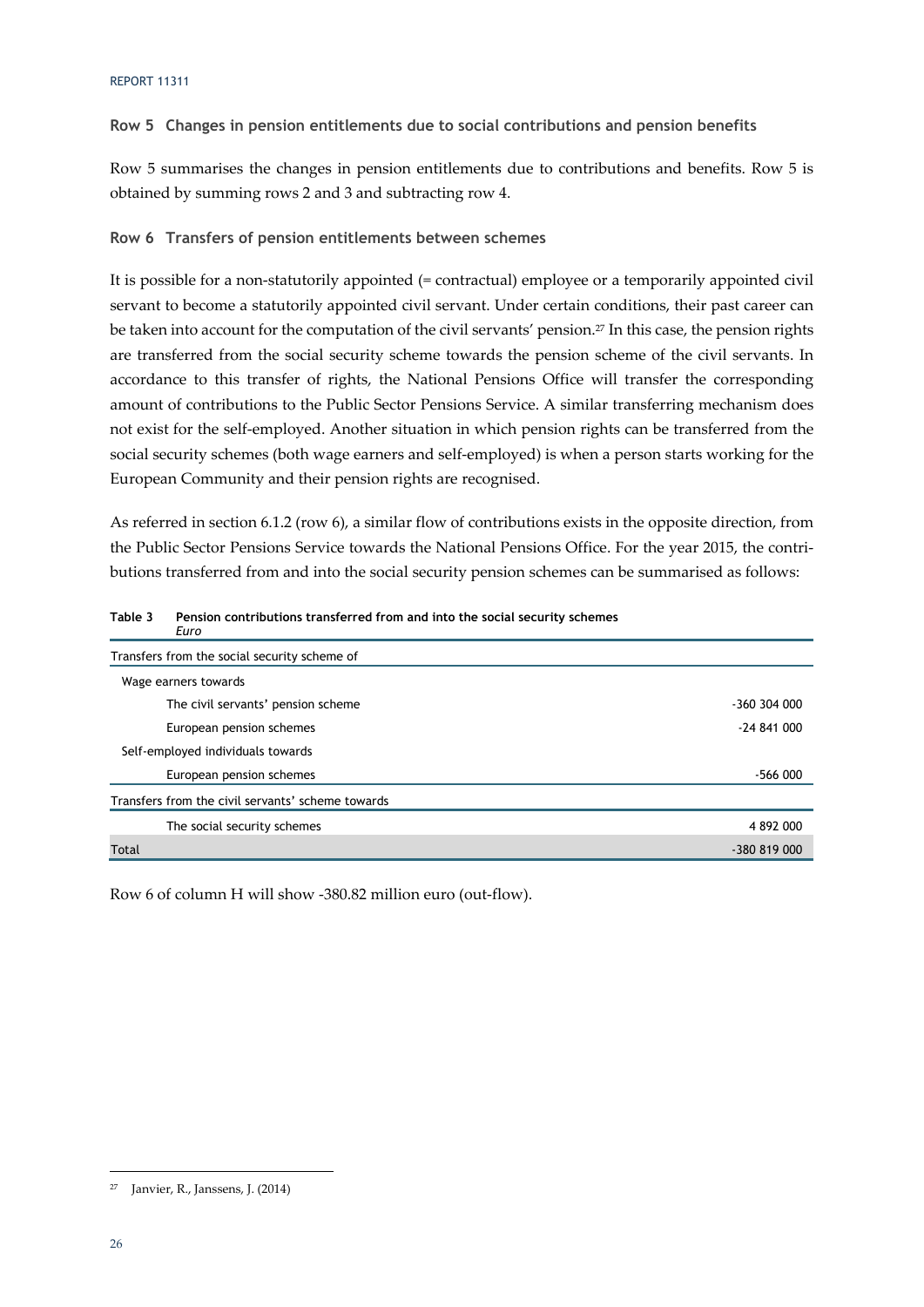### Row 7 Change in entitlements due to negotiated<sup>28</sup> changes in scheme structure

As described in section 6.1, this row shows the impact of negotiated reforms of pension scheme structures on entitlements related to past service. Only reforms affecting existing pension scheme members for their accrued-to-date rights are to be reported if the reform was formally enacted during the base year (2015) and agreed upon by parliament.29 In Belgium, this is the case with the pension reform act of 10 August 2015 as discussed in section 4.4.

The present value of the pension entitlements at the end of the base year is first computed under the old pension rules. Then, the present value is computed a second time, but now following the new pension rules introduced by the reform. The impact of pension reforms is the difference in the present value of the pension entitlements at the end of the base year. Here, it is important that the computation with the new pension rules must be executed by implementing only the pension reform. The ADLs decrease with 27 221.48 million euro, which corresponds to an impact of -2.81%.

#### **Row 8 Changes in entitlements due to revaluations**

As discussed in section 6.1, row 8 captures the revaluations that are caused by changes of key model assumptions in the actuarial computations. These assumptions are the discount rate, the wage rate and the inflation rate. The impact of those revaluations is computed as the difference in present value of the pension entitlements at the end of the base year. The supplementary table on pension schemes in social insurance, base year 2015, is the first table to be composed for Belgium. Therefore, changes in key model assumptions are not possible as it is the first time these assumptions will have been defined.

### **Row 9 Changes in entitlements due to other changes in volume**

Other changes in volume due to changes of non-key assumptions in the actuarial computations, such as changes in the demographic assumptions, are reported here. The impact of those changes is computed as the difference in present value of pension entitlements at the end of the base year. The supplementary table on pension schemes in social insurance, base year 2015, is the first table to be composed for Belgium. Therefore, other changes in volume are not possible as it is the first time these assumptions will have been defined.

### **Row 10 Pension entitlements**

-

Row 10 captures the accrued-to-date liabilities at the end of the reporting period. The row is computed in the same way as row 1, but one year later, on 31 December 2015. This also means that the ADLs are computed after implementation of the measures of the pension reform. This row should be interpreted as the result of the rows of the column: the present value of pension entitlements at the beginning of the reporting period, increased by social contributions and the financial return on the assets, decreased by pension settlements and, if necessary, corrected for model corrections or changes in assumptions.

<sup>&</sup>lt;sup>28</sup> Changes agreed in parliament to pension entitlements under social security schemes are recorded as if the changes had been negotiated. (Eurostat and ECB (2011)).

 $29$  The way study periods are recognised in the pension calculation is discussed at the moment of writing this report. Even if there would be a reform enacted on this topic, the impact would not be included in the Table 29 with base year 2015 as the enactment would not have taken place in 2015.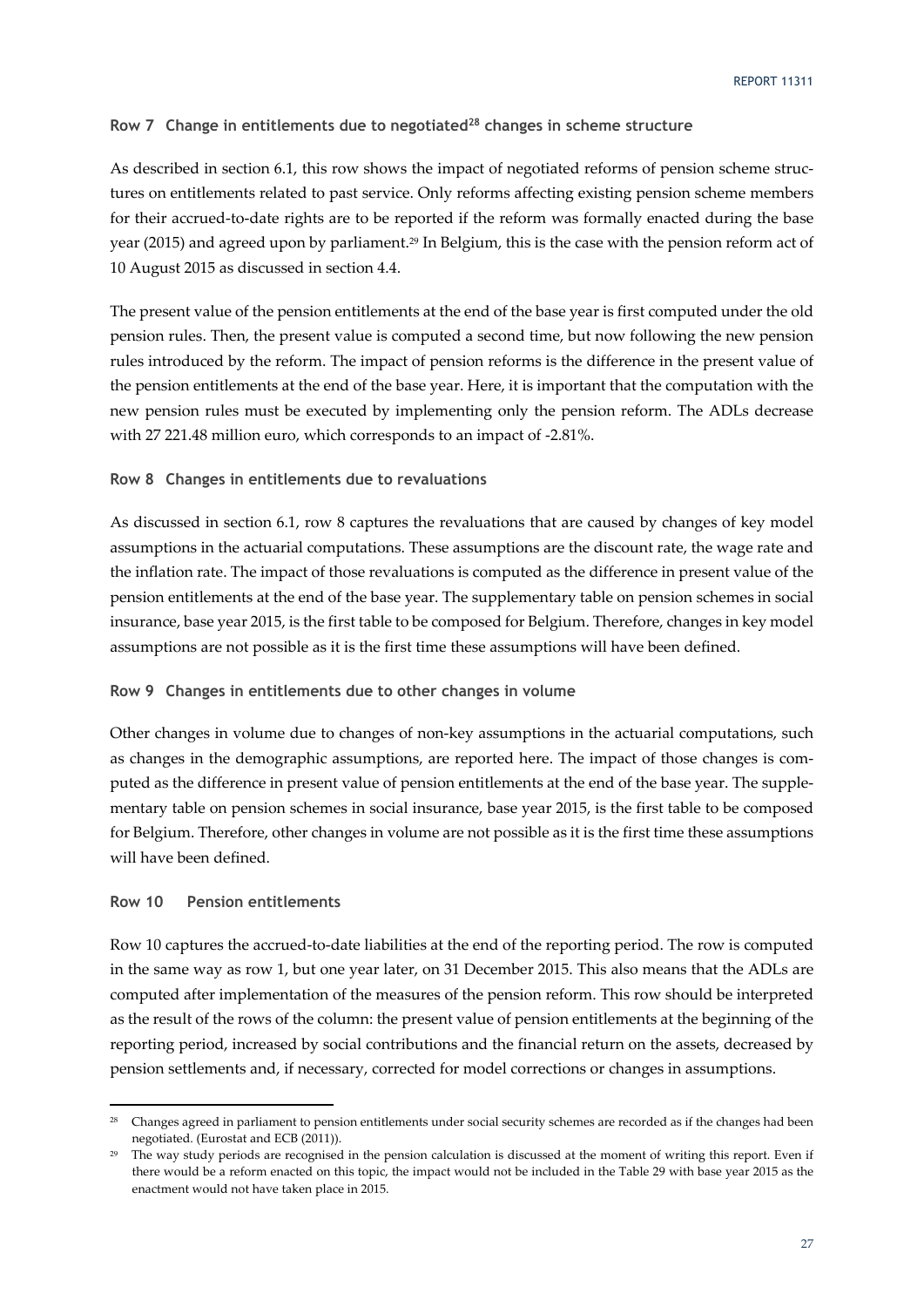As described earlier, this column also contains the part of the ADLs representing the actual value of the pension entitlements of civil servants whose pension schemes were once set up by general government or regional authorities, but as today do not longer depend on general budget for their financing. The ADLs for the social security pension schemes in row 10 are estimated at 941 462.87 million euro.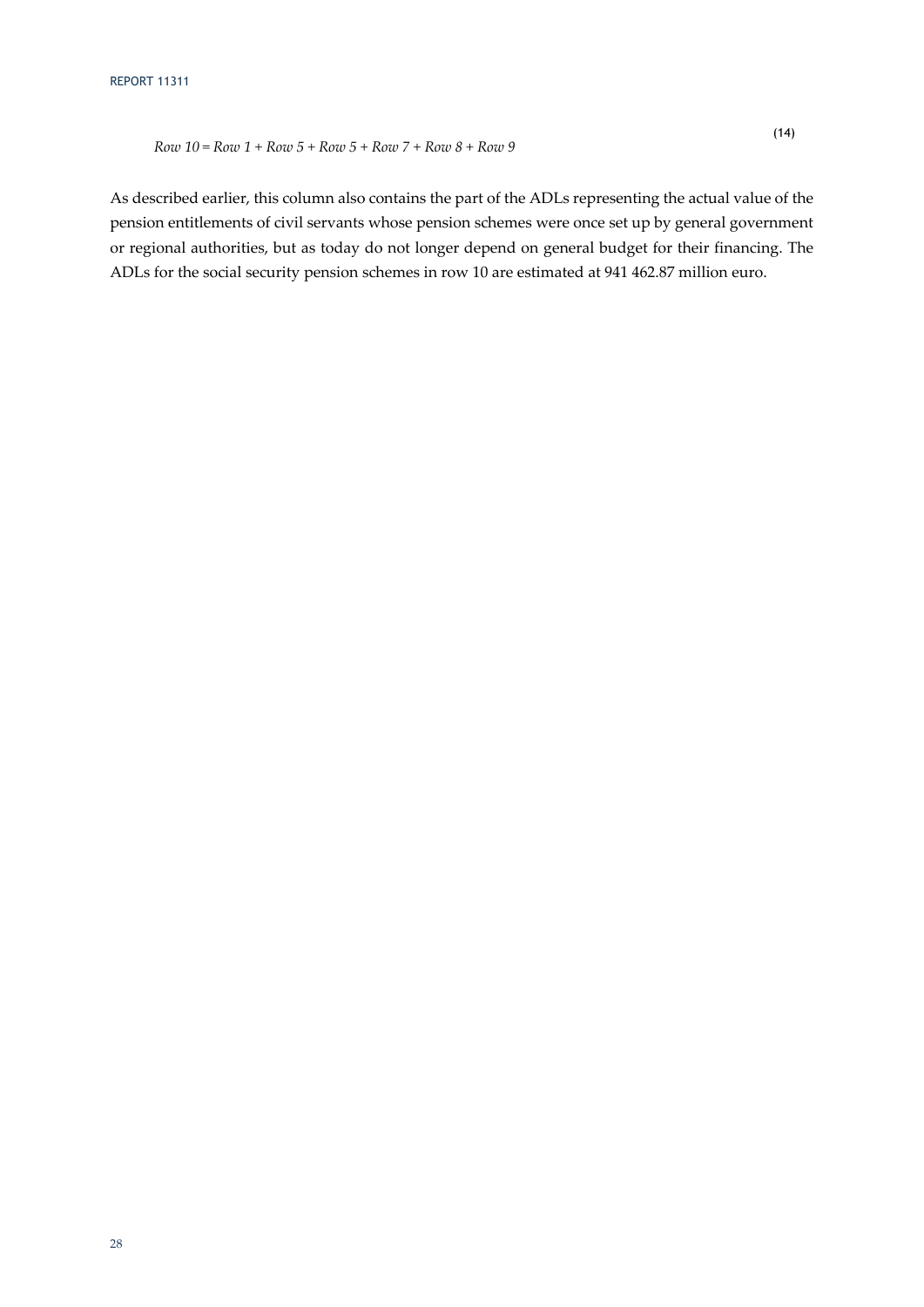# 7. Sensitivity analysis

The ESA 2010 transmission programme asks to accompany Table 29 with a sensitivity analysis for the discount rate used in the computation of the present value of the pension entitlements from the unfunded defined benefit schemes of government and social security schemes (columns G and H). In the original set-up of Table 29, the present values of the pension entitlements of columns G and H are computed by means of a real discount rate of 3% (5% nominal). In the alternative scenarios, the real discount rate will be 2% and 4% respectively. Table 29 for the base scenario (3%) is represented in annex 1; the complete tables of the alternative scenarios can be found in annexes 2 and 3.

|         | Million euro       |                |                    |
|---------|--------------------|----------------|--------------------|
|         | Sensitivity 1: -1% | Basic scenario | Sensitivity 2: +1% |
| Row 1   | 214 504            | 185 102        | 162 034            |
| Row 2.2 | 4 2 8 0            | 3 0 3 6        | 2 1 2 2            |
| Row 2.4 | 4 2 9 0            | 5 5 5 3        | 6 481              |
| Row 10  | 210 641            | 181 931        | 159 411            |

**Table 4 Sensitivity analysis for defined benefit schemes of government employees (column G)** 

#### **Table 5 Sensitivity analysis for social security schemes (column H)**  *Million euro*

|         | Sensitivity 1: 1% | Basic scenario | Sensitivity 2: +1% |
|---------|-------------------|----------------|--------------------|
| Row 1   | 1 145 205         | 949 183        | 801 982            |
| Row 2.4 | 22 904            | 28 475         | 32 079             |
| Row 3   | 5751              | $-3162$        | $-9393$            |
| Row 10  | 1 134 866         | 941 463        | 796 418            |

A change in rows 1 and 10 should be logical as they represent the discount future pension benefit payments. The ADLs for 2015 (row 10) change by -12% for government employees and by -15% for the social security schemes due to an increase in the discount rate by 100bp. A decrease in the discount rate of 100bp results in, respectively, an increase of 16% and 21%. Section 9 provides a benchmark for these values. Row 2.4 represents the unwinding of the interest rate on the present value of pension entitlements at the beginning of the base year (row 1). These rows move in the same direction as the discount rate. Row 2.2 (for the unfunded defined benefit schemes of government employees) represents the employer imputed contributions. The role of this row is fulfilled by row 3 for the social security pension schemes. These rows are the last to change as they serve as balancing items. Consequently, they contain the changes in ADLs during the base year that were not explained by other rows.

Sections 6.1.2 and 6.2.2 already cautioned against a quick interpretation of these rows. A positive value would imply that actual pension contributions are not sufficient to cover the increase in pension entitlements and the pension benefit payments. In contrast, a negative value would then imply that the actual contributions are sufficient to cover the increase in pension entitlements and the pension benefit payments. Considering an ageing population, where a growing part of the government budget is earmarked for pension benefits and already implemented pension reforms, this would be a dangerous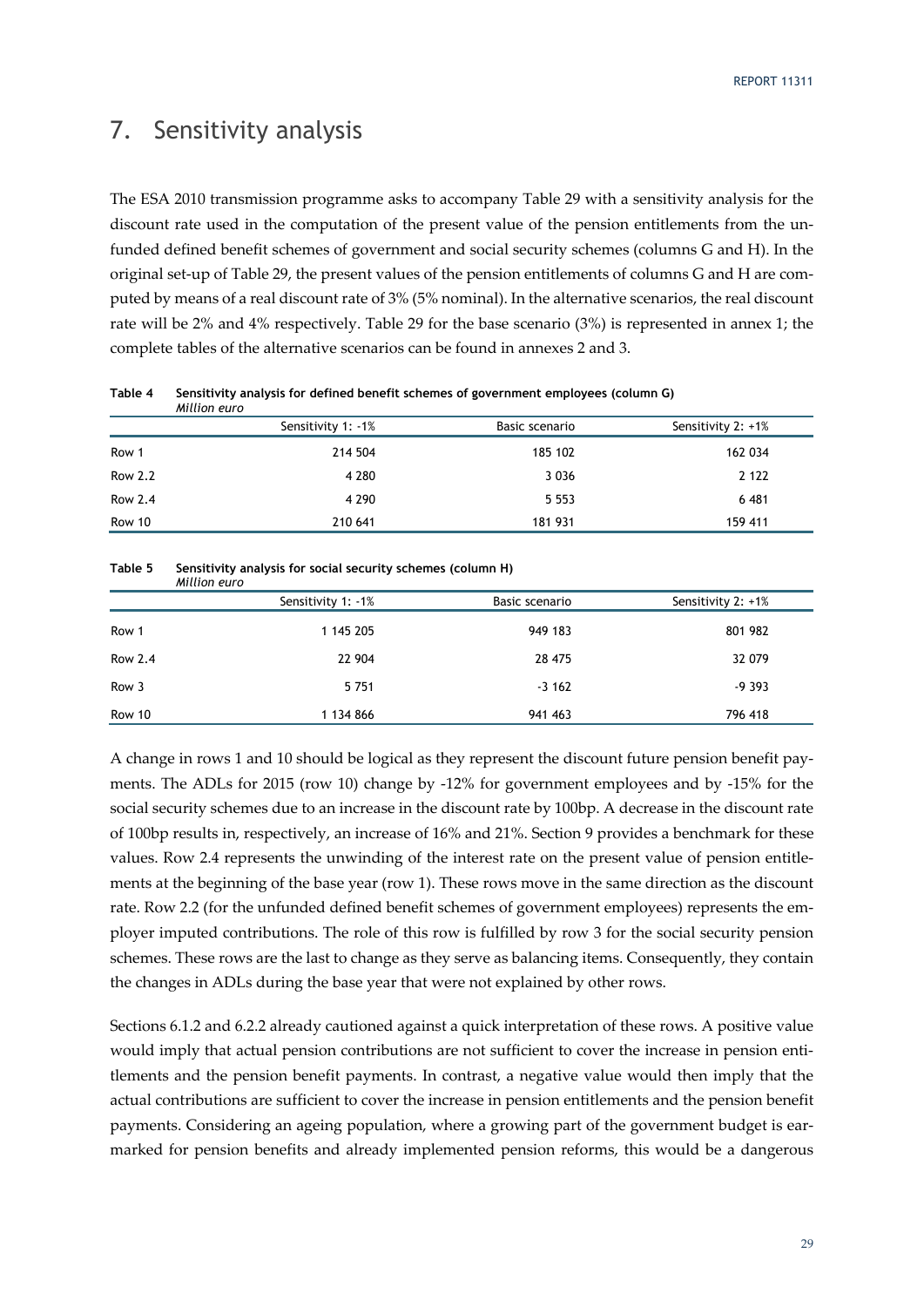## REPORT 11311

message to give. It is therefore wiser to not comment yet on these rows and their sensitivities but to interpret them when a sufficiently long series of values has been established in future years.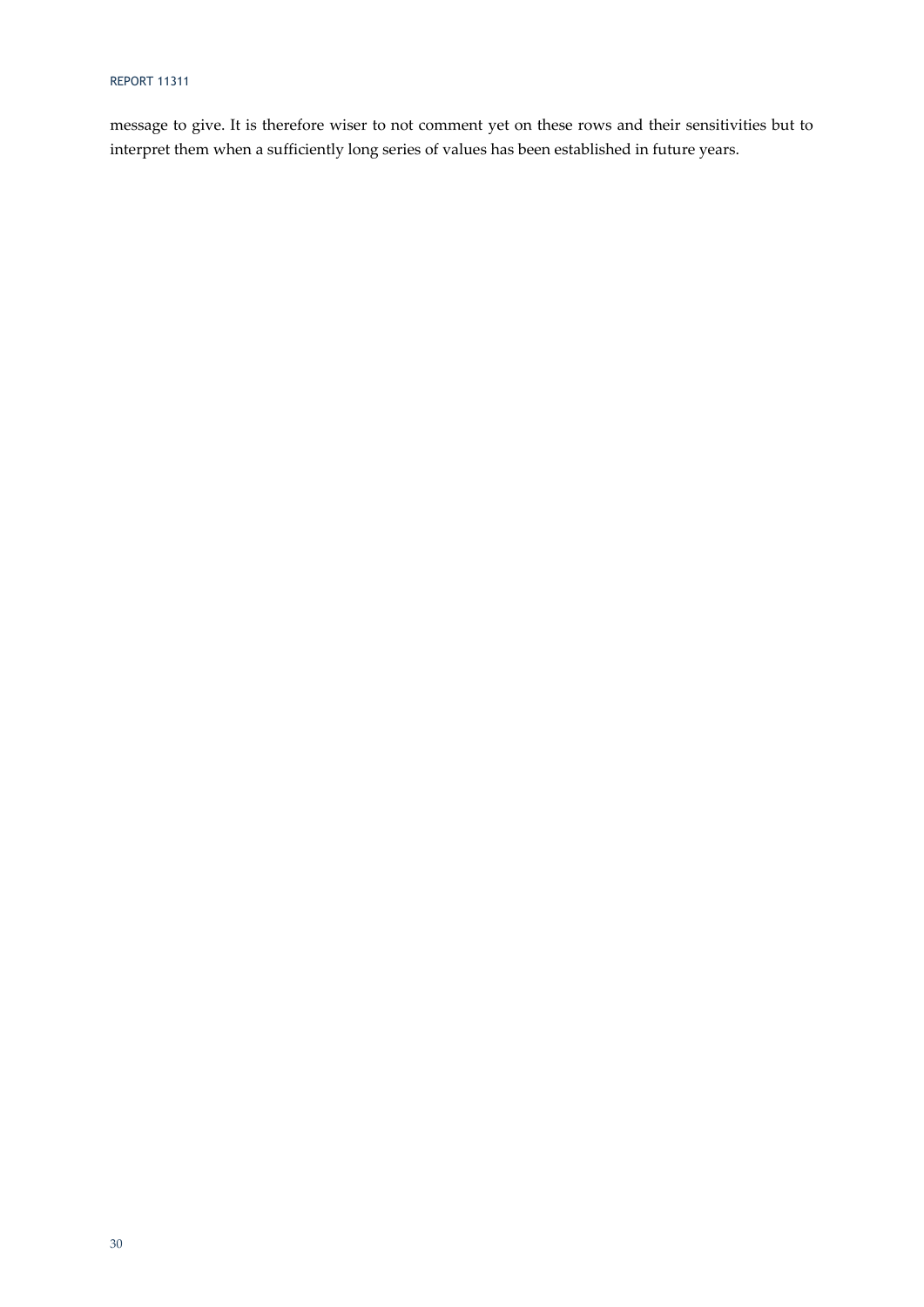# 8. ADL in terms of GDP

ADLs measure the amount of money required by the pension system to meet its commitments in the theoretical case of closing down the system. Such a scenario is in theory ruled out for public or government-sponsored unfunded pension schemes. Expressing the ADLs of the unfunded defined benefit schemes of government employees and social security schemes in terms of GDP gives an indication of the number of years a country would have to use its GDP to meet its pension commitments if it was to dedicate the entire GDP to it.

| Table 6  | ADL in terms of GDP<br>Million euro and percentages |                |                    |
|----------|-----------------------------------------------------|----------------|--------------------|
|          | Sensitivity 1: -1%                                  | Basic scenario | Sensitivity 2: +1% |
| ADL      | 1 345 507.72                                        | 1 123 393.57   | 955 828.35         |
| GDP 2015 | 410 435.20                                          | 410 435.20     | 410 435.20         |
| ADP/GDP  | 328%                                                | 274%           | 233%               |

With a discount rate of 3%, the MIDAS model and its dataset, the assumptions made and the estimation procedures described in this report, the ADL/GDP ratio for 2015 is determined at 274%. The present value of the accrued-to-date liabilities of all first pillar pension schemes in Belgium equals roughly 2 years and 9 months of the total Belgian production capacity. To illustrate the sensitivity of this ratio to the discount rate, two alternative ratios are computed, at a rate of 2% and 4%, respectively leading to a ratio of 328% and 233%. The complete tables of the alternative scenarios can be found in annexes 2 and 3.

Some considerations must be made on these ratios. Table 29 shows the pensions entitlements on an accrued-to-date basis. These are present values of the pension entitlements of the retired population and the part of pension entitlements that is already accrued by the future beneficiaries. As such, accrued-to-date liabilities do not represent public debt and are not an indicator of the fiscal or financial sustainability of the pension systems and are only appropriate for national accounts purposes. Accruedto-date liabilities should only be interpreted as an asset from the households in national accounts' terminology. An assessment of the sustainability of the pension systems can be found in the reports of the Ageing Working Group or the Belgian Study Commission for Ageing.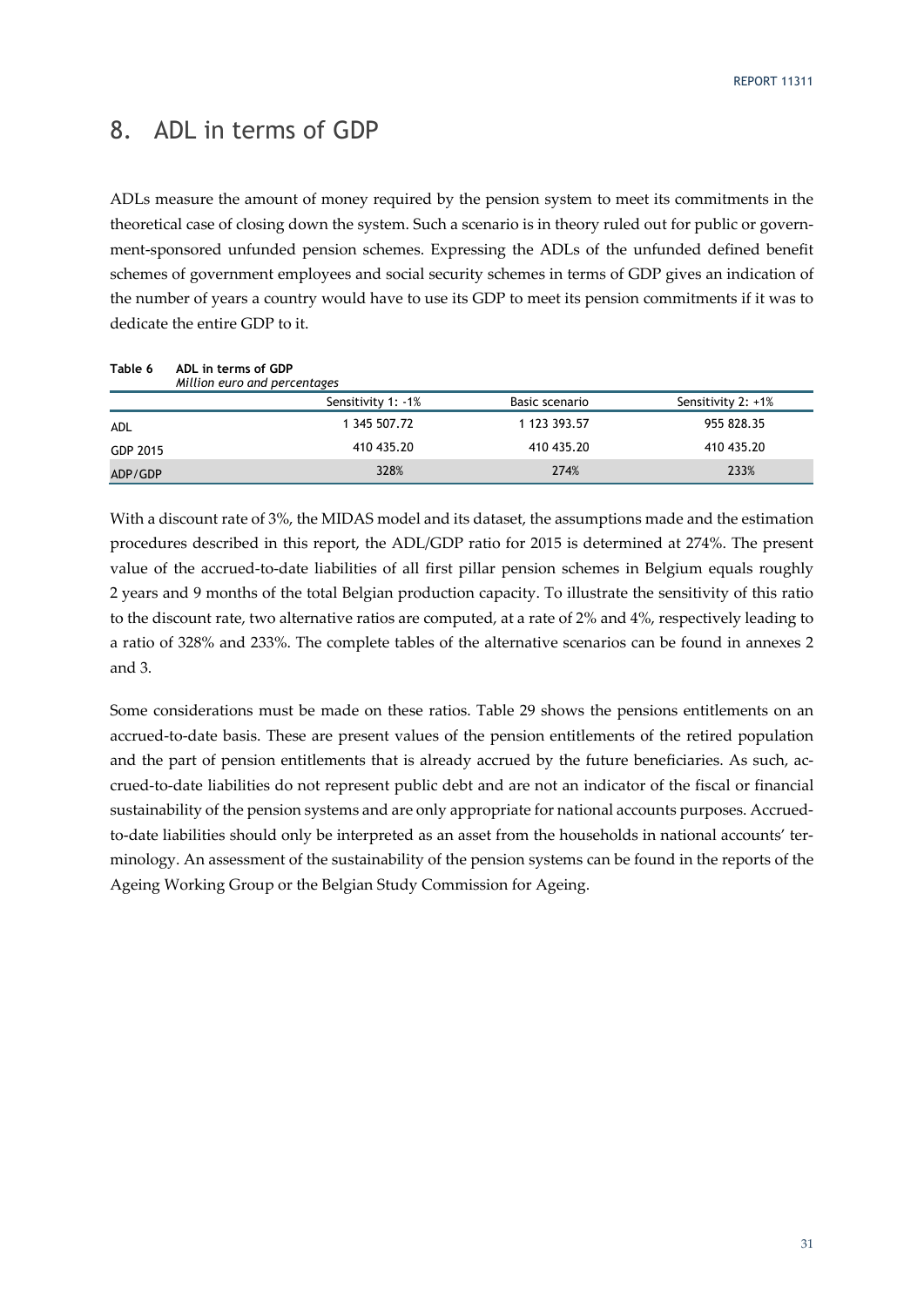# 9. Benchmarking

Several studies have been conducted in the past to estimate the present value of pension entitlements in Belgium (social security and public pension scheme). These studies might not always cover the same scope and might apply another methodology. However, all studies point to a high value for this ratio.

For various reasons caution must be used when regarding the ADL/GDP ratios. The first remark is on the age of these studies. The most recent study, from 2013, uses a representative dataset of the Belgian population on 1 January 2002. However, it also bases its ADL computation back in 2002, disregarding pension evolutions over more than a decade. Other studies are older and are based on data from before 2002. Secondly, it is not always clear which benefits are within the scope of the study. In the studies where this is clear, the scope may differ from the scope of Table 29. A last important remark must be made on the applied computation principles. Not all studies follow the ADL approach. Even when the ADL/GDP ratio might seem comparable, a study following the open-group approach is not comparable to the Table 29 values. The ADL approach considers only people alive at the valuation moment and does not take into account the acquisition of future pension rights. In contrast, the open-group approach not only considers the acquisition of pension rights in the future, but also new active entrants.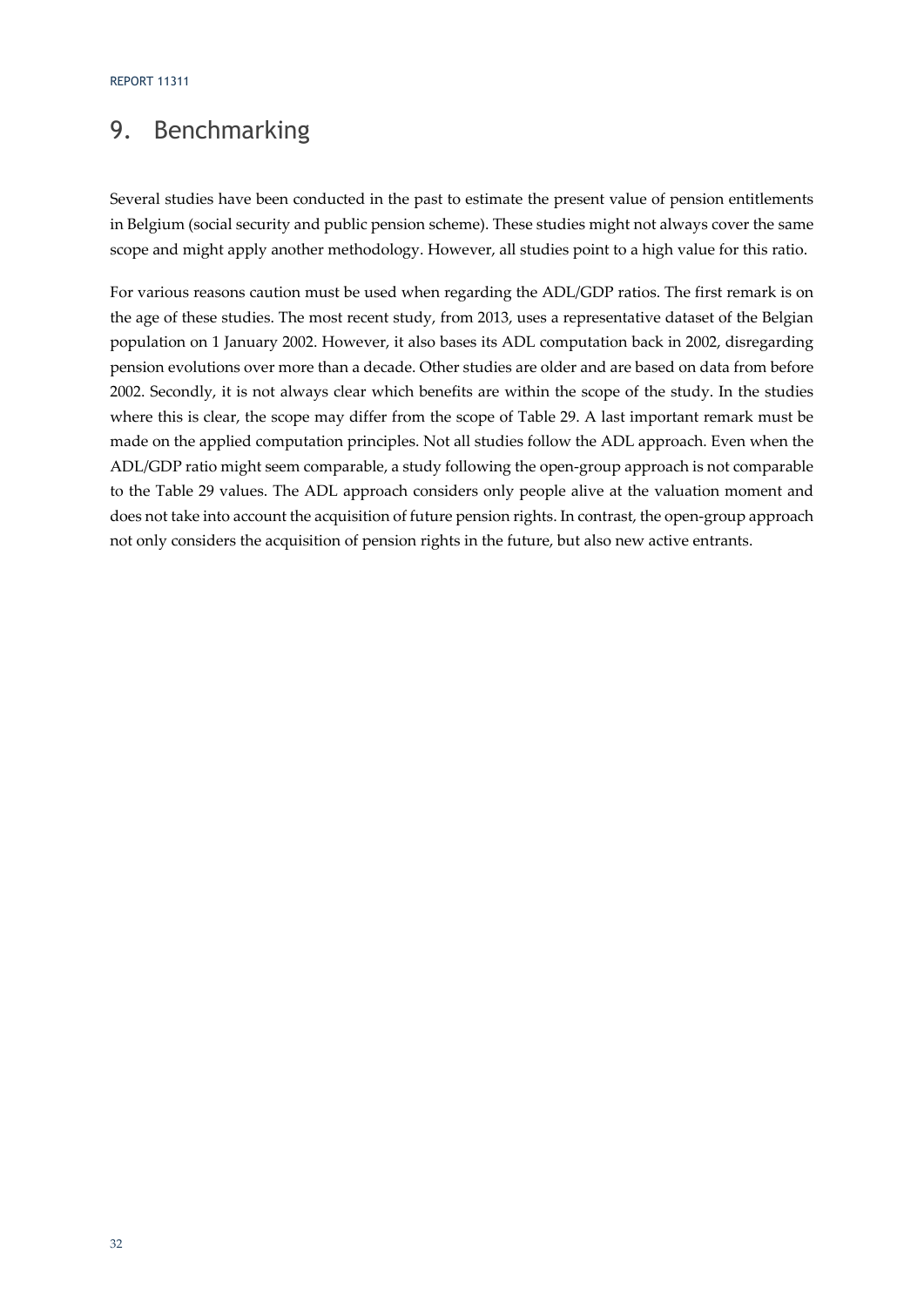### **Table 7 Studies on the Belgian pension system**

| Reference                                 | Base<br>year           | Benefits in<br>scope (with<br>certainty)                                     | Discount<br>rate                    | % GDP                                | Population             | Computation<br>principle      | Other assumptions                                                                                                                                                                                                                                              |
|-------------------------------------------|------------------------|------------------------------------------------------------------------------|-------------------------------------|--------------------------------------|------------------------|-------------------------------|----------------------------------------------------------------------------------------------------------------------------------------------------------------------------------------------------------------------------------------------------------------|
| Flawinne et<br>al. (2013)                 | 2002                   | Old-age<br>Survivors'<br>Means-tested                                        | 2% (real)<br>3% (real)<br>4% (real) | 228.6%<br>179.7%<br>143.4%           | Active<br>+ Pensioners | ADL<br>(micro-<br>Simulation) | Pension age: men 65,<br>women 62                                                                                                                                                                                                                               |
| Jousten et<br>al. (2012)                  | 2001                   | Old-age<br>Survivors'<br>Means-tested                                        | 3% (real)                           | $+168%$                              | Active<br>+ Pensioners | ADL<br>(micro-<br>Simulation) |                                                                                                                                                                                                                                                                |
| Mink (2008)                               | 2005                   | Old-age<br>Survivors'<br>Means-tested<br>Early retire-<br>ment<br>Disability | 3%<br>5%                            | 208%<br>165%                         |                        |                               | Based on a European Commis-<br>sion <sup>30</sup> study: Present value of<br>projected ratios of future pen-<br>sion expenditure in terms of<br>GDP                                                                                                            |
| ABN Amro<br>(2003)                        | 2000                   | Old-age                                                                      | 5.25%<br>(nominal)                  | 296%                                 | Active<br>+ Pensioners | Open group                    | Net present value<br>Projections up to 2050                                                                                                                                                                                                                    |
| Kune (1996)                               | 1990                   | Old-age                                                                      | 4%                                  | 75%<br>(ABO)<br>101%<br>(PBO)        |                        |                               | Not comparable due to differ-<br>ences in scope and methods<br>Uses current value of average<br>real pensions.<br>Population >25 years                                                                                                                         |
| <b>Bouillot</b> and<br>Perelman<br>(1995) | 1985<br>2015<br>(proj) | Old-age<br>Survivors'<br>Means tested                                        | 3% (real)                           | 218.4%<br>(GNP!)<br>246.2%<br>(GNP!) | Active<br>+ Pensioners | ADL <sup>31</sup>             | Not comparable due to differ-<br>ences in methods<br>- Compares the ADL to GNP<br>- Average pension benefits per<br>age group<br>- Outdated: pension landscape<br>has changed (e.g. pension<br>age: men 65, women 60)                                          |
| Perelman<br>(1981)                        | $1967 -$<br>1977       | Old-age<br>Survivors'                                                        | 5-9%<br>(nominal)                   | $\prime$                             | Active<br>+ Pensioners |                               | Not comparable due to differ-<br>ences in methods<br>- Compares the ADL to total<br>wealth of households. Not<br>to GDP<br>- Average pension benefits<br>per age group<br>- Outdated: pension landscape<br>has changed (e.g. pension<br>age: men 65, women 60) |

<sup>30</sup> European Commission (2006)

<sup>31</sup> Bouillot and Perelman (1995) use the concept of "Équivalent Patrimonial des Droits à la Pension", which is equivalent to ADL.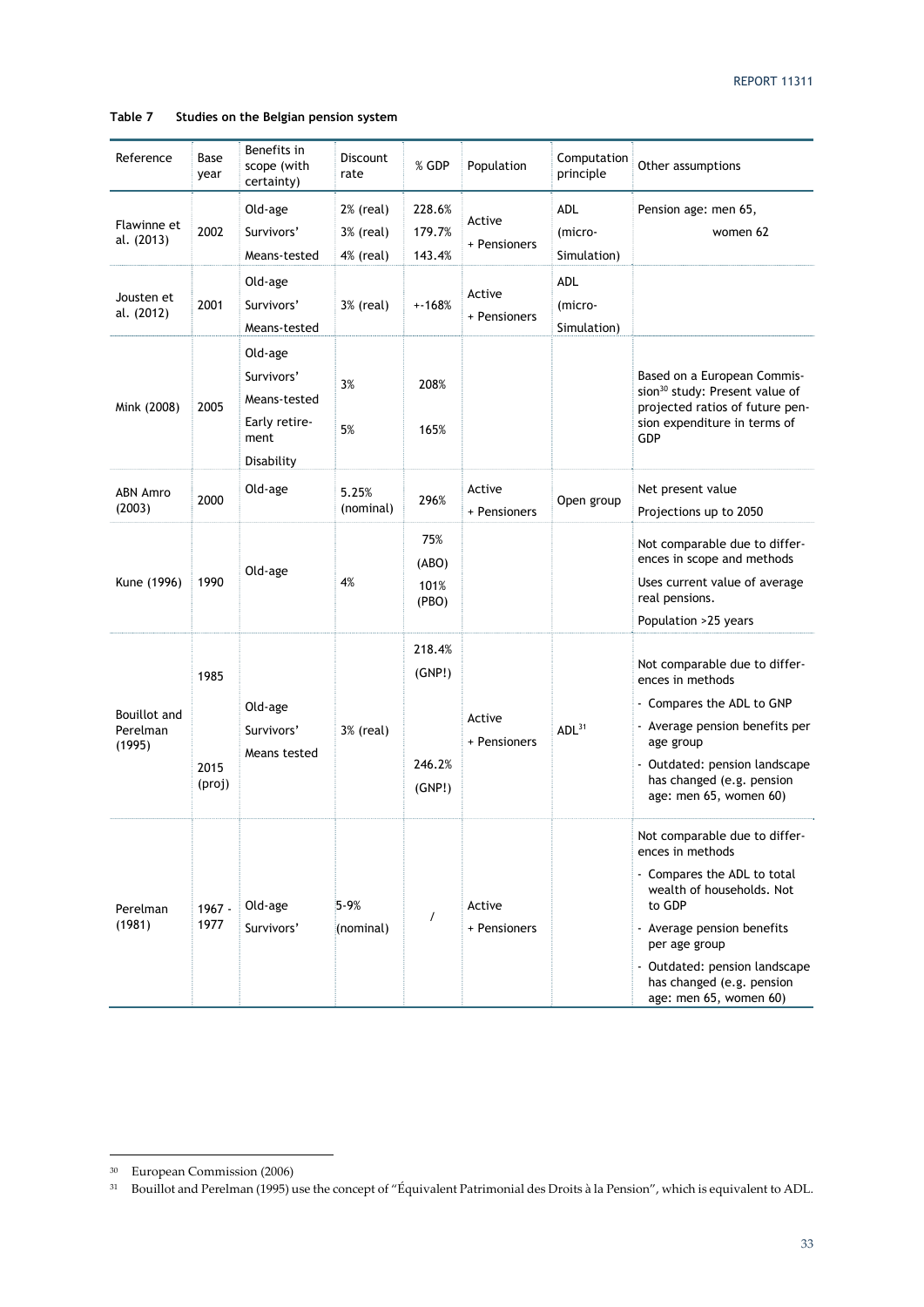# 10. Data sources

## **Computation of pension entitlements**

## *Database*

"Datawarehouse marché du travail et protection sociale" of the Crossroads Bank for Social Security.

# *Population projection: life expectancy*

Eurostat, EUROPOP2015 - European population projections, base year 2015.

# **Social security contributions**

Institut des Comptes Nationaux (2017b), Comptes nationaux: Comptes détaillés et tableaux 2016, octobre 2017, 131p.

## **Payment of pension benefits**

Institut des Comptes Nationaux (2017a), Comptes nationaux: Comptes des administrations publiques 2016, octobre 2017, 119p.

**Service charges of the respective pension schemes:** 

National Bank of Belgium.

### **GDP numbers**

Institut des Comptes Nationaux (2017b), Comptes nationaux: Comptes détaillés et tableaux 2016, octobre 2017, 131p.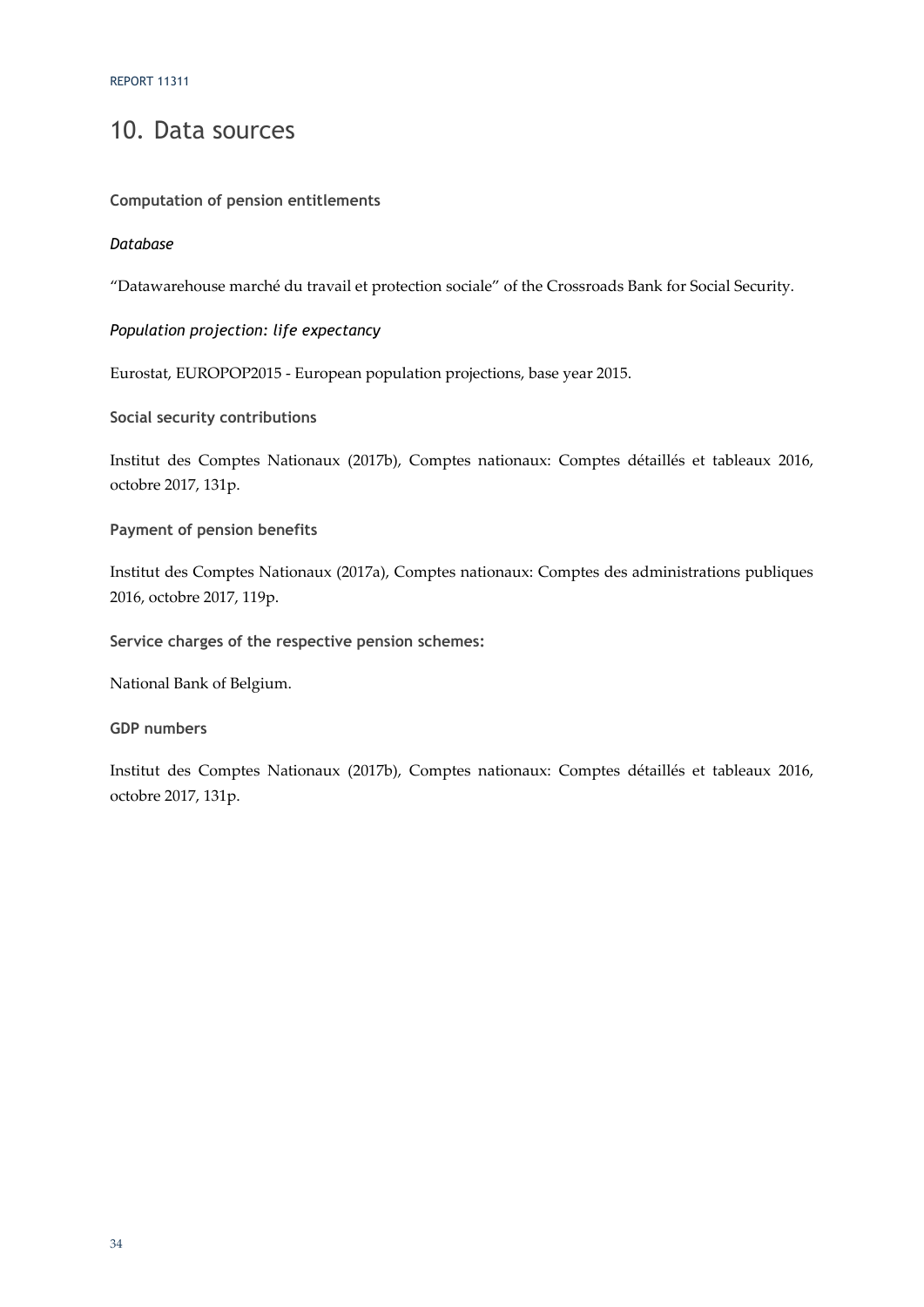# 11. References

ABN AMRO (2003), Desire to retire: The European pension problem, 38p.

- Bouillot L. and Perelman, S. (1995), Évaluation patrimoniale des droits à la pension en Belgique, *Revue Belge de la Sécurité Sociale*, n° 3-4, pp. 801-831.
- Brys, Y. (2017), Accrued-to-date pension entitlements in Belgium, *Working paper 06-17*, Federal Planning Bureau, 75p.
- Commission de la réforme des pensions 2020-2040 (2014), Un contrat social performant et fiable Propositions de la Commission de la réforme des pensions 2020-2040 pour une réforme structurelle des régimes des pensions – Annexe 2.2 : Les dispositions de retraite pour travailleurs indépendants, Brussels, 43p.
- Dekkers, G., Desmet, R., Fasquelle, N., Weemaes, S., (2015), The social and budgetary impacts of recent social security reform in Belgium. In Salagean, I., Lomos C., Hartung A., *"The young and the elderly at risk: Individual outcomes and contemporary policy challenges in European societies"*, Intersentia, ISBN 978- 1-78068-343-0. Chapter 6.
- European Commission (2006), The impact of ageing on public expenditure: projections for the EU25 Member States on pensions, health care, long-term care, education and unemployment transfers (2004-2050), Special Report n° 1/2006, 207p.
- European Commission (2015), The 2015 Ageing report, Economic and budgetary projections for the 28 EU Member States (2013-2060), 397p.

Eurostat, EUROPOP2015 - European population projections, base year 2015.

Eurostat and ECB (2011), Technical Compilation Guide for Pension Data in National Accounts, 134p.

- Federal Planning Bureau (2015), Economic Policy Committee's Ageing Working Group, Belgium Country fiche 2016: Updated version including the Belgian 2015 pension reform.
- Flawinne, X. Marechal, C., Perelman, S., Tarantchenko, E. (2013), Social Security, Implicit Debt and Inequality: Learning from the Belgian Experience, *Belgisch tijdschrift voor sociale zekerheid*, p 299-327.
- High Council of Finances (2016), Rapport of the Study Committee on Ageing, Brussels, Federal Planning Bureau, 60p.

Institut National d'Assurances Sociales pour Travailleurs Indépendant (2016), Rapport annuel 2015, 53p.

Institut des Comptes Nationaux (2017a), Comptes nationaux : Comptes des administrations publiques 2016, 119p.

Institut des Comptes Nationaux (2017b), Comptes nationaux : Comptes détaillés et tableaux 2016, 131p.

Janssens, J. (Federal Pensions Service), "Vragen in verband met het ambtenarenpensioen en de vroegere PDOS", (Personal communication), 7 September 2016.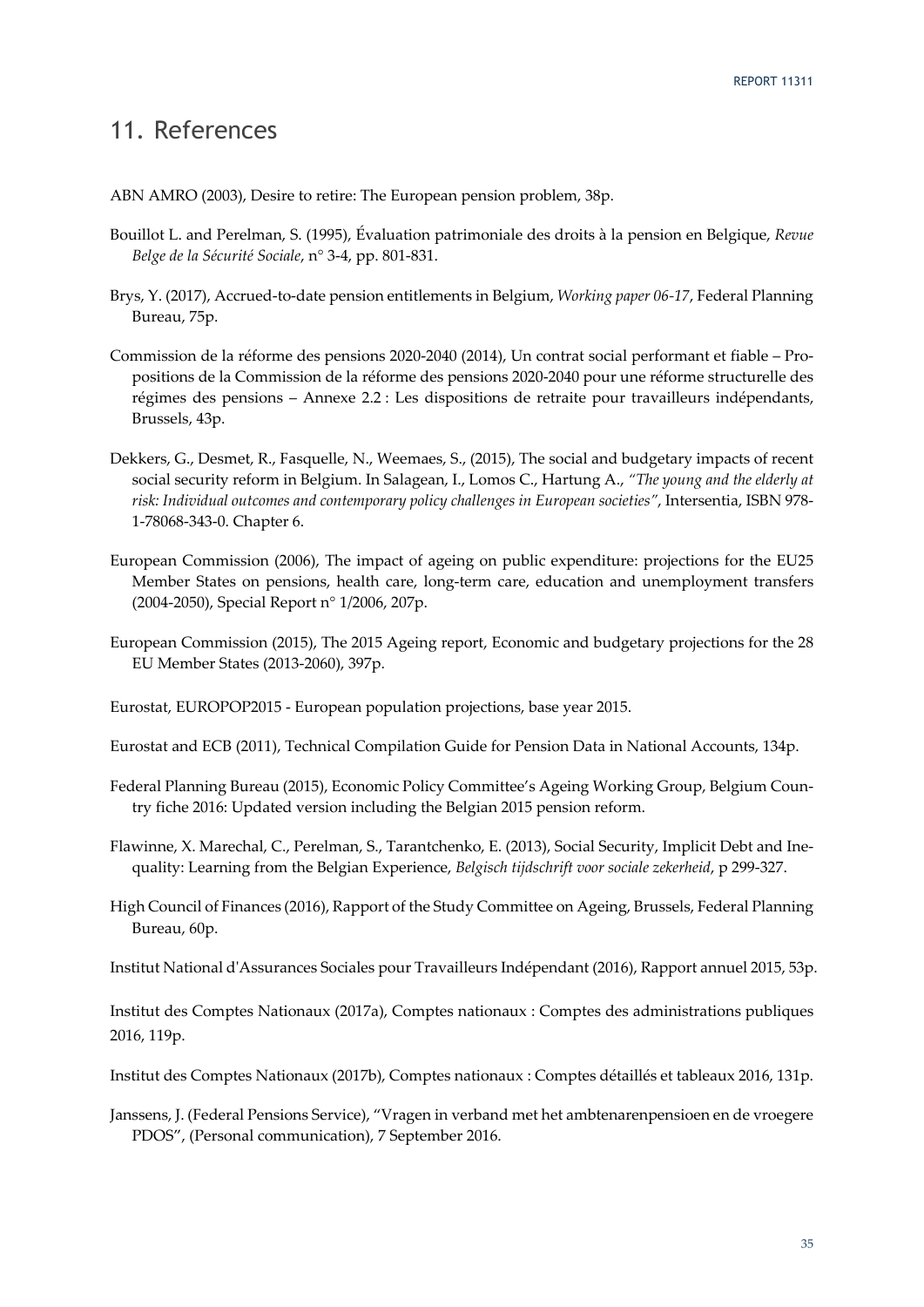- Janvier, R., Janssens, J. (2014), De toekomst van de pensioenen in de overheidssector, Die Keure, Brugge, ISBN 978-90-486-0383-1, 339p.
- Jousten, A., Perelman, S., Sigismondi, F. and Tarantchenko, E. (2012), Accrued Pension Rights in Belgium: Micro-Simulation of Reforms, *International Journal of Microsimulation*, 5, 2, 22-39.
- Mink, R. (2008), General government pension obligations in Europe, *IFC Bulletin*, n 28.
- Modart, C. (National Bank of Belgium), (Personal communication), 20 September 2017.
- Office National des Pensions (2016), Statistique annuelle des bénéficiaires de prestations 2015.
- Perelman, S. (1981), Évaluation patrimoniale des droits à la pension en Belgique, *Brussels Economic Review - Cahiers Économiques de Bruxelles*, 89, 25-52.
- Weerts, J., "RE: Vragen in verband met het ambtenarenpensioen en de vroegere PDOS", (Personal communication), 25 October 2016.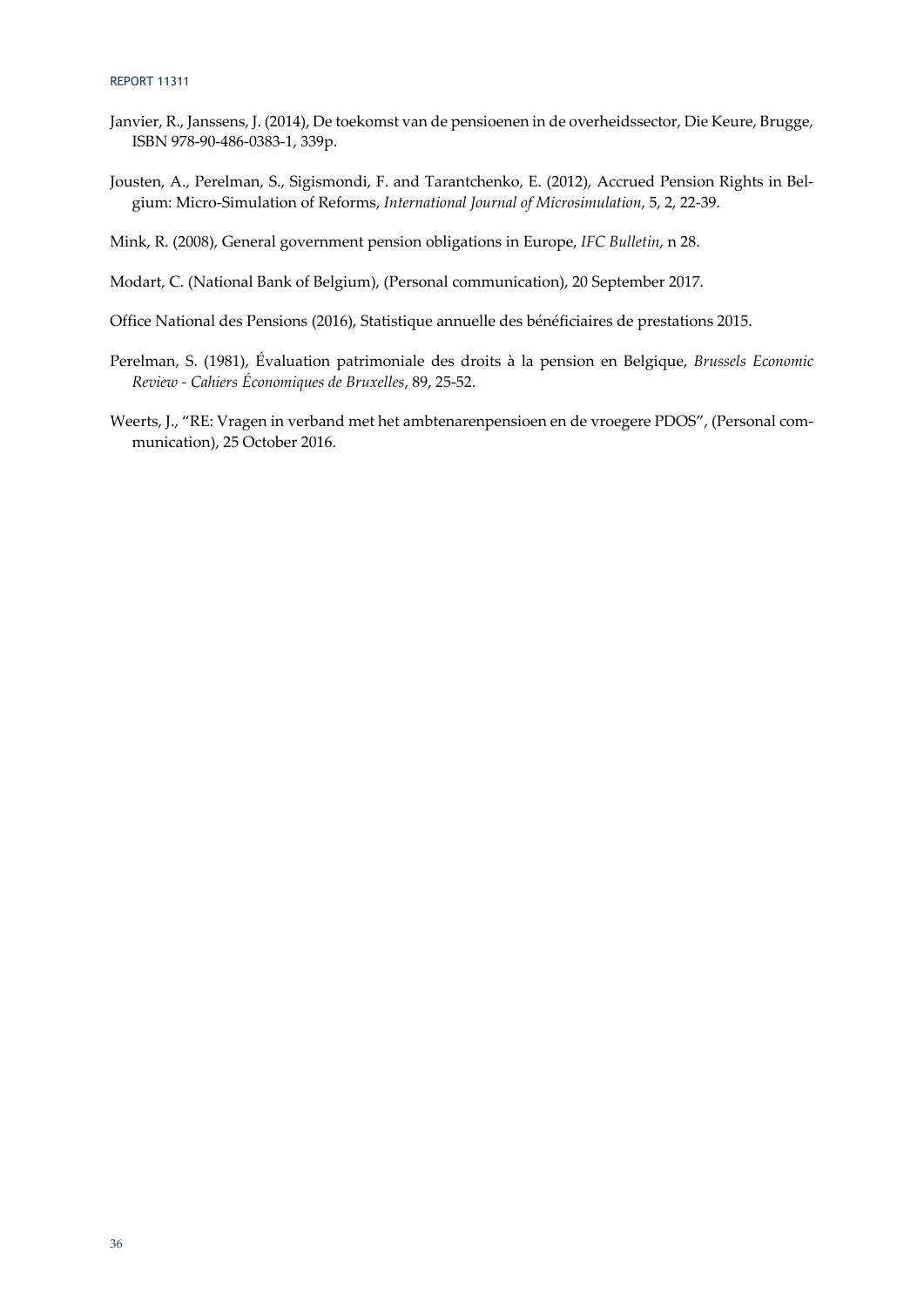# Annexes

# **Annex 1: Columns G and H of supplementary table 29**

|                 | Euro           |                                                                                          |                                               |                                   |
|-----------------|----------------|------------------------------------------------------------------------------------------|-----------------------------------------------|-----------------------------------|
|                 |                |                                                                                          | DB scheme for general<br>government employees | Social security<br>pension scheme |
|                 | Row            |                                                                                          | Classified in general<br>government           |                                   |
| Code            | $n^{\circ}$    |                                                                                          | G                                             | H                                 |
|                 |                | Opening balance sheet                                                                    |                                               |                                   |
| XAF63LS         | $\mathbf{1}$   | Pension entitlements                                                                     | 185 101 611 314                               | 949 182 657 917                   |
|                 |                | Changes in pension entitlements due to transactions                                      |                                               |                                   |
| XD61p           | $\overline{2}$ | Increase in pension entitlements due to<br>social contributions                          | 8 589 532 371                                 | 55 909 047 420                    |
| XD6111          | 2.1            | Employer actual social contributions                                                     | 0                                             | 14 420 417 095                    |
| XD6121          | 2.2            | Employer imputed social contributions                                                    | 3 036 484 031                                 |                                   |
| XD6131          | 2.3            | Household actual social contributions                                                    | 0                                             | 13 013 150 588                    |
| XD6141          | 2.4            | Household social contribution supplements                                                | 5 553 048 339                                 | 28 475 479 738                    |
| XD6151          | 2.5            | Pension scheme service charges                                                           | 0                                             | 0                                 |
| XD619           | 3              | Other (actuarial) change of pension entitle-<br>ments in social security pension schemes |                                               | $-3$ 161 636 382                  |
| XD62p           | $\overline{4}$ | Reduction in pension entitlements due to<br>payment of pension benefits                  | 9 040 437 572                                 | 32 864 900 000                    |
| XD8             | 5              | Changes in pension entitlements due to<br>social contributions and pension benefits      | -450 905 201                                  | 19 882 511 037                    |
| <b>XD81</b>     | 6              | Transfers of pension entitlements between<br>schemes                                     | 354 506 000                                   | -380 819 000                      |
| <b>XD82</b>     | $\overline{7}$ | Change in entitlements due to negotiated<br>changes in scheme structure                  | -3 074 517 811                                | -27 221 477 019                   |
|                 |                | Changes in pension entitlements due to other flows                                       |                                               |                                   |
| XK7             | 8              | Changes in entitlements due to revaluations                                              | 0                                             | 0                                 |
| XK <sub>5</sub> | 9              | Changes in entitlements due to other<br>changes in volume                                | $\mathbf{0}$                                  | $\mathbf{0}$                      |
|                 |                | Closing balance sheet                                                                    |                                               |                                   |
| XAF63LE         | 10<br>÷        | <b>Pension entitlements</b>                                                              | 181 930 694 301                               | 941 462 872 936                   |

### **Table 8 Columns G and H of supplementary table 29**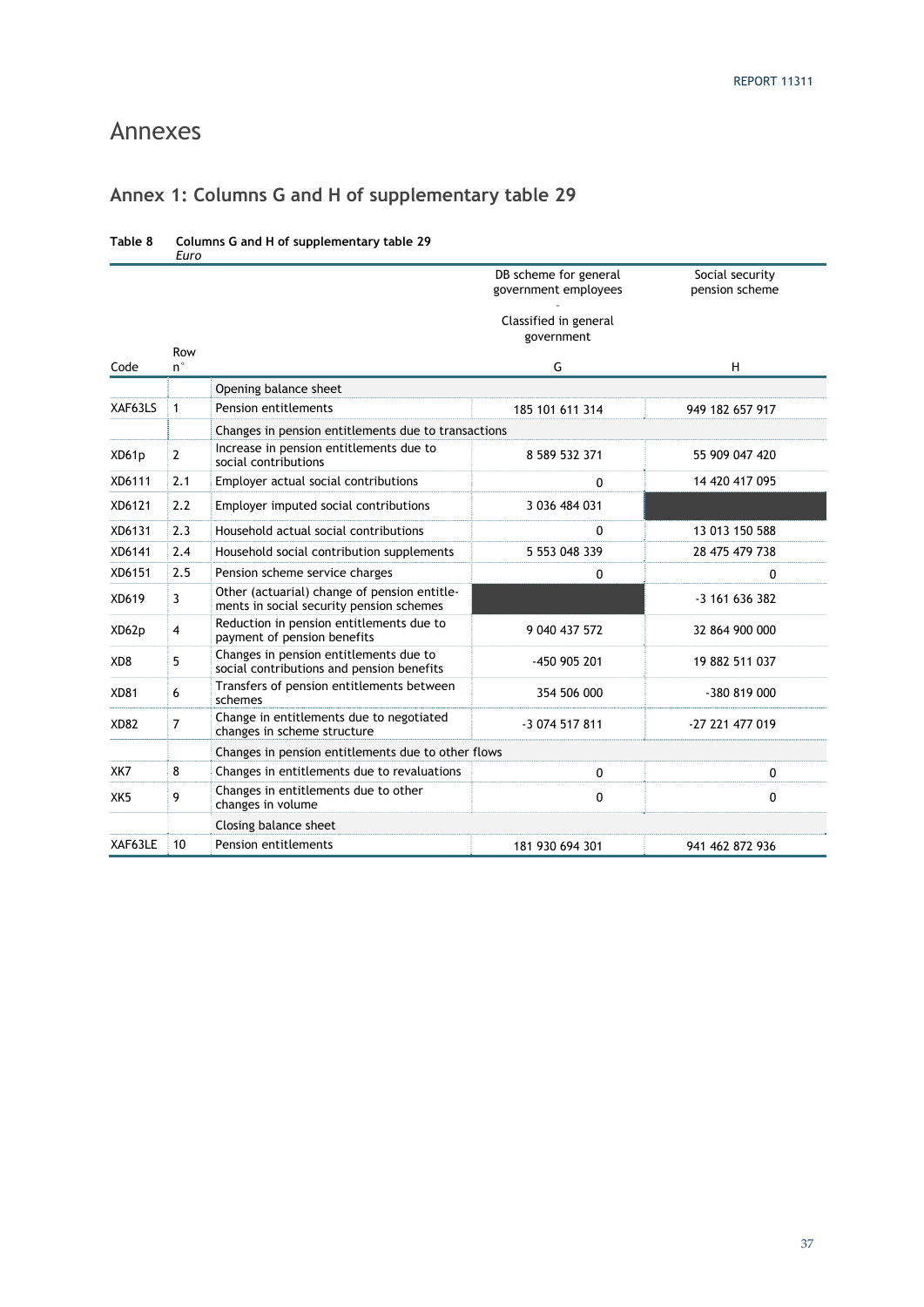# **Annex 2: Sensitivity analysis (discount rate -1%)**

| Table 9 | Sensitivity analysis (discount rate -1%) |
|---------|------------------------------------------|
|         | Euro                                     |

|                 |                    |                                                                                          | DB scheme for general<br>government employees | Social security<br>pension scheme |  |  |  |
|-----------------|--------------------|------------------------------------------------------------------------------------------|-----------------------------------------------|-----------------------------------|--|--|--|
|                 |                    |                                                                                          | Classified in general<br>government           |                                   |  |  |  |
| Code            | Row<br>$n^{\circ}$ |                                                                                          | G                                             | H                                 |  |  |  |
|                 |                    | Opening balance sheet                                                                    |                                               |                                   |  |  |  |
| XAF63LS         | $\mathbf{1}$       | Pension entitlements                                                                     | 214 503 836 207                               | 1 145 204 954 413                 |  |  |  |
|                 |                    | Changes in pension entitlements due to transactions                                      |                                               |                                   |  |  |  |
| XD61p           | $\overline{2}$     | Increase in pension entitlements due to<br>social contributions                          | 8 569 899 428                                 | 50 337 666 771                    |  |  |  |
| XD6111          | 2.1                | Employer actual social contributions                                                     | 0                                             | 14 420 417 095                    |  |  |  |
| XD6121          | 2.2                | Employer imputed social contributions                                                    | 4 279 822 704                                 |                                   |  |  |  |
| XD6131          | 2.3                | Household actual social contributions                                                    | 0                                             | 13 013 150 588                    |  |  |  |
| XD6141          | 2.4                | Household social contribution supplements                                                | 4 290 076 724                                 | 22 904 099 088                    |  |  |  |
| XD6151          | 2.5                | Pension scheme service charges                                                           | 0                                             | 0                                 |  |  |  |
| XD619           | 3                  | Other (actuarial) change of pension entitle-<br>ments in social security pension schemes |                                               | 5 750 533 183                     |  |  |  |
| XD62p           | $\overline{4}$     | Reduction in pension entitlements due to<br>payment of pension benefits                  | 9 040 437 572                                 | 32 864 900 000                    |  |  |  |
| XD <sub>8</sub> | 5                  | Changes in pension entitlements due to<br>social contributions and pension benefits      | -470 538 144                                  | 23 223 299 954                    |  |  |  |
| <b>XD81</b>     | 6                  | Transfers of pension entitlements between<br>schemes                                     | 354 506 000                                   | -380 819 000                      |  |  |  |
| XD82            | $\overline{7}$     | Change in entitlements due to negotiated<br>changes in scheme structure                  | -3 746 403 459                                | -33 181 117 820                   |  |  |  |
|                 |                    | Changes in pension entitlements due to other flows                                       |                                               |                                   |  |  |  |
| XK7             | 8                  | Changes in entitlements due to revaluations                                              | $\mathbf{0}$                                  | 0                                 |  |  |  |
| XK <sub>5</sub> | 9                  | Changes in entitlements due to other<br>changes in volume                                | $\mathbf{0}$                                  | $\mathbf{0}$                      |  |  |  |
|                 |                    | Closing balance sheet                                                                    |                                               |                                   |  |  |  |
| XAF63LE 10      |                    | Pension entitlements                                                                     | 210 641 400 604                               | 1 134 866 317 547                 |  |  |  |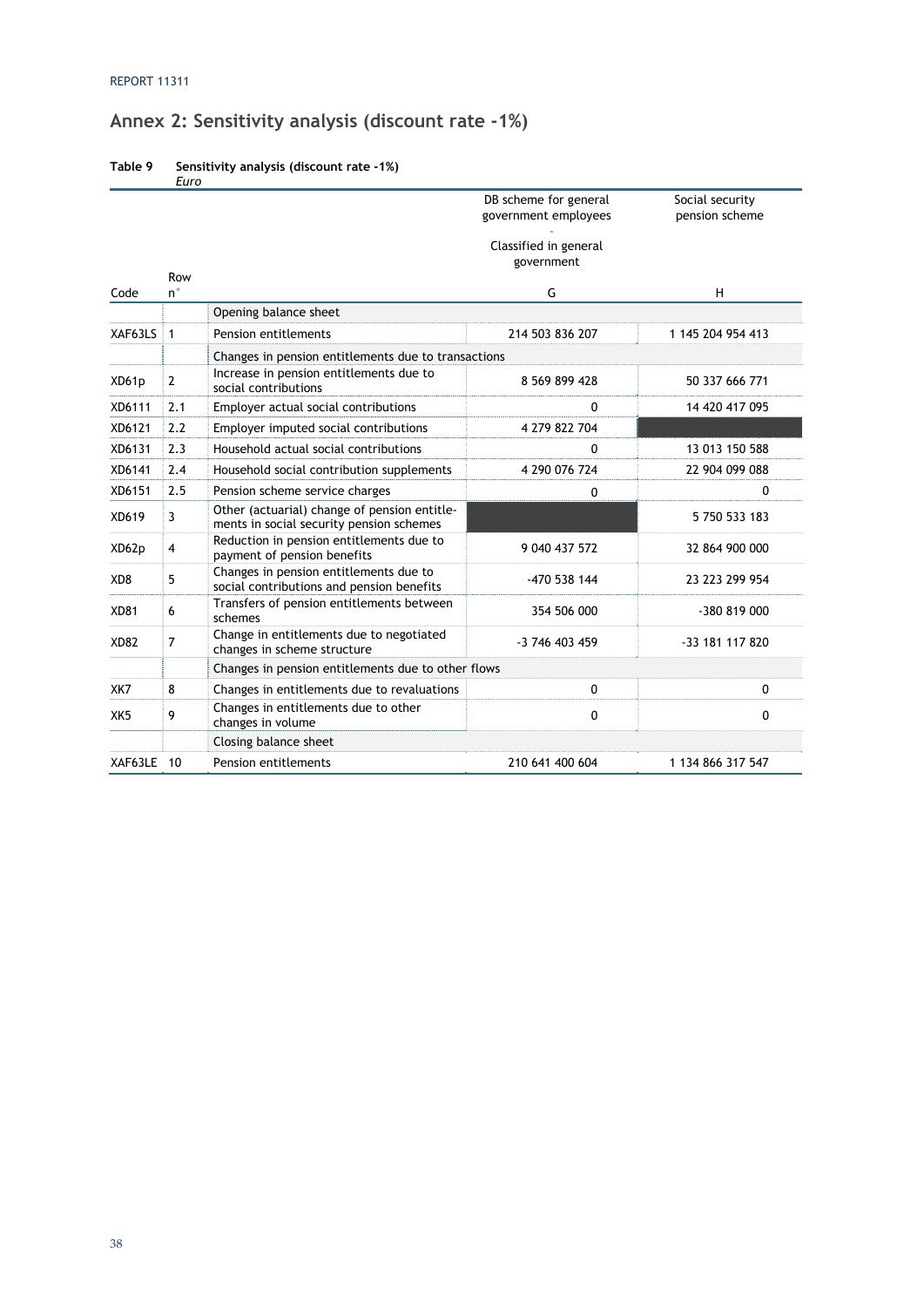# **Annex 3: Sensitivity analysis (discount rate +1%)**

|                 |                    |                                                                                          | DB scheme for general<br>government employees | Social security<br>pension scheme |  |  |  |
|-----------------|--------------------|------------------------------------------------------------------------------------------|-----------------------------------------------|-----------------------------------|--|--|--|
|                 |                    |                                                                                          | Classified in general<br>government           |                                   |  |  |  |
| Code            | Row<br>$n^{\circ}$ |                                                                                          | G                                             | H                                 |  |  |  |
|                 |                    | Opening balance sheet                                                                    |                                               |                                   |  |  |  |
| XAF63LS 1       |                    | Pension entitlements                                                                     | 162 033 974 944                               | 801 981 604 251                   |  |  |  |
|                 |                    | Changes in pension entitlements due to transactions                                      |                                               |                                   |  |  |  |
| XD61p           | $\overline{2}$     | Increase in pension entitlements due to<br>social contributions                          | 8 603 402 035                                 | 59 512 831 852                    |  |  |  |
| XD6111          | 2.1                | Employer actual social contributions                                                     |                                               | 14 420 417 095                    |  |  |  |
| XD6121          | 2.2                | Employer imputed social contributions                                                    | 2 122 043 037                                 |                                   |  |  |  |
| XD6131          | 2.3                | Household actual social contributions                                                    | 0                                             | 13 013 150 588                    |  |  |  |
| XD6141          | 2.4                | Household social contribution supplements                                                | 6 481 358 998                                 | 32 079 264 170                    |  |  |  |
| XD6151          | 2.5                | Pension scheme service charges                                                           | 0                                             | $\mathbf{0}$                      |  |  |  |
| XD619           | 3                  | Other (actuarial) change of pension entitle-<br>ments in social security pension schemes |                                               | -9 392 871 841                    |  |  |  |
| XD62p           | $\overline{4}$     | Reduction in pension entitlements due to<br>payment of pension benefits                  | 9 040 437 572                                 | 32 864 900 000                    |  |  |  |
| XD <sub>8</sub> | 5                  | Changes in pension entitlements due to<br>social contributions and pension benefits      | -437 035 537                                  | 17 255 060 011                    |  |  |  |
| <b>XD81</b>     | 6                  | Transfers of pension entitlements between<br>schemes                                     | 354 506 000                                   | -380 819 000                      |  |  |  |
| <b>XD82</b>     | $\overline{7}$     | Change in entitlements due to negotiated<br>changes in scheme structure                  | -2 540 806 066                                | -22 438 132 369                   |  |  |  |
|                 |                    | Changes in pension entitlements due to other flows                                       |                                               |                                   |  |  |  |
| XK7             | 8                  | Changes in entitlements due to revaluations                                              | 0                                             | 0                                 |  |  |  |
| XK <sub>5</sub> | 9                  | Changes in entitlements due to other<br>changes in volume                                | 0                                             | $\mathbf{0}$                      |  |  |  |
|                 |                    | Closing balance sheet                                                                    |                                               |                                   |  |  |  |
| XAF63LE 10      |                    | Pension entitlements                                                                     | 159 410 639 341                               | 796 417 712 893                   |  |  |  |

#### **Table 10 Sensitivity analysis (discount rate +1%)**  *Euro*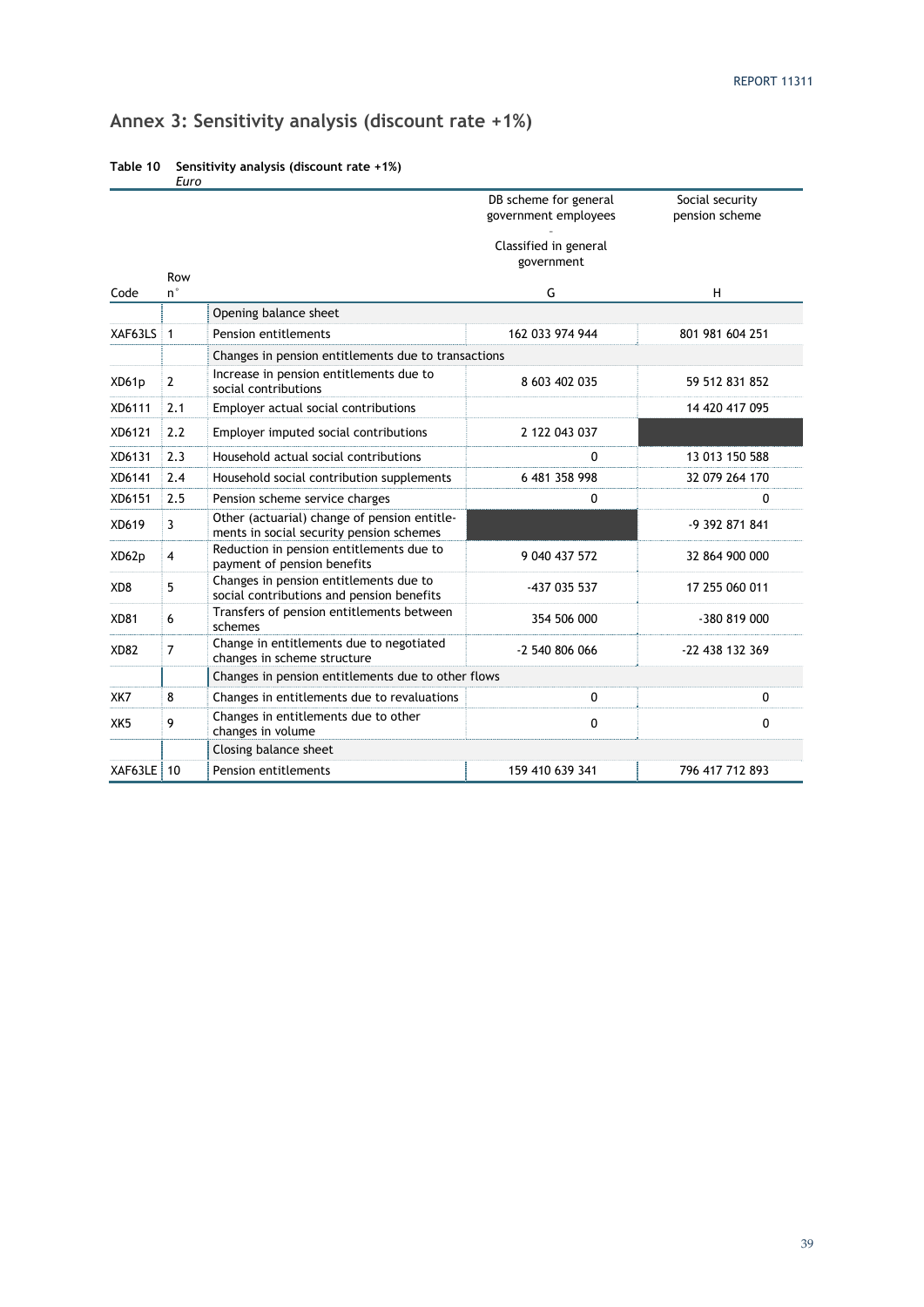# **Annex 4: Pension fact sheet: public sector pensions**

## **1. General description of the scheme and the computation model**

## a. Coverage of the scheme and classification in Table 29 of the transmission programme

Column G covers the public sector pension scheme. This scheme consists of the old-age pension, the survivor's pension, and the disability pension. However, the disability pension is not included here. The pension expenditures for civil servants counts as 37% of total first pillar pension expenditures.

Column G does not include the ADLs of the civil servants whose pension scheme does not longer depend on the budget of the federal government. These values are reported under the social security schemes.

### b. Institutional set up

Data is used from the Datawarehouse marché du travail et protection sociale of the Crossroads Bank for Social Security. It contains a little more than 600 000 representative individuals, with retrospective data that is complete for wage earners and only partial for civil servants and self-employed workers. The dataset is enriched with information from the 2011 population census and a dataset containing fiscal information.

The institution responsible for Table 29 is the National Accounts Institute of Belgium. It has entrusted the National Bank of Belgium and the Federal Planning Bureau, with the completion of the supplementary table. Column H a responsibility of the latter.

### c. Major formulas: benefit formula; indexation of benefits

The retirement pension is calculated on the average wage of the last ten years of work (five years for people born before 1962) and is proportional to the career, with the considered service years in the numerator and a *tantième* of 60 in the denominator. Some civil servants have a preferential denominator (55 in teaching and 48 years for magistrates and in academic services).

Civil servants can be granted a minimum pension, which is a fixed amount, provided they have 20 years of service. The pension benefit is also subject to a relative maximum of 75% of the reference wage and pensions are capped to an absolute maximum pension, which is a fixed amount.

Civil servants' pensions are automatically adjusted to the health index and to the real wage increases of the active civil servants (the *péréquation*).

# d. Type and structure of the computation model

MIDAS is a microsimulation model, meaning that it models on the level of individuals grouped in households rather than on aggregate data. It is also a dynamic population model with dynamic crosssectional ageing. This means that it is based on a cross-sectional dataset representing a population of all ages at a certain point in time.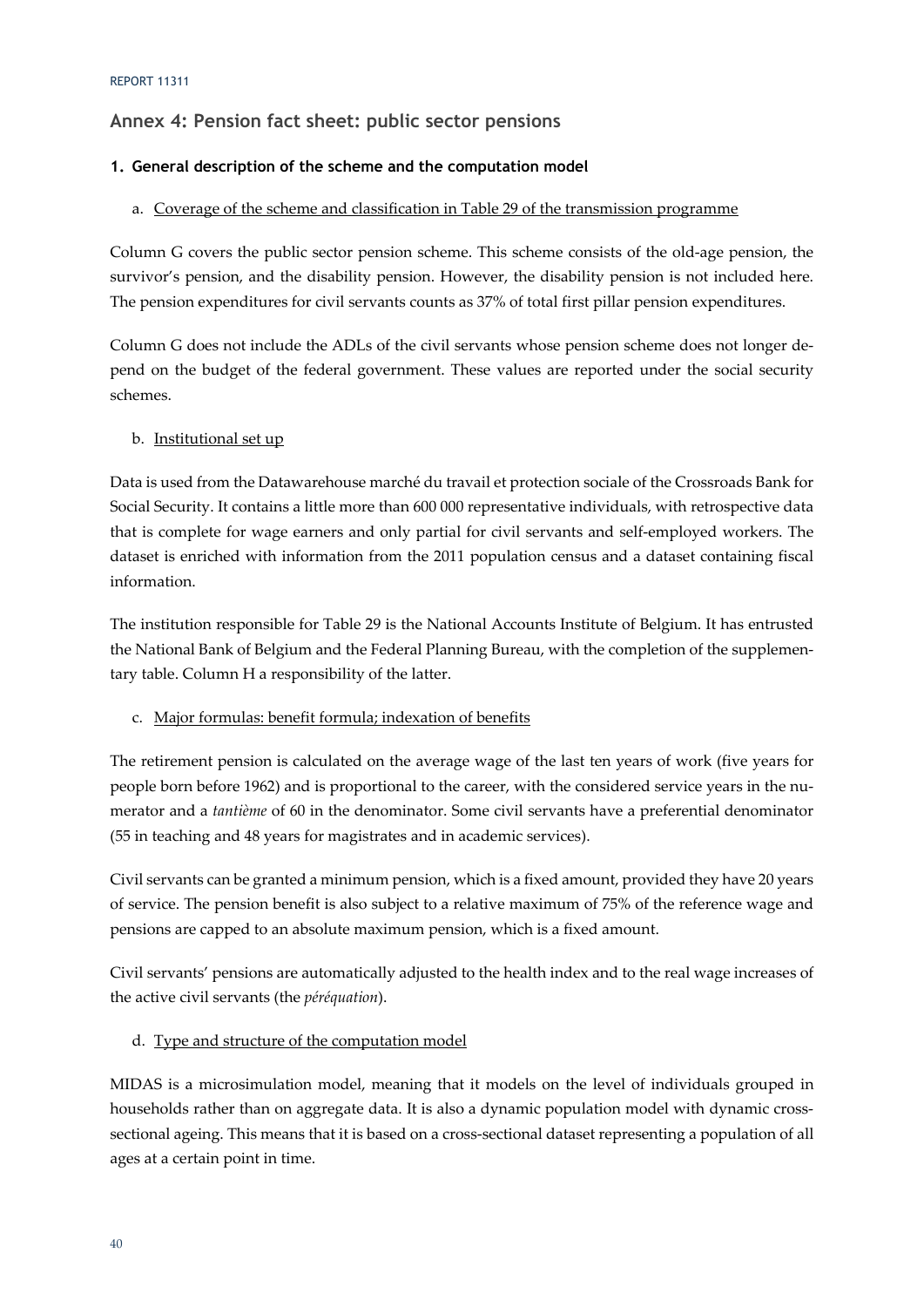### **2. Assumptions and methodologies applied**

### a. Discount rate

- A discount rate of 3% in real terms is used.
	- b. Wage growth

Future wage growth is modelled at a rate of 1% on long term.

### c. Valuation method: ABO/PBO

PBO

### **3. Data used to run the model**

a. Mortality tables

MIDAS uses EUROPOP2015 data in the projections used for table 29.

### b. Entitlement statistics; other relevant statistics

The entitlement statistics are taken from the 2016 national accounts (government accounts).

### **4. Reforms incorporated in the model**

The Act of 10 August 2015 "*aimed at raising the legal retirement age, conditions for the early retirement pension and the minimum age for the survivor's pension"*. The reforms that have an impact on the benefits covered by Table 29 are considered: i) the statutory retirement age will increase from 65 to 66 by 2025 and further to 67 by 2030 and ii) the minimum age to be granted a survivor's pension will be gradually raised from 45 to 55 by 2030.

### **5. Specific assumptions**

### a. How are careers modelled?

Future career evolution is projected by the microsimulation model MIDAS.

### b. How are survivors' pensions calculated?

Deaths are simulated through MIDAS' demographic module. If an (ex-)civil servant dies, the surviving partner becomes eligible for a survivor's pension. If the surviving partner has reached a minimum age, she/he will receive the survivors' pension. If she/he is younger than this minimum age, she/he will not receive a survivor's pension but a transitional benefit. The age condition was 45 for the 2015 and will gradually increase to 55 by 2030.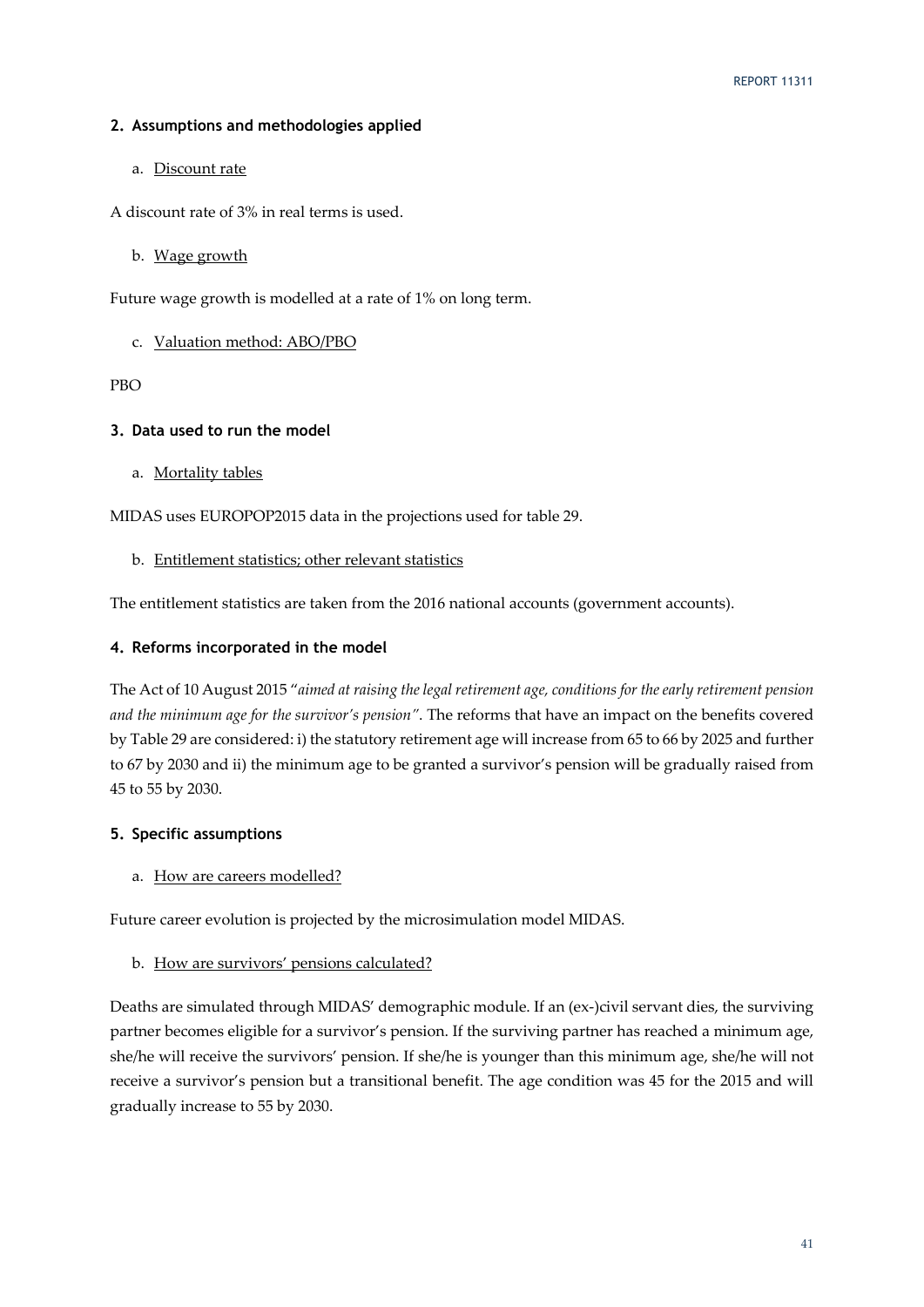### REPORT 11311

A divorced spouse can also be entitled to a survivor's pension under certain conditions. These conditions will not be discussed here. The minimum age condition plays a similar role in these situations. This age condition was also 45 for the 2015 and will gradually increase to 55 in 2030.

### c. How is the retirement age modelled over time?

The statutory retirement age in Belgium is currently 65 (both men and women and all pension schemes). In 2015, a pension reform act was passed in parliament. The statutory retirement age will increase from 65 to 66 by 2025 and to 67 by 2030. The minimum age to be granted a survivor's pension will be gradually raised from 45 to 55 by 2030.

### d. Other specific features of the model

### **6. Links to (national) publications providing further information on the pension schemes**

For old-age pensions for public sector workers (French): http://pdos-sdpsp.fgov.be/sdpsp/pdf/publications/retirement\_pension\_201609.pdf

For survivor's pensions (French):

http://pdos-sdpsp.fgov.be/sdpsp/pdf/publications/survival\_pension\_201609.pdf?version=20161108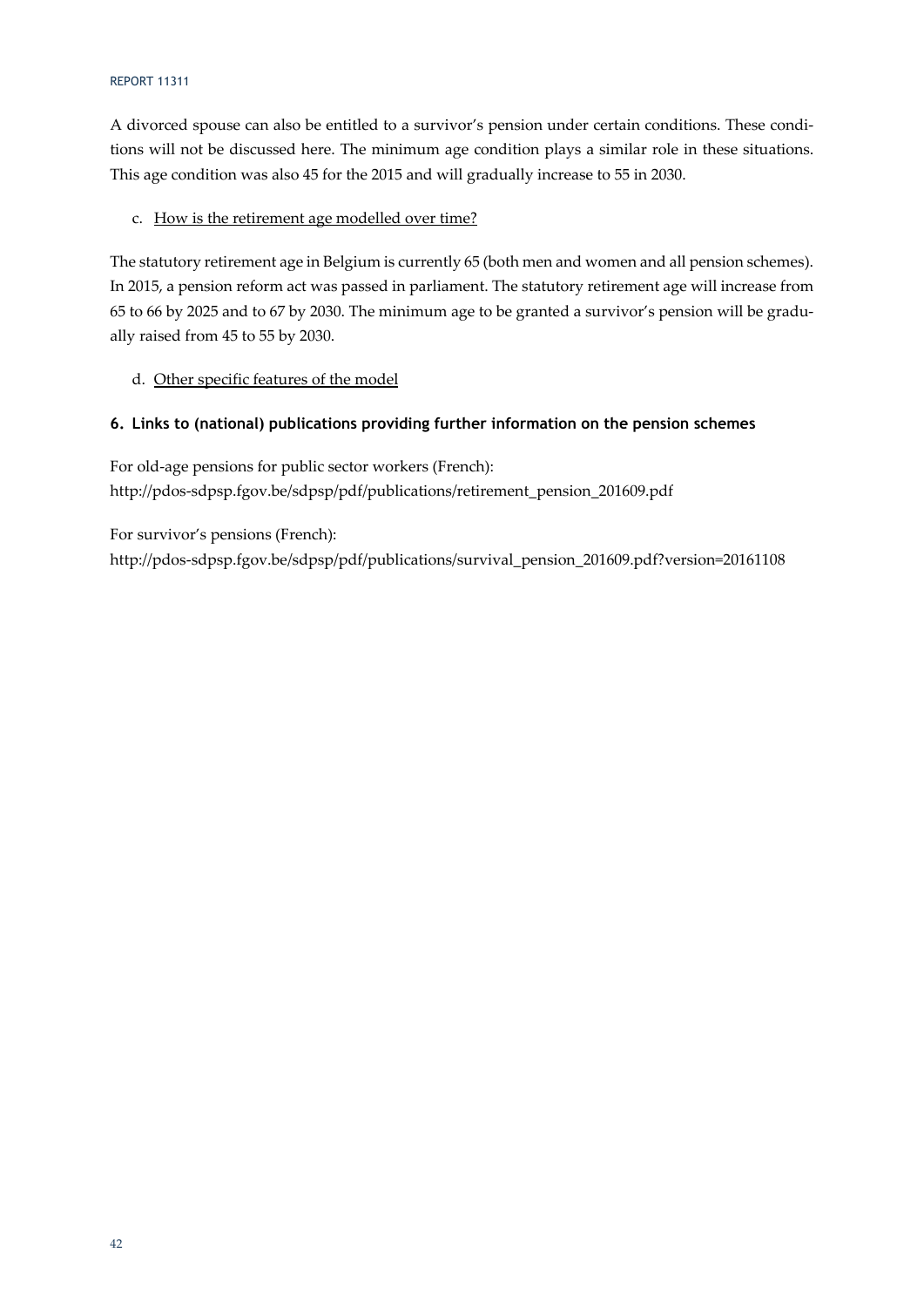# **Annex 5: Pension fact sheet: social security pension schemes**

### **1. General description of the scheme and the calculation model**

### a. Coverage of the scheme and classification in Table 29 of the transmission programme

Column H covers the social security pension schemes for both wage earners and the self-employed. Both pension schemes consist of an old-age pension and a survivors' pension. The column also includes the ADLs of the civil servants whose pension scheme does not longer depend on the budget of the federal government.

Of the total pension expenditure on first pillar pensions, 55% is on wage earners and 8% on self-employed individuals.

### b. Institutional set up

Data is used from the Datawarehouse marché du travail et protection sociale of the Crossroads Bank for Social Security. It contains a little more than 600 000 representative individuals, with retrospective data that is complete for wage earners and only partial for civil servants and self-employed workers. The dataset is enriched with information from the 2011 population census and a dataset containing fiscal information.

The institution responsible for Table 29 is the National Accounts Institute of Belgium. It has entrusted the National Bank of Belgium and the Federal Planning Bureau, with the completion of the supplementary table. Column H a responsibility of the latter.

### c. Major formulas: benefit formula; indexation of benefits

### *Wage earners*

The pension of wage earners is computed at 75% of the reference wage for the head of household with a dependent spouse and 60% in all other cases. The reference wage is calculated on the wages actually earned during the career up to a wage ceiling. These wages are adjusted to current prices. The sum of those adjusted wages over the career is multiplied by 1/45 (a full career is 45 years).

A guaranteed minimum pension exists for the pensions accrued over a career which equals at least two thirds of a full career in the wage earners' scheme. A minimum right per working year also exists if some conditions are met. Besides these two minimum pension rights, retirement pensions are also subject to a maximum pension.

Pension benefits are automatically adjusted to the health index and partially adjusted to living standards according to the 'Generation Pact'.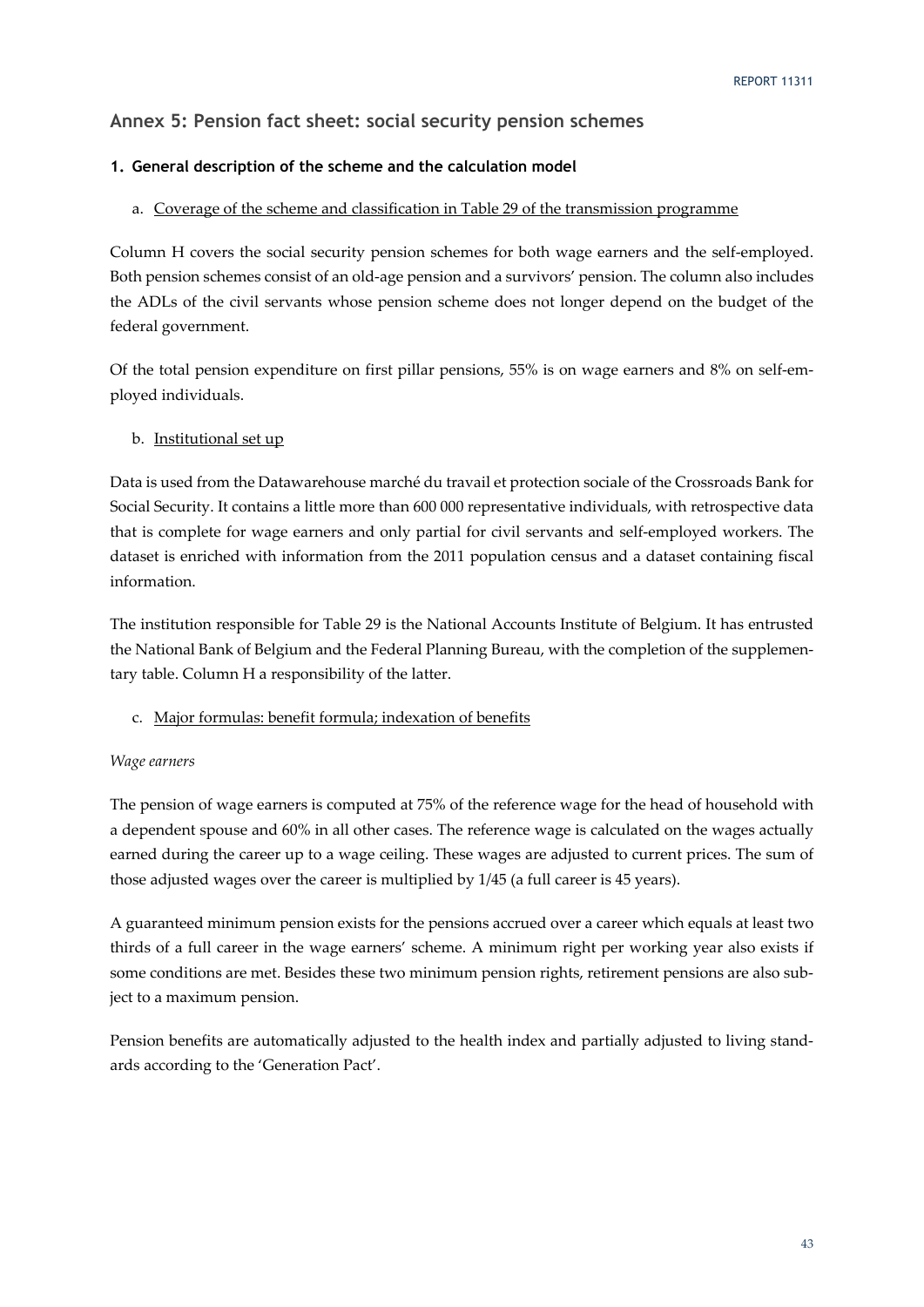### REPORT 11311

### *Self-employed individuals*

The pension of self-employed individuals is computed at 75% of the reference wage for the head of household with a dependent spouse and 60% in all other cases. The working years before 1984 are valued at a fixed income, while for the working years as from 1984 the pension right is based on the business income used to compute social security contributions and income tax, up to an income ceiling. The income is adjusted to current prices.

The pension is capped to a maximum pension and a minimum pension can be granted when the person can prove at least two thirds of a full career as a self-employed individual and/or wage earner.

Pension benefits are automatically adjusted to the health index and partially adjusted to living standards according to the 'Generation Pact'.

### d. Type and structure of the calculation model

MIDAS is a microsimulation model, meaning that it models on the level of individuals grouped in households rather than on aggregate data. It is also a dynamic population model with dynamic crosssectional ageing. This means that it is based on a cross-sectional dataset representing a population of all ages at a certain point in time.

### **2. Assumptions and methodologies applied**

### a. Discount rate

A discount rate of 3% in real terms is used.

### b. Wage growth

Future wage growth is modelled for self-employed individuals at a rate of 1% on long term and 0.5% for wage earners.

### c. Valuation method: ABO/PBO

PBO

### **3. Data used to run the model**

a. Mortality tables

MIDAS uses EUROPOP2015 data in the projections used for table 29.

### b. Entitlements statistics; other relevant statistics

The entitlements statistics are taken from the 2016 national accounts (government accounts).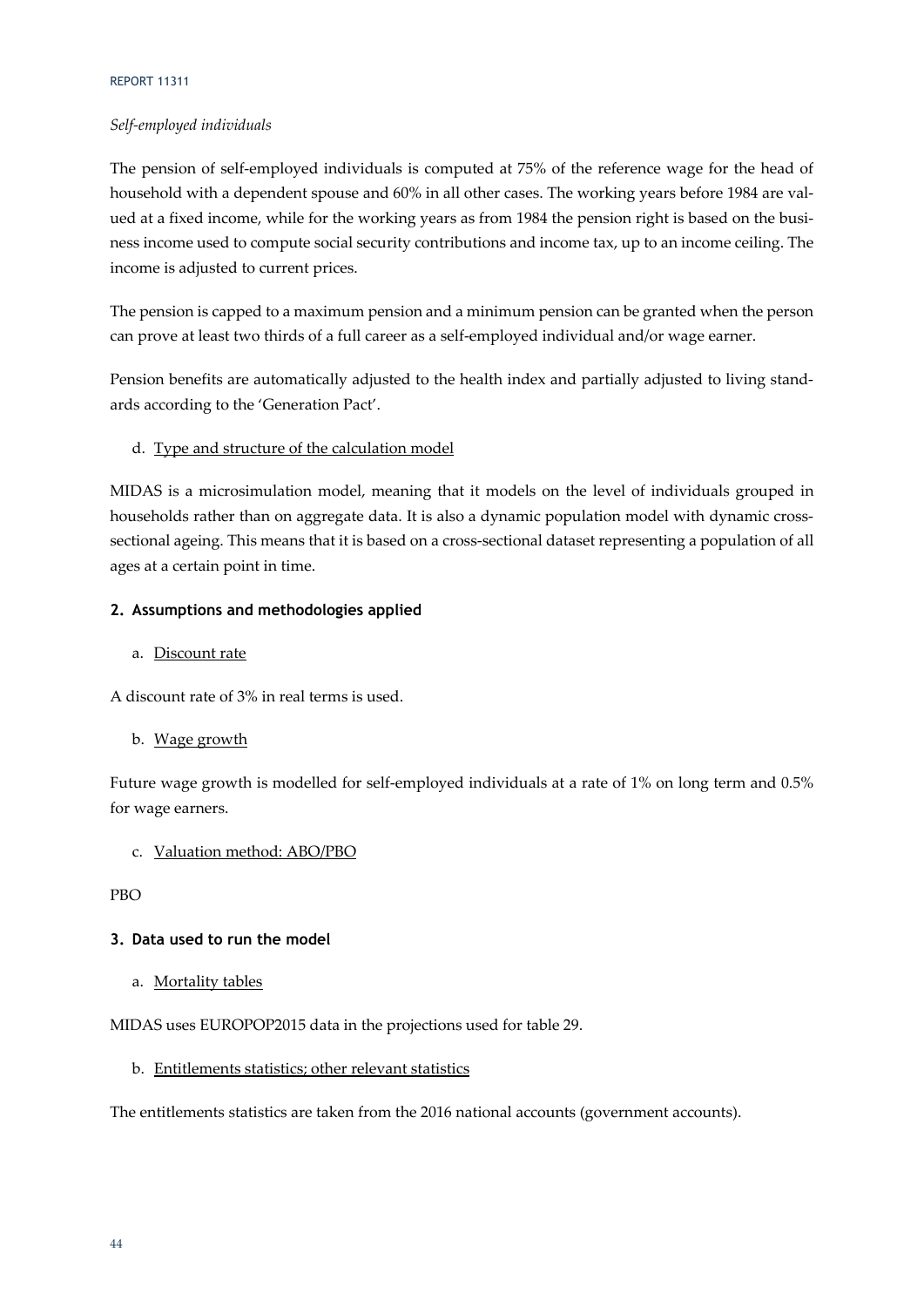### **4. Reforms incorporated in the model**

The Act of 10 August 2015 "*aimed at raising the legal retirement age, conditions for the early retirement pension and the minimum age for the survivor's pension*". The reforms that have an impact on the benefits covered by Table 29 are considered: i) the statutory retirement age will increase from 65 to 66 by 2025 and further to 67 by 2030 and ii) the minimum age to be granted a survivor's pension will be gradually raised from 45 to 55 by 2030.

### **5. Specific assumptions**

### a. How are careers modelled?

Future career evolution is projected by the microsimulation model MIDAS.

### b. How are survivors' pensions calculated?

### *Wage-earners*

The rules on survivors' pensions were changed in 2015. After the death of the spouse who either earned a wage or received a replacement income (pension included) in the wage earners' scheme, the surviving spouse is entitled to a survivor's pension if some conditions are met. The most important is the minimum age. If the surviving partner has reached a minimum age, she/he will receive the survivor's pension. If she/he is younger than this minimum age, she/ he will not receive a survivor's pension but a transitional benefit. The age condition was 45 for the year 2015 and will be gradually increased to 55 by 2030.

A survivor's pension is calculated as 80% of the deceased person's retirement pension, computed at the family rate (which means 80% of 75%, or 60% of the reference wage), or, if he was still working, at 80% of the retirement pension she/he would have had, should she/he have worked until the age of 65.

### *Self-employed individuals*

In this system, the rules on survivors' pensions were also changed in 2015. After the death of the spouse who was self-employed, the surviving spouse is entitled to a survivor's pension if some conditions are met. The most important is the minimum age. If the surviving partner has reached a minimum age, she/he will receive a survivor's pension. If she/he is younger than this minimum age, she/he will not receive a survivor's pension but a transitional benefit. The age condition was 45 for the year 2015 and will be gradually increased to 55 by 2030.

The calculation takes into account the career of the deceased person and his/her business income.

### c. How is the retirement age modelled over time?

The statutory retirement age in Belgium is currently 65 (both men and women and all pension schemes). In 2015, a pension reform act was passed in parliament. The statutory retirement age will increase from 65 to 66 by 2025 and further to 67 by 2030. The minimum age to be granted a survivor's pension will be gradually increased from 45 to 55 by 2030.